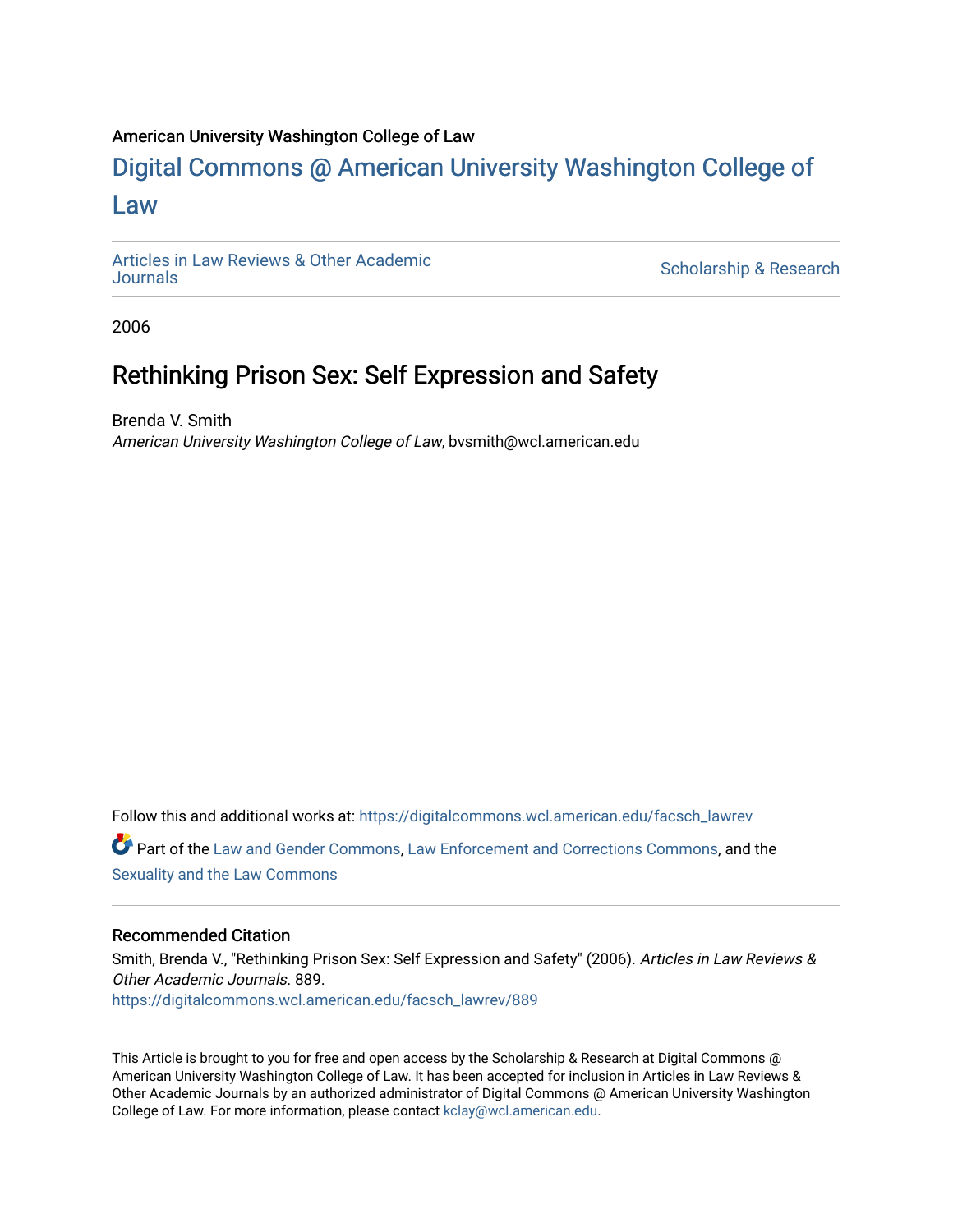#### 1 of 1 DOCUMENT

#### Copyright (c) 2006 Columbia Journal of Gender & Law Columbia Journal of Gender and Law

2006

*15 Colum. J. Gender & L. 185*

#### **LENGTH:** 18761 words

ARTICLE: Prison and Punishment: RETHINKING PRISON SEX: SELF-EXPRESSION AND SAFETY

**NAME:** BRENDA V. SMITH \*

#### **BIO:**

\* Professor of Law, American University, Washington College of Law. Special thanks to my Research Associate, Nairi Simonian, and Dean's Fellows, Emily Balogh, Elizabeth Flesher, and Joyce Kosak. I would also like to thank the many advocates, inmates, researchers, and correctional practitioners who work to explain the lives and experiences of persons in custody. The work of Anadora Moss, Professor Barbara Owen, and Dr. Allen Beck was crucial in writing this Article.

#### **SUMMARY:**

... At the risk of buying into popular stereotypes about sex behind bars and the archetypes of the dyke prison matron providing better treatment to women in prison in exchange for sex, or torrid sex between women in prison, or the burly male prison rapist who creates prison wives, or the young man "turned out" in prison, I plan to explore the complexity of prison sex and the challenges that it raises in the context of recently enacted federal legislation, the Prison Rape Elimination Act ("PREA"). ... Part IV outlines six legitimate interests that prison officials have in expanding sexual expression of inmates — such as furthering the goals of the Prison Rape Elimination Act. This Part concludes that in many situations the prison does not have a legitimate interest in prohibiting prisoner sexual expression and would be better served by using scarce resources to protect prisoners from nonconsensual and coercive sex by staff or other inmates. ... The initial legislation, which was introduced with bipartisan support, focused primarily on prisoner--on--prisoner sexual assault and provided for penalties only in cases of prison rape. ... The Prison Rape Reduction Act was reintroduced in 2003 with significant amendments — changing the name to the Prison Rape Elimination Act, adding coverage of staff sexual abuse of persons in custody and grants to assist states in their efforts to prevent, reduce, and prosecute prison rape. ... Correctional staff control every aspect of the prisoner and the prison experience: housing, recreation, discipline, communication with the outside, and even the length of an inmate's sentence. ... Fifth, recognizing and granting inmates a degree of sexual expression may enhance inmate safety by decreasing prison rape. ...

#### **TEXT:**

[\*185] At the risk of buying into popular stereotypes about sex behind bars and the archetypes of the dyke prison matron providing better treatment to women in prison in exchange for sex, n1 or torrid sex between women in prison, n2 or the burly male prison rapist who creates prison wives, n3 or the young man "turned out" in prison, n4 I plan to explore the complexity of [\*186] prison sex and the challenges that it raises in the context of recently enacted federal legislation, the Prison Rape Elimination Act ("PREA"). n5

The primary focus of this Article is to begin to frame the discussion of prison sexuality and to chart an analytical framework for examining it. This Article is by no means exhaustive and seeks primarily to mark the terrain — leaving unexplored many areas that might prove fruitful for further research. n6 This is the beginning of a project that will hopefully result in greater scholarship and analysis of prison sexuality from a multidisciplinary perspective.

In Part I, this Article briefly discusses the enactment of the Prison Rape Elimination Act and prior attempts to enact legislation addressing the sexual abuse of persons in custody. Part II examines the historical underpinnings of prisons in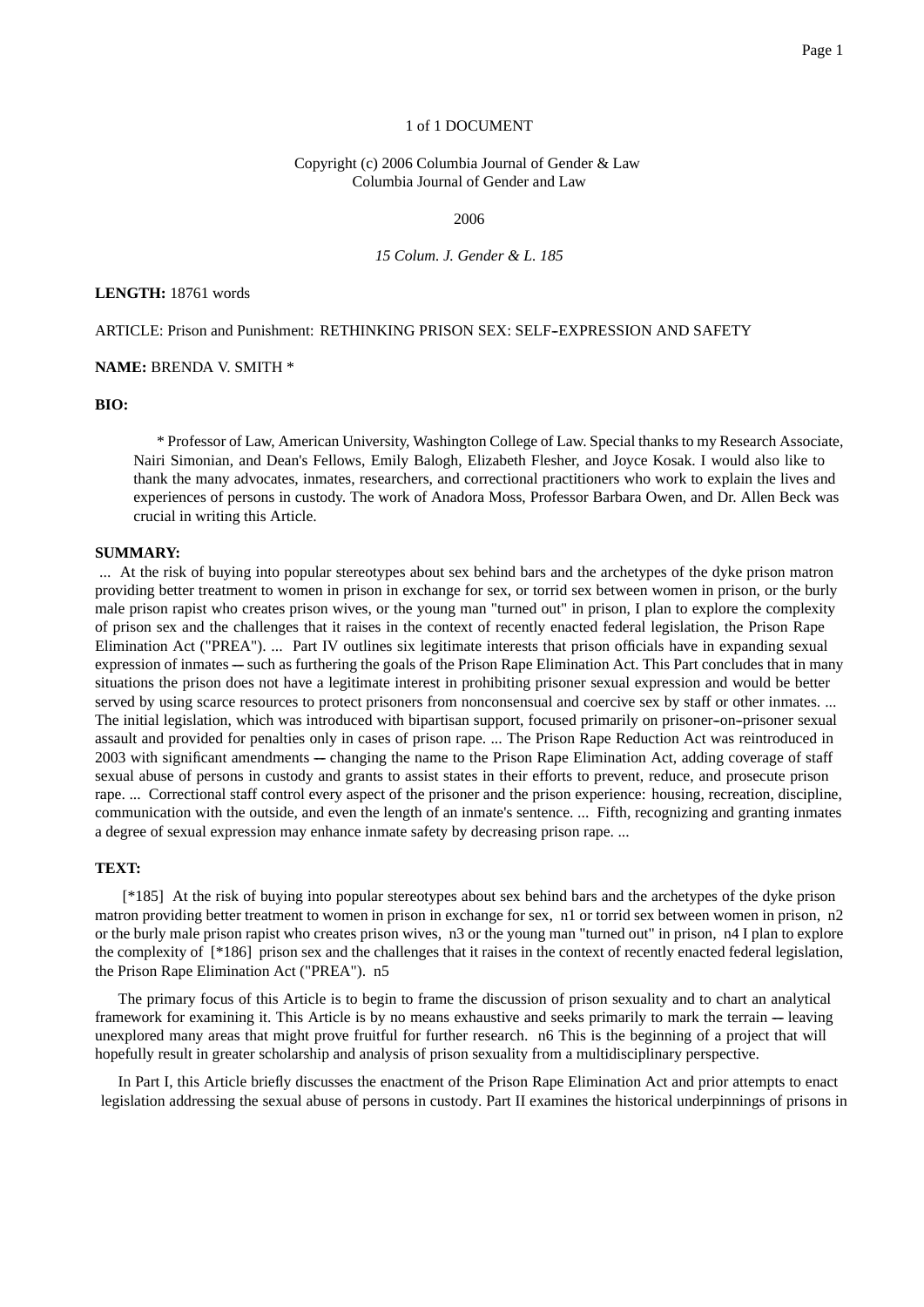the United States and how that framework has shaped attitudes toward the sexual expression of prisoners today. Part III, using the narratives of prisoners, describes the range of motivations that prisoners have articulated in sexual expression and attempts to disentangle prisoners' rights in sexual expression and from the state's legitimate interest in regulating that expression. Part IV outlines six legitimate interests that prison officials have in expanding sexual expression of inmates -such as furthering the goals of the Prison Rape Elimination Act. This Part concludes that in many situations the prison does not have a legitimate interest in prohibiting prisoner sexual expression and would be better served by using scarce resources to protect prisoners from nonconsensual and coercive sex by staff or other inmates. n7 This Article concludes by acknowledging that the [\*187] desire for sexual intimacy and sexual expression survive imprisonment and that correctional authorities must find workable and humane approaches to balancing their interests in safety and security with an inmates' interests in self--expression.

#### **I. THE PRISON RAPE ELIMINATION ACT OF 2003 AND ITS PRECURSOR**

The moving force behind the first modem piece of legislation to address prison rape was the Women's Rights Division of Human Rights Watch. In an effort to bring to light human rights abuses in the United States, the Women's Rights Division had begun a project to document human rights abuses in women's prisons. The Women's Rights Division published a series of reports documenting the sexual abuse of women in custody n8 and sought to follow--up those reports with the enactment of legislation. In 1999, the Prevention of Custodial Sexual Assault by Correctional Staff Act ("Custodial Sexual Assault Act") was introduced by Congressman John Conyers (D--MI), as part of omnibus legislation reauthorizing the Violence Against Women Act. n9

The Custodial Sexual Assault Act called for the establishment of a database of correctional employees previously found to be involved in [\*188] custodial sexual misconduct. n10 It also called for withholding federal law enforcement funds from those states that failed to enact legislation criminalizing staff sexual misconduct with inmates. n11 While VAWA eventually passed with specific prohibitions on using any of its funds for individuals in custody  $-$  even if they were the victims of sexual abuse --- the Prevention of Custodial Sexual Assault by Correctional Staff Act failed to be included in the version of VAWA that was enacted into law. n12

Two years later, Human Rights Watch authored another report, "No Escape: Male Rape in U.S. Prisons," this time documenting the sexual abuse of male prisoners. n13 Teaming with Stop Prisoner Rape, an organization originally founded by male prison rape survivors, n14 Human Rights Watch pushed for the enactment of another piece of legislation, the Prison Rape Reduction Act of 2002. n15 The initial legislation, which was introduced with bipartisan support, focused primarily on prisoner--on--prisoner sexual assault and provided for penalties only in cases of prison rape. n16 While there was bipartisan support for the bill, the failure to include [\*189] the perspectives of accrediting organizations, such as the American Correctional Association, the Association of State Correctional Administrators, and groups who had worked primarily on issues related to sexual abuse of prisoners by staff, slowed enactment of the bill. n17

The Prison Rape Reduction Act was reintroduced in 2003 with significant amendments — changing the name to the Prison Rape Elimination Act, adding coverage of staff sexual abuse of persons in custody and grants to assist states in their efforts to prevent, reduce, and prosecute prison rape. n18 The legislation passed unanimously in the Senate on July 25, 2003. n19

As enacted, the Prison Rape Elimination Act establishes "a zero-tolerance standard" for rape in custodial settings, n20 requires data collection on the incidence of rape in each state, and establishes the National Prison Rape Elimination Commission. The Commission is required to issue a report on the causes and consequences of prison rape n21 and to develop national standards on the prevention, detection and punishment of prison rape. n22 While PREA does not create a private right of action for prisoners, n23 [\*190] it does create a system of incentives and disincentives for states, correctional agencies, and correctional accrediting organizations who fail to comply with its provisions. Each correctional agency must, upon request by the Bureau of Justice Statistics ("BJS"), report the number of instances of sexual violence in its facilities. n24 Each year, the three states with the highest incidence and the two states with the lowest incidence of prison rape must appear before the Review Panel on Prison Rape to explain their [\*191] designations as states with either the lowest or highest incidence of prison rape. n25 States and accrediting organizations stand to lose five percent of federal funds for criminal justice activities for failure to implement or develop national standards. n26 As an incentive to comply, PREA provides for the withholding of grants from states that fail to adopt standards for reducing, preventing, and eliminating prison rape. n27

While PREA does not substantially change the traditional definition of rape, n28 it recognizes that sexual assault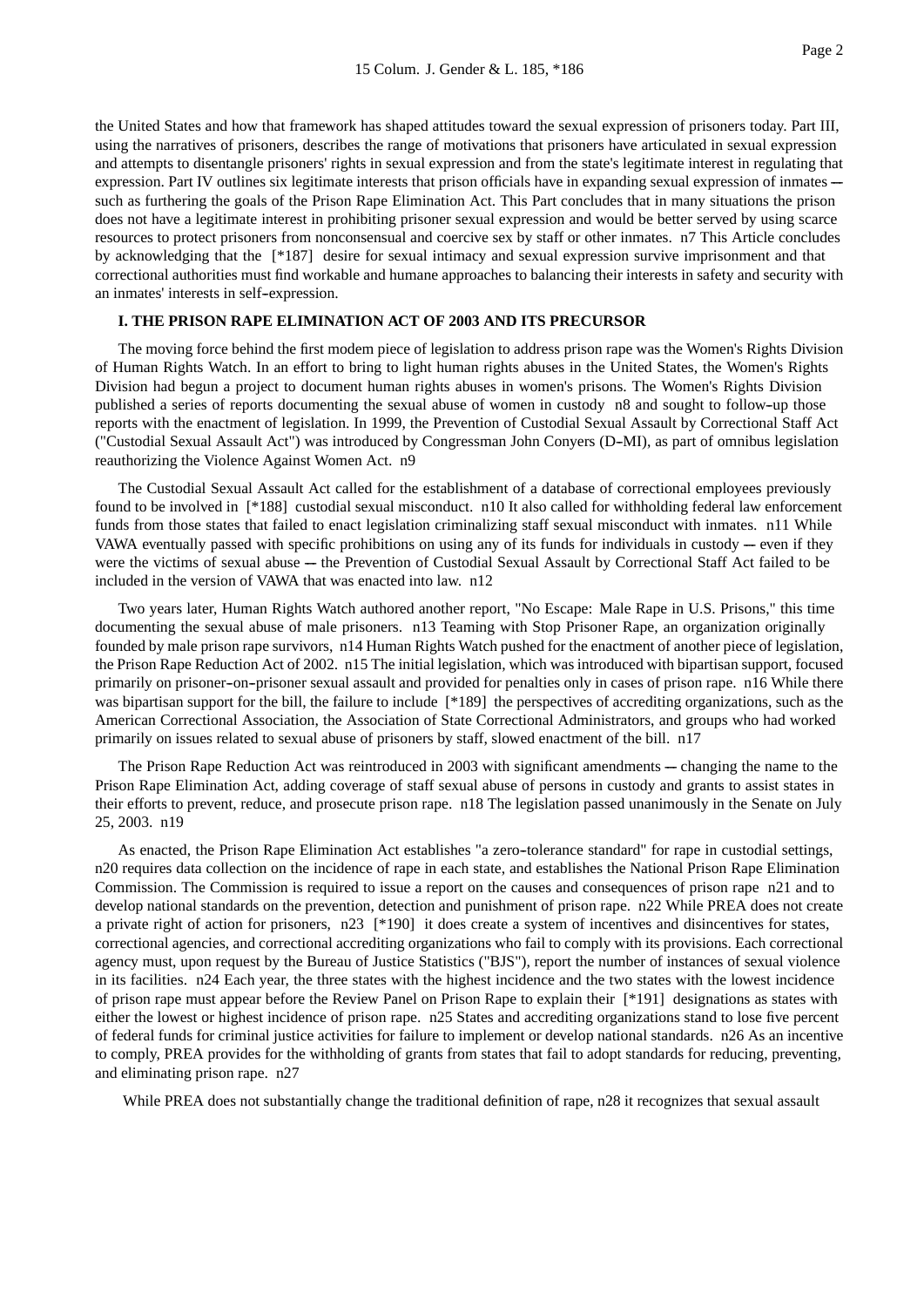can be accomplished not only by actual force, but by the "exploitation of the fear or threat of physical violence or bodily injury." n29 Additionally, PREA gives the BJS authority to [\*192] create another definition of rape for purposes of conducting its annual statistical analysis and review. n30 That distinction is very important, because the BJS has chosen to collect data on a broader range of sexual conduct — nonconsensual acts, abusive sexual contact, staff sexual misconduct, and staff sexual harassment. n31 The BJS data collection includes inmate-on-inmate conduct as well as staff-on-inmate conduct, and will include data collection from a variety of sources: records, reviews of correctional agencies, victim self--reports while in custody, and surveys of former and soon to be released inmates. n32 Yet any discussion of rape necessarily includes a discussion of consent. n33 Recognizing the complexity of sexual behavior in correctional settings, the proposed BJS victim self--report survey asks about consensual sex as well. n34

[\*193] The BJS data collection efforts have engendered a climate where a number of communities concerned about prisoners are beginning to discuss whether there can be consensual sexual interactions in prisons between inmates and between staff and inmates. While correctional officials, advocates, and prisoners are clear about the need to end prison rape, there are other more complex agendas. Correctional authorities may have an interest in minimizing the number of sexual interactions between inmates that can be defined as rape in order to lower their numbers for purposes of data collection. n35

Human rights organizations are concerned that correctional authorities will respond to PREA by strictly enforcing existing prison policies that prohibit sex between inmates, which could result in discipline or criminal prosecution for prisoners who engage in consensual sex. n36 They are also concerned about the backlash against people who engage in same--sex relationships in institutional settings, either because of their sexual orientation or because they engage in situational same-gender sex. Furthermore, they are concerned that the acknowledgment of consensual sex in correctional settings will allow prison authorities to cast actual rape as consensual, thereby reducing the number of rapes reported to the BJS. Lastly, prisoners are rightfully concerned that this heightened scrutiny, [\*194] while it may result in fewer assaults, also gives correctional authorities a potent tool to selectively sanction inmates for any sexual expression. n37

Most advocates and correctional authorities agree in principle that sex between staff and inmates can never, from a legal standpoint, be consensual. Nonetheless, there are many instances where consent is contested and the staff, the inmate, and/or the Court believe that the prisoner and staff member engaged in a consensual sexual interaction. n38 The situation of sex between inmates is just as complicated. Recent research among prisoners indicates that relations between both men and women are much more complex than initially thought. n39 While there is some acceptance that women are more amenable to same--sex relations, given their relational nature, n40 recent research seems to indicate that many sexual [\*195] interactions between male prisoners may be just as relational and not the brutal rapes that pervade the media. n41

There has been a great deal of legal scholarship about rape and consent — particularly in analyzing acquaintance rape  $n42$  --- and feminist scholarship about the inherent gender imbalance of power and the inability of women to consent to sex with men. n43 Most legal scholarship addressing prison rape has focused on the unconstitutionality of sexual abuse in institutional settings. n44 However, while there has been little scholarly *legal* discussion of consensual sex in prisons, n45 there has been robust scholarly discussion by social scientists about consent and agency in institutional [\*196] settings, including prisons. n46 The lack of scholarly legal discussion in the area of prison sexuality conveys that there is need to address this topic, as I have begun to do with this Article.

## **II. PRISONER SEX AND THE BIRTH OF U.S. PRISONS**

Prisons in the United States, like those in Europe, are a relatively recent phenomenon. The first U.S. prisons were created shortly after the Revolutionary War. n47 Before these prisons were established, most punishments were meted out by local authorities and involved physical punishment on a continuum that included beating, maiming, branding, or even execution. n48 Other punishments entailed elements of public shaming and could even result in banishment from a community. n49 Beginning in the 1800s, penitentiaries were created. n50 These institutions were formed largely [\*197] on the model that prisoners should repent for their crimes through hard labor, silence, studying the scriptures, and corporal punishment. n51

While the majority of prisoners were male, women did find themselves in the first U.S. prisons. n52 Initially, women were held in the same facilities as men. n53 Not surprisingly, male prisoners and jailers preyed upon women in these early institutions. Conversely, some women traded sex for food, better treatment, and even their freedom. Either way, it was routine for women to conceive in prison. n54 In fact, there was a well-known practice of women "pleading their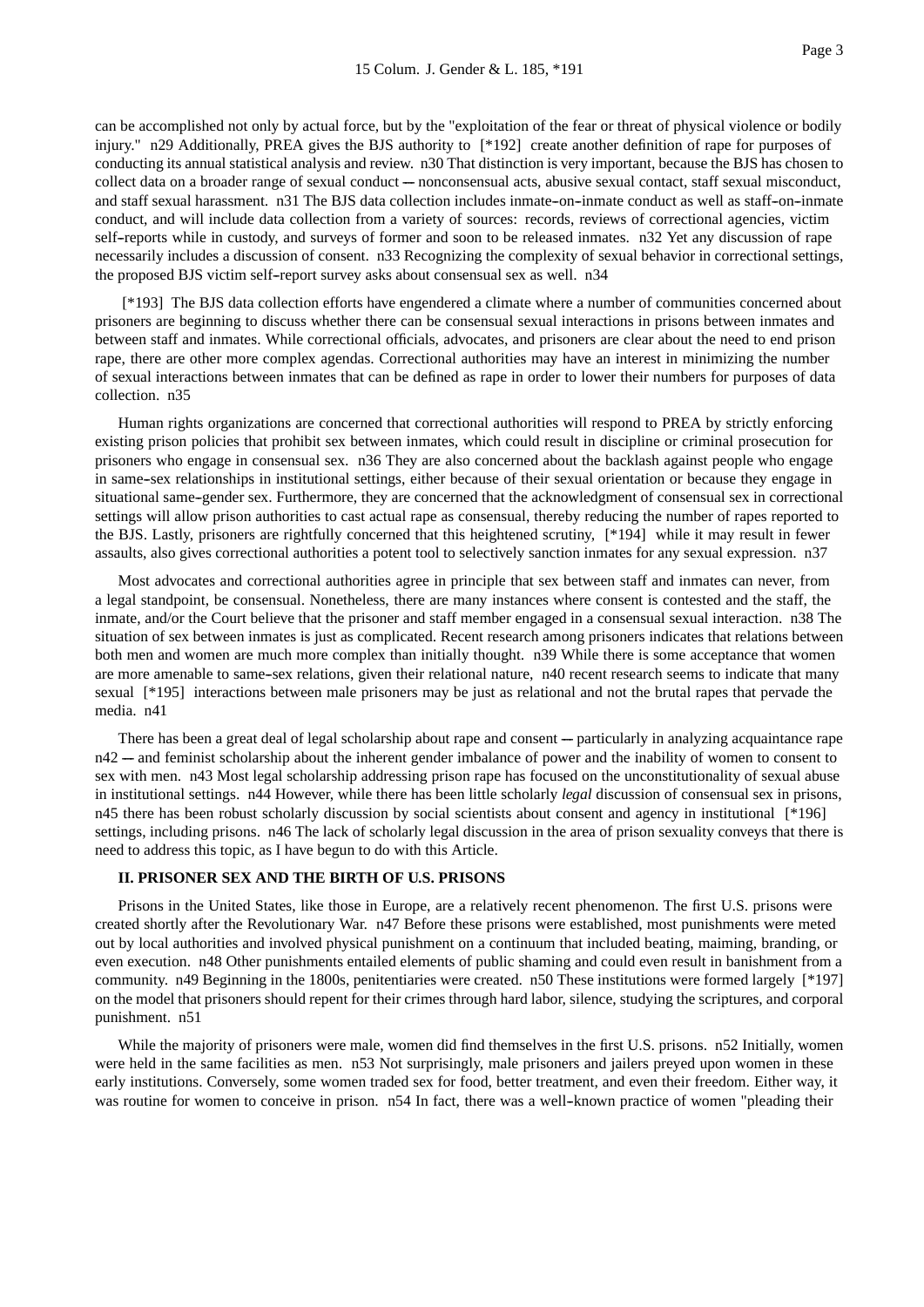bellies" --- seeking lenient treatment because of their pregnancies. n55 Pregnant women were allowed to escape the most severe punishments until after they delivered, at which point they typically were released to care for their infants. n56 Therefore, sexual exploitation has been a subtext of imprisonment since its inception.

Seeking to address the appalling conditions of prisons and the treatment of women in them, Elizabeth Gurney Fry, an early English reformer, began visiting women and children in English prisons. She began a campaign to push for better treatment for these women. n57 She saw this as a religious mission and recruited other religious women. n58 Not surprisingly, the standard of behavior that many reformers sought to promote for women prisoners was one that mirrored their own, particularly as it related to sexuality. During this period, women's sexuality was severely proscribed. n59 Good women were not supposed to enjoy sex, n60 although they were obliged to have sex because it was their duty and because they were expected to produce heirs for their husbands. Therefore, the way to start reforming women in prison was by controlling their sexuality, training them for domesticity either as a wife or servant, and then saving their souls. n61  $[*198]$  Women who found themselves in prison either because of sexual crimes  $-$  like prostitution  $-$  or who engaged in sex in institutional settings --- like prison --- were thus prime targets for restrictions on sex in order to save them. Sex was seen as the primary vector for sin, and the best way to address this issue was to prohibit sex in these institutions — both for men and for women.

The reformist ideas of Elizabeth Fry soon gained ground in the United States. n62 Christian women, primarily Quakers, looking to do their duty to God and country, set about caring for the poor and making visits at prisons. n63 What they found shocked them: women housed in male facilities were made available sexually for male inmates and male jailers. n64 Several scandals involving women who had conceived while in prison caught the attention of reformers and created the impetus for the Reform Movement in prison. n65

One of the major characteristics of the Reform Movement was the establishment of separate prisons for women. n66 These prisons were often directed and managed by all-female staff. n67 Women inmates were trained in the domestic arts --- cleaning, cooking, and needlework. n68 They were taught to be modest and to abandon behaviors that had brought them into prison. Because most of these early reformers had religious ties to Christianity, there was a strong focus on teaching the Bible and, of course, denial of the need for sexual expression for all women, particularly women prisoners. Early reformers believed that sex was at the root of the problems that brought women into conflict with the law.

At the same time that the Reform Movement held sway, there was also a movement to look more into genetic or hereditary markers for a number of illnesses. n69 Criminality was seen as a mental illness, almost a congenital problem that affected criminals. There was a sense that it was possible to predict the behaviors of children by looking at the trajectory for [\*199] their parents. n70 Of course, this view was contested, n71 but it informed much of the correctional practice in the early twentieth century.

It was only in 1942, with the *Skinner v. Oklahoma* decision, that the Supreme Court struck down statutes which permitted states to involuntarily sterilize prisoners and recognized that an individual's procreative ability was a fundamental right that deserved constitutional protection. n72 In *Skinner*, the defendant had been convicted of more than two felonies. Under Oklahoma's Habitual Criminal Sterilization Act (the "Sterilization Act"), n73 the Court ordered Mr. Skinner's sterilization. n74 Mr. Skinner claimed that the Sterilization Act violated the Fourteenth Amendment of the Constitution.

Ruling for Mr. Skinner, the Supreme Court held that the Sterilization Act failed to meet the requirements of the Equal Protection Clause of the Fourteenth Amendment. The Court found that the Sterilization Act treated defendants convicted of larceny and embezzlement the same, except that those convicted of larceny faced sterilization. n75 The Court found that, while "the equal protection clause does not prevent the legislature from recognizing degrees of evil" and

the Constitution does not require things which are different in fact or opinion to be treated in law as though they were the [\*200] same . . ., when the law lays an unequal hand on those who have committed intrinsically the same quality of offense . . . the equal protection clause would indeed be a formula of empty words if such conspicuously artificial lines could be drawn. n76

The Court found that larceny and embezzlement were fundamentally the same except for the sterilization penalty, which made for "invidious discriminations . . . in violation of the constitutional guaranty of just and equal laws." n77

Against this backdrop of religious proscription of sexual activity and foundational notions that criminality is in some way inherited, it is not surprising that restrictions on sexual expression in prison remain today. At the same time, these proscriptions that ostensibly prohibit sex create a system where prison staff are the gatekeepers of sexual expression,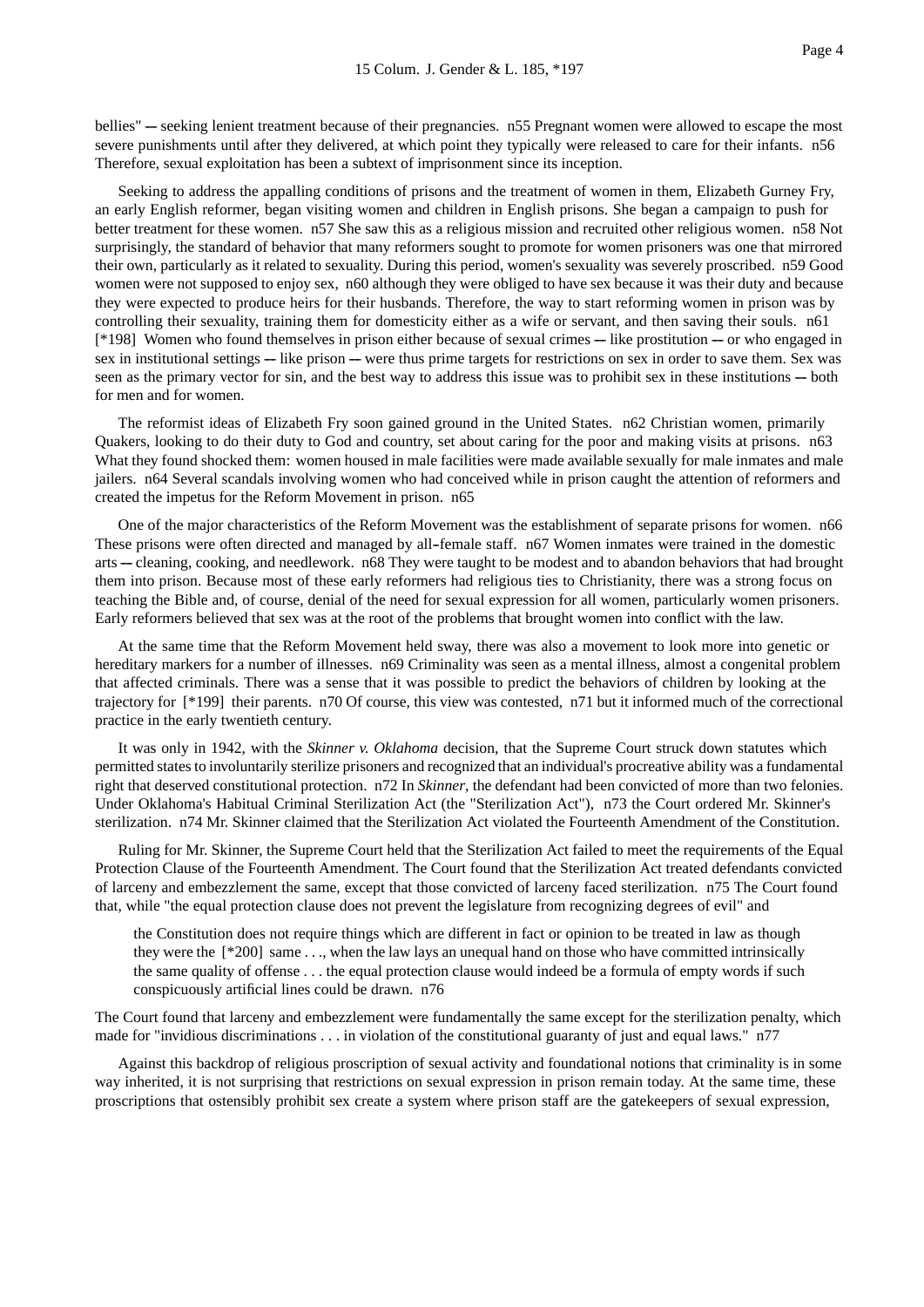using sex as a management tool by either allowing or prohibiting sexual expression as they wish. n78 In every state, correctional policies prohibit sexual behavior by inmates, whether that conduct is with staff or other inmates. n79 In many states, policies also prohibit any conduct that a prisoner may engage in for her own sexual gratification, whether that is masturbation or the use of objects. n80 There is a sense among correctional leaders that, if  $[^*201]$  sex were permitted, it would compromise the safety and security of institutions, the core correctional mission. n81 While this may be true for some sexual interactions, there is a range of legitimate prisoner interests in allowing sexual expression that do not threaten this core correctional mission of safety and security.

#### **III. INMATES' INTERESTS IN SEXUAL EXPRESSION**

While there are certain sexual interactions that clearly have the potential to affect safety and security in an institution, there are others that are non--threatening. In particular, sexual interactions between inmates and staff have the clear potential to affect prison safety and security. First, there is an inherent imbalance of power between staff and inmates. Correctional staff control every aspect of the prisoner and the prison experience: housing, recreation, discipline, communication with the outside, and even the length of an inmate's sentence. Second, there have been many reported incidents of staff relationships with inmates that resulted in escapes, loss of life, and issues that compromised the safety and security of not only staff but also other inmates. n82 Finally, as a policy matter, state recognition of relationships [\*202] between staff and inmates as "consensual" puts the legitimacy of the state's care and custody of inmates in question.

While there is abundant authority on the inappropriateness, inadvisability, or ethical concerns raised by sex between lawyers and clients, n83 priests and parishioners, n84 physicians and patients, n85 and teachers [\*203] and students, n86 there is very little scholarly literature on consensual relations between prisoners and correctional staff. n87 That is not surprising since the prisoner/prison staff pairing epitomizes the inequality of power and the potential for abuse of that power. Seemingly, there is little to discuss or critique. However, viewing sexual expression in prison from the prisoner perspective yields a different result. Prisoners have an interest in sexual expression separate from that of the state, even in sexual interactions with staff. n88 Outlined below are various types of sexual expression that occur in penal settings, and the respective interests of the state or correctional authorities and of prisoners in recognizing inmate sexual expression.

#### [\*204] **A. Sex for Pleasure**

*It was a complete surprise, therefore, when V., now known to Denise and Julie almost exclusively as Bubble Gum Man, popped the lock of their cell during count one afternoon. This was how it always happened, Denise knew by now, and the sound of that lock being undone prompted something close to panic. She'd allowed herself to chat with him for a few minutes earlier that day, but she hadn't meant anything by it. She certainly didn't want to go out to him now. Didn't want to fool around at all. Not with Bubble Gum Man. Julie, of course, was thrilled. It was safe, she kept saying. No one would ever know. All the girls were locked in their rooms, and he was an officer, for chrissake. Didn't she want some? All she had to do was walk out of her cell and across the corridor maybe five feet to the bubble, and there he'd be, waiting for her. He was wicked good--looking, she said, even by outside standards (maybe), and his cute little earring? Just go! Go!* n89

Notwithstanding the desire to think otherwise, individuals continue to have an affirmative interest in sexual expression even during institutionalization. That is certainly the case in nursing homes, residential drug treatment facilities, juvenile detention facilities, psychiatric institutions, and certainly in prisons. n90 Yet institutional policy in each of these settings, including prisons, denies that this basic drive exists. A staple of institutional policy is the prohibition on sex between residents n91 and between staff and residents. n92 Interestingly, this policy has shifted recently in some residential settings. Both nursing homes and residential programs for the mentally retarded, for example, have begun to allow sex between residents. n93 However, in psychiatric settings, drug treatment facilities, [\*205] juvenile settings, and prisons, the prohibition by and large remains. n94 One cannot help but wonder if a reason for this continued denial is the perceived unworthiness or unreliability of these individuals in the expression of their sexuality.

In spite of society's sense of either the desirability or deservedness of prisoner sex, prisoners have an interest in sex simply for pleasure, n95 and there are few outlets for expression in prison. In the last decade, "get tough on crime" has meant removing recreation for prisoners, n96 cutting education programs, n97 and limiting opportunities for furlough. n98 Tight state budgets [\*206] have meant that there is tremendous idle time in prisons and jails, n99 leaving inmates with few productive activities. Thus, prisoners find a way to occupy themselves and experience pleasure with tools that they control --- their bodies.

From my perspective, the state has little interest in regulating inmates' sexual expression for pleasure, except to the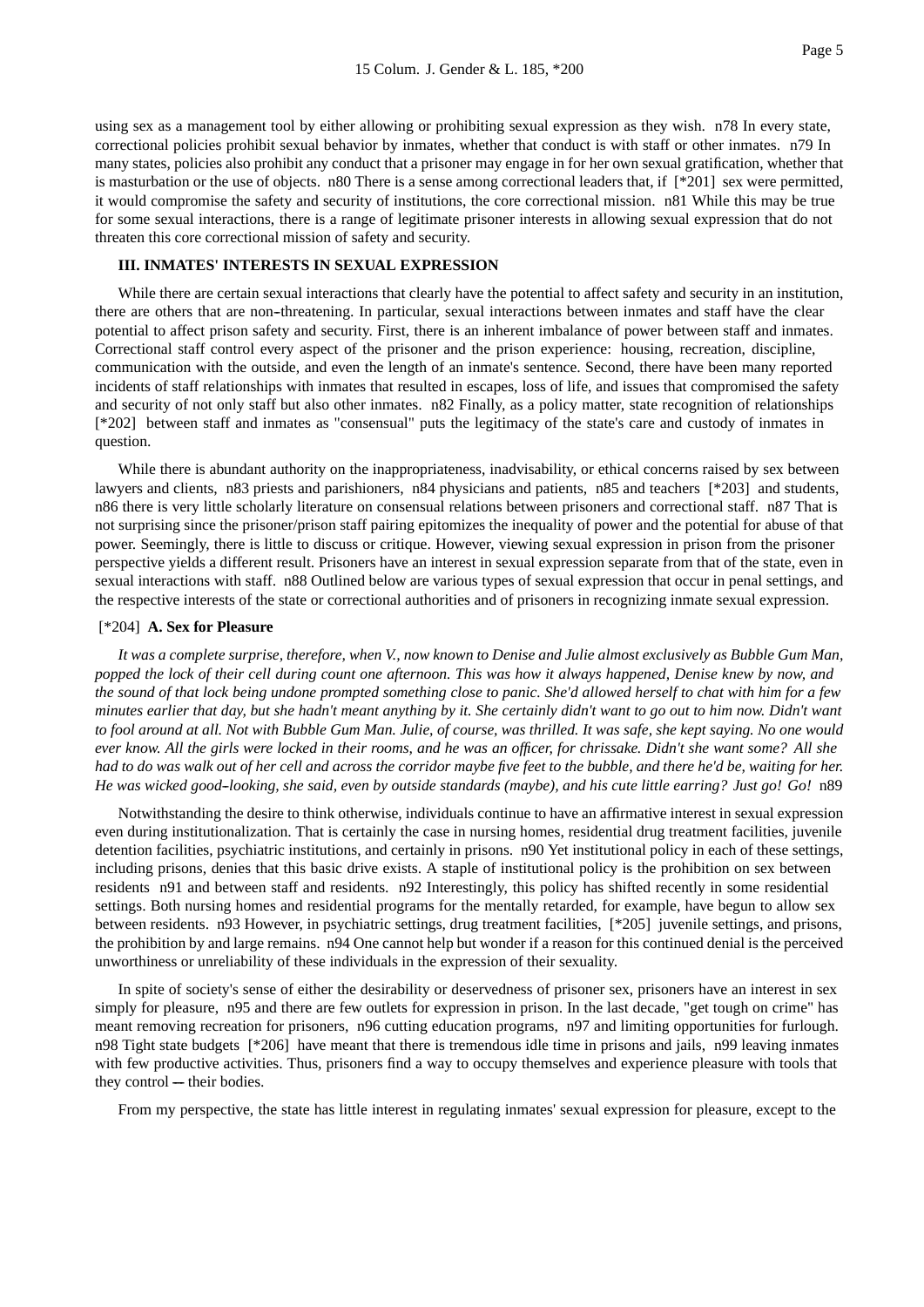extent that it compromises safety and security or other legitimate penological goals. n100 While there is often an argument that men and women cannot "program" because they are too interested in sex, n101 sexuality is a feature of life both on the inside and in the free world. A more nuanced and informed reading of the correctional mission would recognize the importance of assisting inmates to make responsible decisions about sexual engagement and about whether sex in an institutional environment, with its limited range of choices, is wise. As described above, correctional authorities have an interest in prohibiting sex between staff and inmates, but the value of prohibiting sex for pleasure — with appropriate boundaries for inmates — is less clear. Indeed, in enforcing the prohibition, correctional authorities miss an opportunity to educate inmates about violence in relationships, to talk about safe sex, and to encourage healthy relationships that could offer support upon reentry.

## **B. Sex for Trade**

*I started talking real nice to the officer where I worked, in the laundry.* [\*207] *He was married but I told him how his old lady didn't pay him enough attention. You know that if he was my man how I would treat him. He started writing me notes and cards. Pretty soon I got him to bring in eyeliner, perfume, and some cigarettes. I sold the stuff. Oh it was fun to talk to him and stuff but I never it get any further. I mean I never let him touch me or anything. I used him to make my life easier in here. Why not? You'd do the same thing*. n102

In prison, sex is both a highly valued item and a relatively cheap commodity. In the prison environment, items that are prohibited, such as sex, cigarettes, "street food," money, drugs, and commissary, n103 become extremely valuable. Prisoners and staff engage in trade for items they want and cannot get. Prisoners, however, are limited in what they have to exchange. For many prisoners, the only item they have to trade is themselves. In some institutions, there is a menu of sexual practices that are bartered for common items like cigarettes, candy, chips, or a phone call. n104 In still other iterations of the exchange, prisoners who have money are exploited sexually and intimidated for their commissary. n105

Certainly prisoners have an interest in using their resources to get what they want, even if that means using their bodies. n106 However, the prison's interest in the safety and security of the institution suggests that sex for trade should be prohibited. The potential for violence is great, particularly when people do not deliver what they agreed to in exchange for either sex or the sought after item. n107 Moreover, this system of bartering [\*208] often occurs because there are not legitimate ways for inmates to gain access to those items or to decrease the desire for them, e.g., tobacco.

For example, in *Women Prisoners v. D.C.*, n108 some of the incidents of sexual misconduct that fueled the litigation developed in exchange for cigarettes, candy, food, and work assignments at the D.C. Correctional Treatment Facility. n109 The D.C. Department of Corrections converted a facility that had initially been intended to do assessments and provide drug and mental health treatment to a facility for general population inmates who needed jobs, recreation, and contact with the outside. Because of the original mission of the facility, the facility was a smoke--free environment for both staff and inmates. Staff continued to smoke and marketed their cigarettes to prisoners in exchange for sex. n110 Additionally, the lack of employment opportunities for women in the institution meant that women were more vulnerable than men to sexual predation. Unable to buy commissary with money they would have earned had they been permitted to work, women traded sex for candy, potato chips, and phone calls. n111

The harm to the municipality, the agency, and the prison facility was immense. In addition to civil litigation brought by women prisoners against the District of Columbia, the D.C. Department of Corrections, corrections officials, and individual officers, the culture fostered an environment where even female staff felt at risk for sexual abuse and ultimately filed a Title VII suit against the District of Columbia Department [\*209] of Corrections, alleging a pattern and practice of sexual harassment that included behavior very similar to that which formed the basis for the female prisoners' claims for constitutional protection. n112 Sex for trade therefore created an environment where both prisoners and staff had to negotiate for items that should have been either readily available or entirely unavailable to both staff and inmates, such as tobacco. These abuses resulted in several inmate pregnancies, some of which were carried to term and others which ended in abortion. n113 For many women inmates who had long histories of physical and sexual abuse both as children and adults by people in authority, it reinforced a pattern of behavior where sex was commerce and detached from self. This is sexual expression that should be prohibited by corrections' authorities as it creates an environment where both staff and inmates are at risk for sexual violence and harassment.

#### **C. Sex for Freedom**

*The first time they touched, they were in the utility closet, shortly after she started to work on his crew, Julie told me. She'd been trying to get down a box of mops and dropped them on his head by mistake. He made use of the confusion to*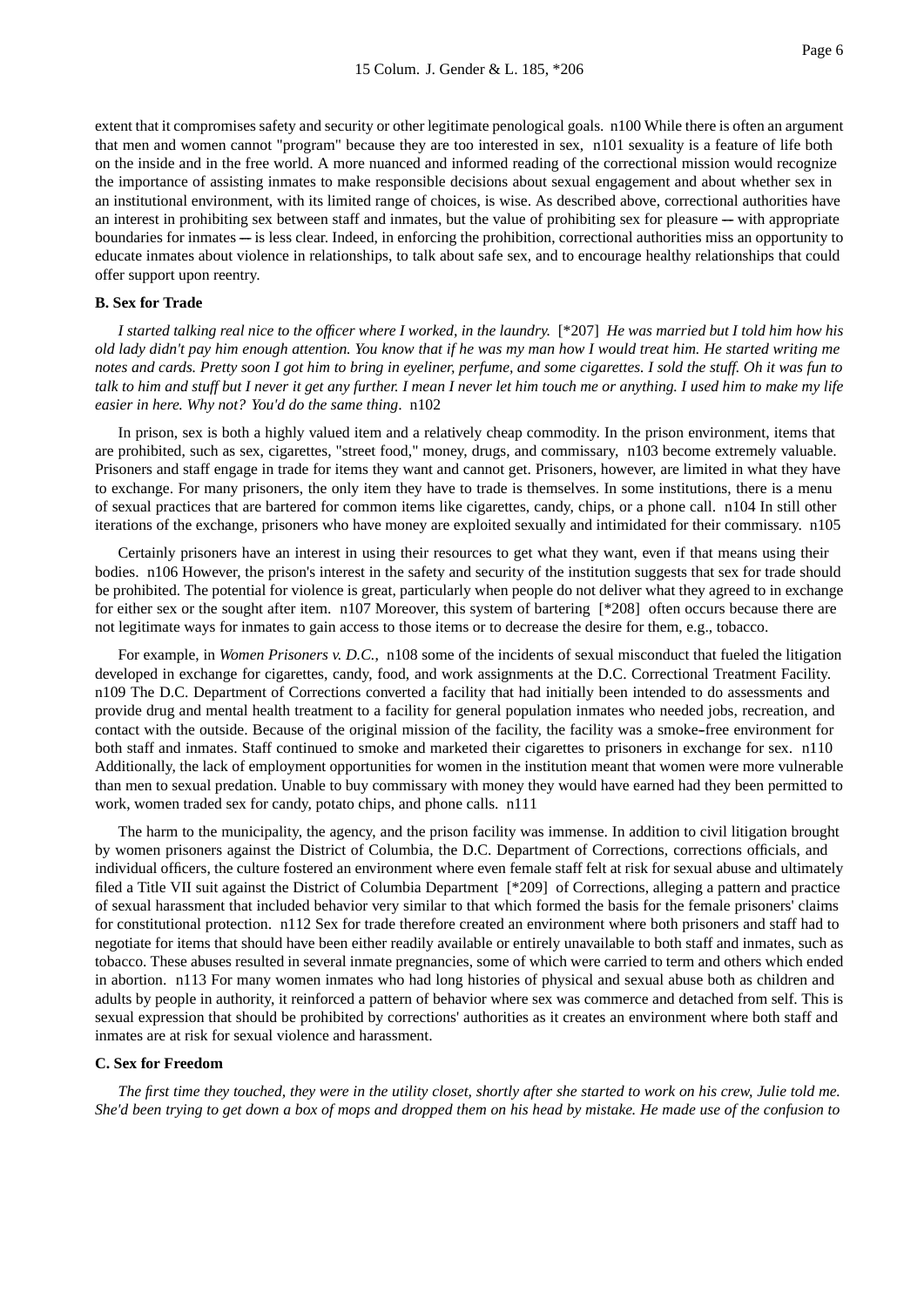*grab the back of her jeans and turn her around to face him. Thinking, "Fuck it, why not?" she let him kiss her. From then on they did it everywhere --- in the basement where they keep the lawn mowers, in the broom closet right by the entrance to the institution, even in the small chapel*. n114

For many prisoners sexual expression is a corollary of freedom. Whether they are imprisoned for short or long sentences, n115 sexual expression, though limited, is one of few acts within their control. There is a wealth of literature on the "situational" sexuality that occurs in prison: men who have sex with men or women who have sex with women, but do not [\*210] consider themselves as gay or lesbian. n116 While incarcerated, those prisoners' sexual expression has been constrained by the state, and thus in prison they are forced to pursue sex with partners who they may not have sought in the community. Still other prisoners seek out staff members of either the same or opposite gender in order to have sex. While prisoners' choices are constrained during incarceration, even making the choice to have sex when it is prohibited is an expression of freedom, albeit in a situation of constraint.

#### **D. Sex for Transgression**

*I've had sex with the wives of two different wardens. One night around Christmas, I went over the house of one warden and his wife asked me to put her son's bicycle together. You know it was a Christmas present. Then she cooked dinner for me and we had sex right there in the kitchen, on the floor. I can talk my way into any woman's panties. I did it cause I could. You know what I'm saying? Man when they busted me for that, all hell broke loose. It was hilarious. Yeah, I lost my outside trusty job but it was worth it cause I embarrassed the shit out of that warden and his family. I still can't stop laughing bout it*. n117

Just like in the world outside of prison, sexual expression can be an expression of freedom. This freedom of expression is closely associated with transgression — breaking the rules and going against the normative structures imposed by society, the state, and other institutions. Sexuality and gender are both normative structures imposed by society, n118 and both are performative. n119 Individuals adopt behaviors and practices that are consistent with their performance as males or females. Prisoners use sex to transgress these normative structures by performing in ways that defy society's constructs of gender and sexuality.

[\*211] First, the act of having sex is against set prison policies and rules, and therefore transgressive. n120 Second, prisoners can have sex with staff, thereby jeopardizing security and putting the correctional mission at risk. n121 It is the ultimate way to thwart the system, and often prisoners use this method of manipulation. n122 There are reams of training materials written for correctional staff on avoiding prisoner manipulation, n123 yet to manipulate and try to change or control a situation of powerlessness is normative behavior. n124 The prisoner and the state, symbolized by correctional authorities, are constantly at odds. In the present environment, inmates will seek to gain power and control in any way they can. If sex is an advantageous tool, then prisoners will use it to their advantage to thwart, control, embarrass, and harm those who control them within the confines of prison. Therefore, prisoners use sexuality as a means of expressing their autonomy, freedom, and transgression, because having sex with staff  $-$  a symbol of the state or prison  $-$  affects the state and the prison's system of control.

#### **E. Sex for Procreation**

*Young women without children doing life sometimes wonder if they will ever bear a child. Some truly pine for this child--bearing, as if it proves that they are still alive. If a woman is a teenager when she comes to prison, she may actively* seek to become pregnant and have [\*212] *a child -- in her mind, before she can't. She may see the child as something of hers that she has created that is a good thing, a plus. She may have no concept of raising a child, or having a child with a parent in prison; she may literally not have thought that far ahead.* n125

Procreation is another aspect of sexual expression that survives imprisonment. n126 There are still clear vestiges of the early reformer and eugenic sentiment that criminals should not bear children. n127 Recently, in two different settings, professionals expressed shock that male and female prisoners might legitimately want to conceive children: the Feminism and Legal Theory Project held at American University, Washington College of Law, in March, 2004, where the audience was composed primarily of feminist scholars and students; and a training on Operational Practices in Women's Prisons held in June, 2005, where the audience was mainly correctional professionals. n128

The audience at the Feminism and Legal Theory Project wondered if this was a responsible position given that prisoners would not be able to parent the children they conceived. Correctional professionals wondered why these people should be permitted to bear children given their crimes, [\*213] i.e. that functional sterility was part of the penalty that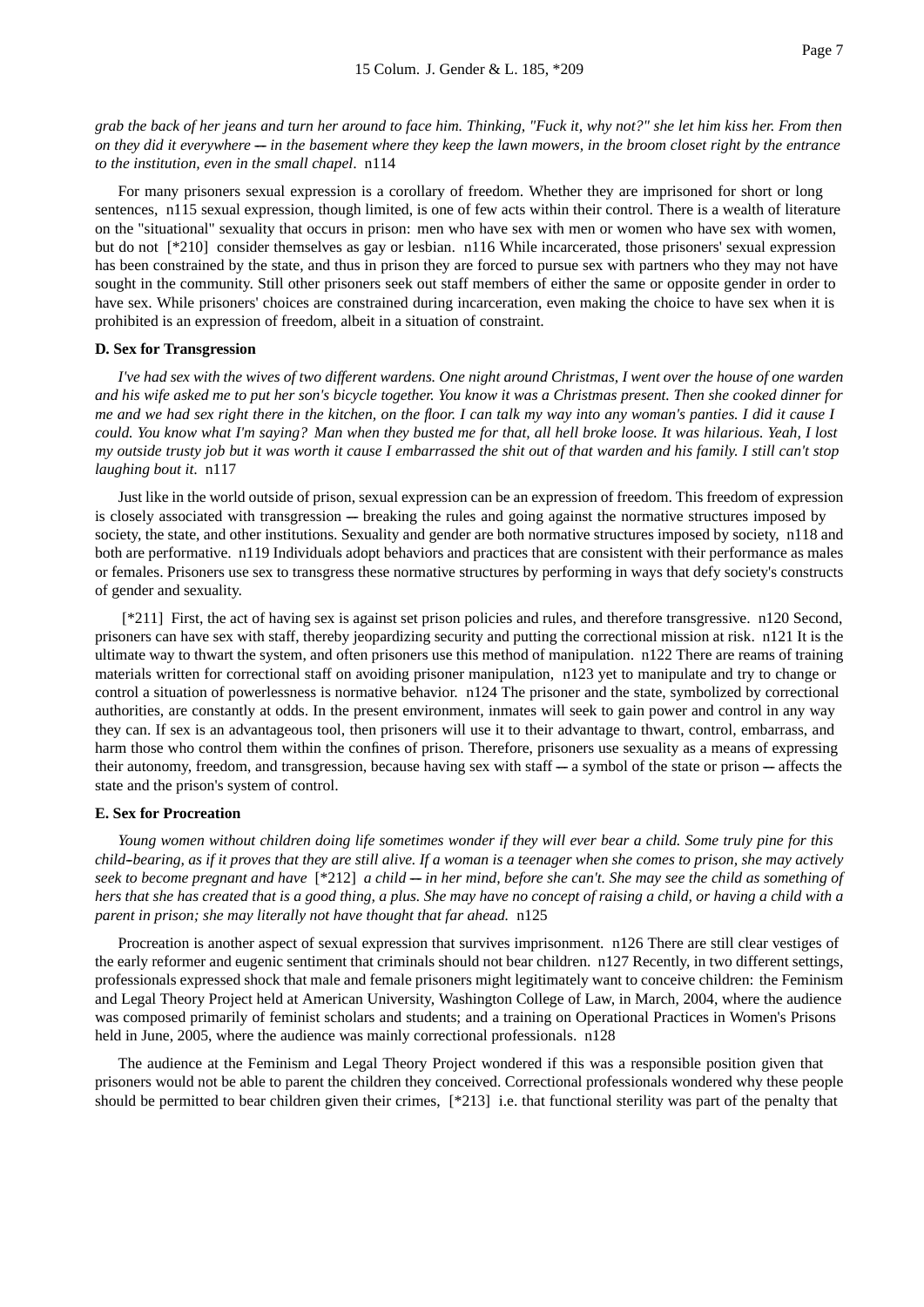prisoners should pay for their crimes. Both audiences were concerned that the state would be called upon to care for these children conceived while the parents were in custody. Neither group recognized the desire to procreate as separate from the desire to parent.

Yet both male and female prisoners desperately want to become parents — conceive, aid in conceiving, bear, and raise children. Given the construct of U.S. prisons, where prisoners have very limited contact with their children or lose custody of their children as a result of their imprisonment, n129 prisoners are left with merely conceiving or fathering children as the their primary way of sexual expression through procreation.

Male and female prisoners accomplish these goals in a variety of ways. n130 Male inmates may impregnate their partners from the community during conjugal visits or during routine prison visits. n131 Female inmates often have less contact with their male partners during imprisonment and are less likely to have the opportunity for conjugal visits. n132 The availability [\*214] of conjugal visits is quite limited. n133 In fact, only a few states permit conjugal visiting for inmates n134 and even those severely limit that privilege. n135

A recent case, *Gerber v. Hickman*, n136 raised the issue of prisoners' desire to procreate. The prisoner, William Gerber, sought permission from the California Department of Corrections to provide, at his own expense, a sperm sample to his lawyer to take out to the community to impregnate his wife. n137 Mr. Gerber was serving life without parole as a result of the "three strikes" law in California, n138 and thus was ineligible for California's [\*215] conjugal visiting program. n139 In denying Mr. Gerber's request to send sperm out of the facility, the prison cited three justifications: (1) its policy of treating male and female prisoners the same, when possible; (2) the safety risks caused by prisoners collecting semen; and (3) concerns about litigation relating the to the procedure. n140 The District Court found for the California Department of Corrections, but the Ninth Circuit recognized that procreation was a fundamental right that survived imprisonment and that Mr. Gerber's method of exercising that right did not unduly burden the prison. n141 The Ninth Circuit ruled that the fear that female prisoners would exercise their right to procreate was not a legitimate penological interest that required the denial of Mr. Gerber's right to procreate. n142 However, an en banc Ninth Circuit, over vigorous dissent, held 6-5 in favor of the California Department of Corrections, ruling that the right to procreate was inconsistent with imprisonment and that Mr. Gerber had no interest in inseminating his wife, as he would never be able to leave prison to assist in raising the child. n143

The Ninth Circuit's en banc decision fails to recognize that prisoners' interests are determined by their limited opportunities. Given that Mr. Gerber was not allowed conjugal visits, his only remaining interest, as well as one of his remaining ways to express his sexuality, was in providing the means for his wife to conceive a child. Certainly Mr. Gerber would have raised the child if he had the opportunity, but his current situation precluded him from doing so. Mr. Gerber's solution --- which did not involve physical contact, but collection of biological material, his sperm --- was an appropriate and non--intrusive way to both accommodate the exercise of his constitutional right to procreate and maintain the prison's interest in security.

Two of the arguments that the California Department of Corrections made are easily disposed of --- that the right to procreate is inconsistent with imprisonment and that Mr. Gerber's actions in collecting sperm and sending it out in some way interfere with prison security. n144 [\*216] *Skinner v. Oklahoma* stands for the proposition that the state cannot take away the right to reproduce and that the right to procreate is consistent with imprisonment. n145 Instead, the question *Gerber* confronted was whether the state needed to facilitate that right.

Gerber had not asked the state to do anything extraordinary, and in fact had proposed a scenario that would require the state's minimal involvement. As Justice Kozinski's articulated in his dissent, whether the package that Mr. Gerber sent was "used to inseminate Mrs. Gerber, to clone Gerber, or as a paperweight has no conceivable effect on the safe and efficient operation of the California prison system." n146 Even if the state thought that Mr. Gerber might use sperm collection as a pretext for smuggling contraband, it was free to create a process to make sure that the sperm collection took place in a controlled setting. n147

There is also a parallel for this process in the female reproductive sphere. The state cannot prohibit female prisoners from obtaining abortions. The state does not have to perform the abortions, but must permit prisoners to obtain abortions at their own cost. n148 Comparing Gerber's situation, the only difference is that he is choosing to create life rather than terminate it. Failure to support Mr. Gerber's efforts seems to suggest that the prison is willing to support prisoners' reproductive decisions as long as they comport with its notions of the value of prisoner families. Yet, in this case, the state [\*217] intervened and made a decision that this arrangement did not comport with its notions of how a family should be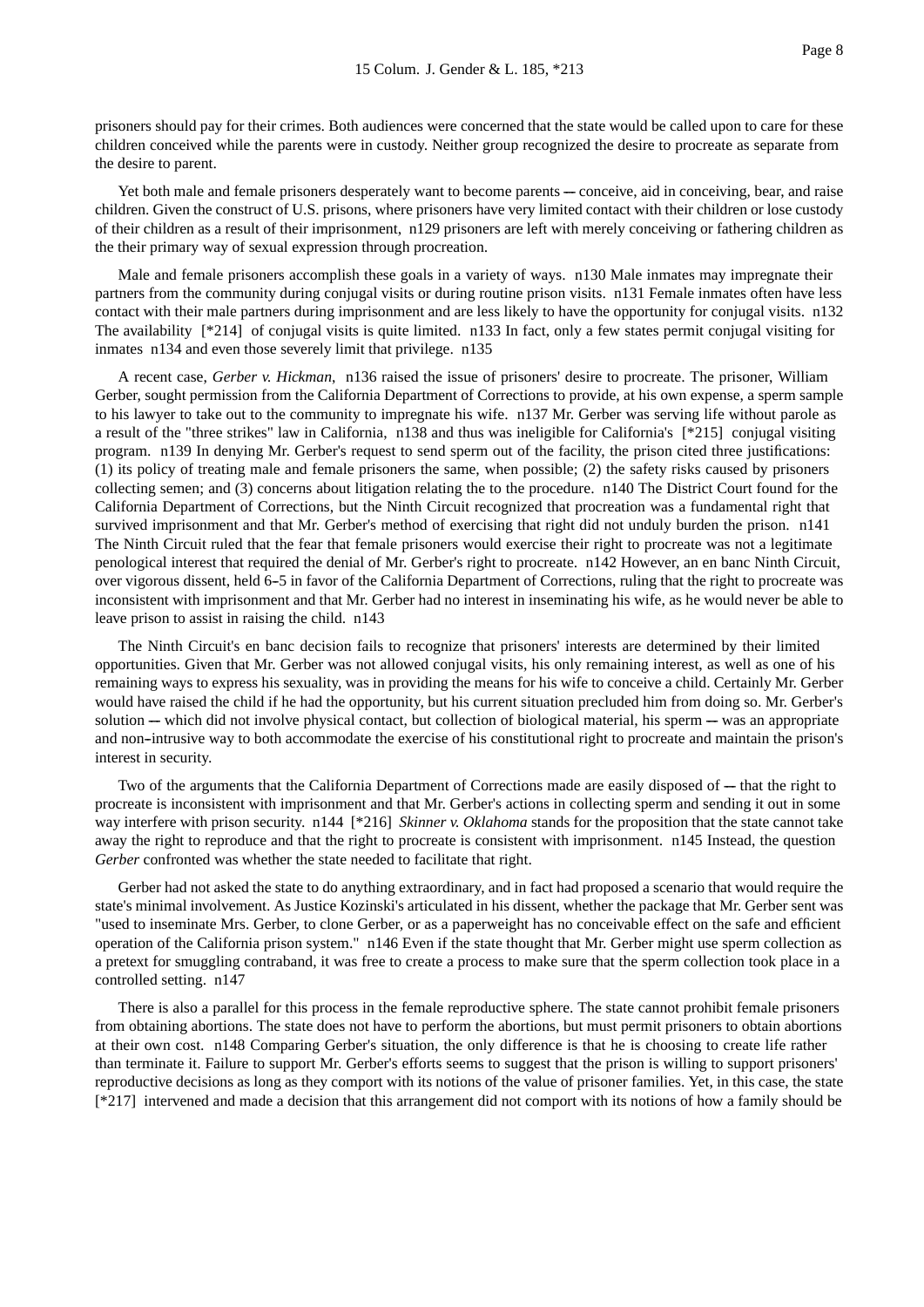#### formed or operate. n149

More interesting is the state's angst about providing similar rights to female prisoners. It would be a compelling argument if, in every other context, prisons had not consistently argued that men and women were not similarly situated and therefore prisons did not have to provide them with similar opportunities. n150 In this circumstance, men and women are different. n151 Biologically, it is easier for men to gather the material that they  $[218]$  contribute for procreation -sperm — than it is for women to harvest eggs, as the former is within the man's control of the man and the latter requires medical intervention. Yet technology is such that male and female prisoners can maintain and exercise their right to procreate without having sex. In the case of men, they can masturbate. In the case of women, they can harvest their eggs and use the substantial reproductive technology that exists to impregnate a surrogate mother or other means. n152 The question still remains whether prisoners are worthy candidates for reproduction. Thus far, the state has ruled that they are not, and has limited their ability to reproduce through legitimate and transparent means, such as conjugal visits, artificial insemination, or surrogacy. n153 As a result, both male and female inmates have used interactions with staff and other prisoners as ways to accomplish that goal.

#### **F. Sex for Safety** n154

*The person told me that if I did not do what he wanted he would make life* [\*219] *bad here for me. He made me suck on his penis and after doing this for about a week, he wanted more. He and his friends made me bend over the desk and they took turns going in me from the back. I wish something could be done. This has happened more than once for me*. n155

Imprisonment evokes our deepest fear --- the fear of losing control over one's personhood. Upon imprisonment, men and women lose the control over functions that are core to survival — eating, drinking, elimination, sleep, communication, self--care. All of these functions are either controlled or limited by external authority. Often, concern for physical safety and well-being is a key motivator for sex between inmates and between inmates and correctional staff. Social scientists have identified the concept of "protective pairing," where inmates have sex or become involved with someone in order to protect themselves from a greater harm from other inmates or staff. n156 Legal and other narratives are replete with stories of prisoners having sex with other prisoners or with correctional staff in order to ensure their safety. n157

In large part, statutory law has developed to address the problem of sex for safety  $-$  at least between correctional staff and inmates. Currently, every state except Vermont has a criminal statute which prohibits the abuse of persons in custody. n158 Each state law's coverage varies based upon the respective state's legislative perception of who is a threat. In particular, some statutes only cover conduct that occurs in prisons or involves [\*220] correctional staff, specifically exempting probation and parole settings. n159 Other states recognize that sex with a person in custody is an abuse of authority and use language to cover "abuse of supervisory authority." n160 One of the sharpest divisions between states is the acknowledgment of prisoner's ability to consent to sex and the consequences of that consent. The majority view is that inmates cannot consent to sex with staff. n161

However, three states --- Arizona, Nevada and Delaware ---- have enacted laws that penalize not only staff but also inmates who "consent" to sex with staff. n162 The result, at least in Delaware, has been that staff who violate these laws are reassigned while inmates receive both disciplinary and criminal penalties. n163 Unsurprisingly, this has created a situation where inmates are reluctant to report for fear of not being believed and for fear of receiving additional criminal and administrative sanctions.

Notwithstanding the passage of these laws, prisoners still receive little protection from forced and coerced sex. While the full scope of sexual violence in prison is not known, n164 even what correctional officials do report n165 should cause concern. The recent BJS study found that inmate [\*221] perpetrators of sexual abuse were more likely to be sanctioned and prosecuted than staff perpetrators. n166 Even when prosecuted, the sanctions that staff offenders receive is minimal. n167 The most common sanction for staff perpetrators were discipline, discharge, or referral for prosecution. n168 Given this environment, sex for safety with staff and other inmates is a reasonable response to the prospects, of receiving protection from either the corrections agency or the state through either investigation, discipline, or prosecution.

The federal courts have been another venue to seek vindication of the constitutional right to be free from rape  $-$  if not protection from rape itself. n169 The courts' protection of prisoners from rape has been inconsistent at best. The Supreme Court laid out its standard for cruel and unusual punishment in a case involving rape of a transsexual prisoner by other prisoners. n170 The prisoner, Dee Farmer, had been placed in a general population prison even though she presented as a woman and was in the preoperative stages of her sex change. The Supreme Court ruled that placing Ms. Farmer in this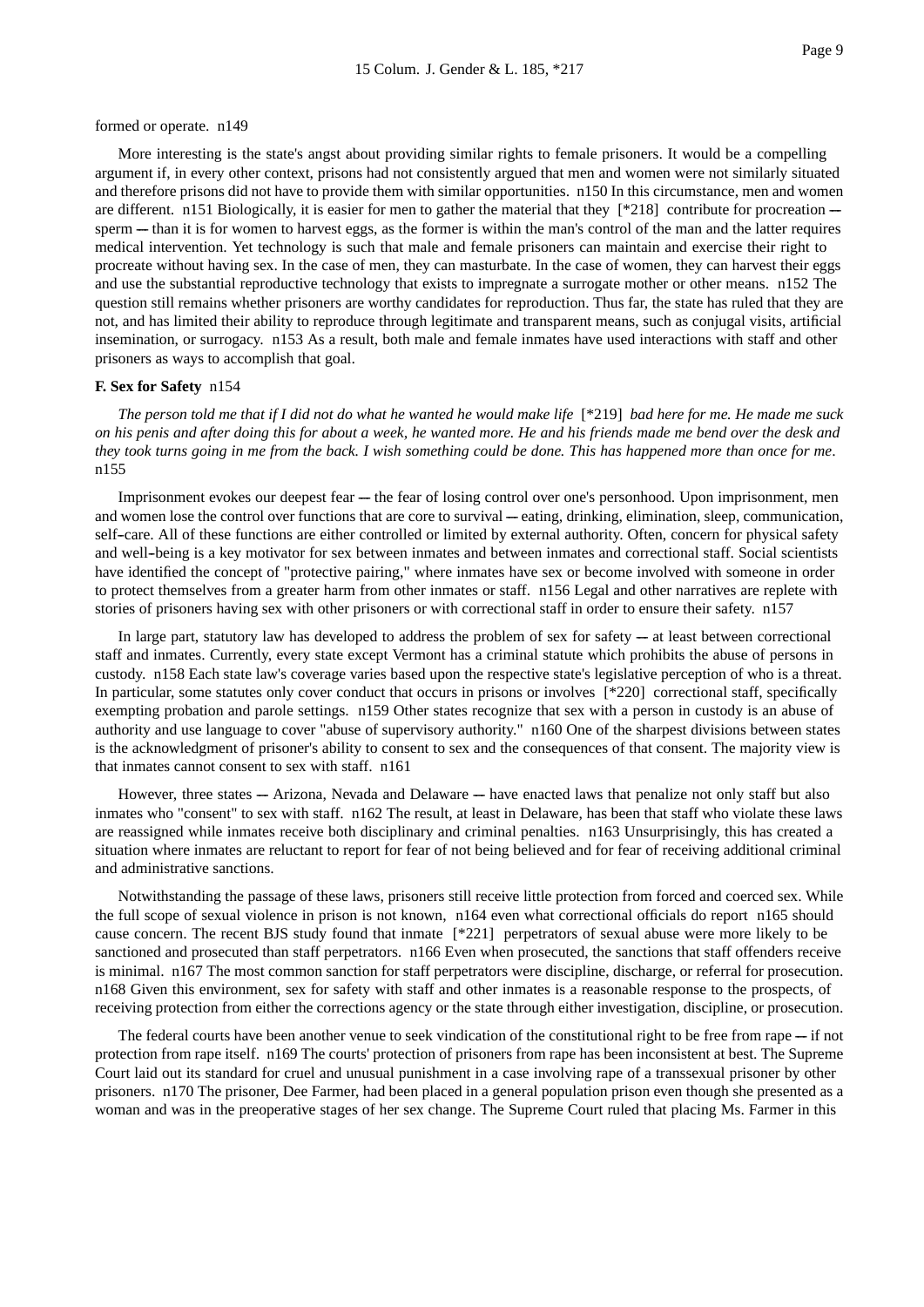setting showed deliberate indifference to her [\*222] safety, and found that the prison had violated her Eighth Amendment right to be free from cruel and unusual punishment. n171

However, the jurisprudence on prison rape has developed so that states, municipalities, and public officials are rarely held liable for the rape of prisoners --- even juveniles --- by staff or other youth. n172 Rather, states, municipalities, and officials have been granted immunity because they enacted policies and procedures, conducted staff training, and took disciplinary action after the fact against staff or inmate perpetrators. n173 In this environment, more often than not only the perpetrator is held liable. n174 The courts have not held states, municipalities, and public officials accountable for preventing inmate rape. Hopefully, the Prison Rape Elimination Act, with its requirement for data collection and accountability, will begin to do so.

#### **G. Sex for Love**

*We met through the "word of God". Every day, we would share* [\*223] *scriptures with one another and we bonded as Christians. It took six to eight months before things became romantic and then sexual, if ya know what I'm talking bout. We kept things very quiet from everyone*. n175

Often prisoners engage in sex for love or desire. Even in the prison setting, where individuals are legally stripped of their autonomy and dignity and face violence from other prisoners and staff, prisoners manage to establish meaningful and sometimes loving relationships. n176 There is a great deal of literature on how women create families while imprisoned. n177 These prison families include children, husband, wives, even grandparents. The process that male inmates use to establish bonds is commonly perceived as violent and hierarchical, n178 though that characterization may not encompass all male prison relationships. The literature suggests that in male settings, certain men are feminized in order to fulfill the role of women. n179 This feminization often includes sex, cooking, and cleaning for the male partner. n180 Yet there is little written about whether these relationships are all governed by force or if there is love or emotional attachment.

At the same time that these relationships develop among inmates, often complicated relationships develop among prisoners and staff. n181 In any number of oppressive settings, there have been accounts of the powerless forming emotional bonds with those in power. n182 During the period of U.S. [\*224] slavery, there were many accounts of male and female slaves bearing children and having long--term relationships with their owners. n183 The same is true for women and men in custody. n184 In spite of modern feminist notions of equality of relationships as the basis for love, n185 few relationships are equal. For prisoners, they may not see the inequality of their relationships in prison as qualitatively different from relationships they may have had in the community.

However, prison authorities cannot be in the position of legitimizing relationships between staff and inmates, in the same way that a school system would be hard-pressed to legitimate relationships between students and teachers. There is an inherent imbalance of power that the institution relies upon for its legitimacy. Prisons depend on the fact that correctional staff's interactions with inmates are based on achieving correctional goals — safety, security, discipline, and rehabilitation — rather than on furthering an intimate or personal relationship. As a matter of meeting its mission of safety and security, prisons must prohibit relationships between staff and inmates. That does not stop inmates from seeking out these relationships, whether for pleasure, freedom, transgression, procreation, or love.

The role of the state in limiting sexual relationships based on love between inmates is less clear. Since most state correctional policies prohibit any sex between inmates, they end up also limiting romantic or intimate [\*225] relationships between inmates. Certainly there are instances where relationships between inmates may threaten the correctional missions of safety, security, rehabilitation, or discipline, either through inmate violence or inmate noncompliance with institutional rules. The prison should be free to limit or regulate those relationships in the interest of providing a safe and secure environment for staff and inmates.

Yet it is questionable that the prison has an interest in regulating those relationships that do not infringe upon correctional goals. A logical response to this challenge might be, so what? Sexual conduct is prohibited anyway, so why do we need to reach this? Isn't the absence of sex one of the penalties that you pay for committing a crime? Why should we be concerned about prison sex when we don't even want to talk about sex in the free world? n186 The simple response to these questions is that sexuality is a core feature of any social environment. Sex is a basic drive that does not dissipate in prison. And finally, accounts of prison officials at all levels indicate that they are aware that sexual relationships between inmates occur and are part of the fabric of the correctional experience for both staff and inmates. n187

Correctional staff accounts indicate that they have already developed tools to address these relationships — identifying,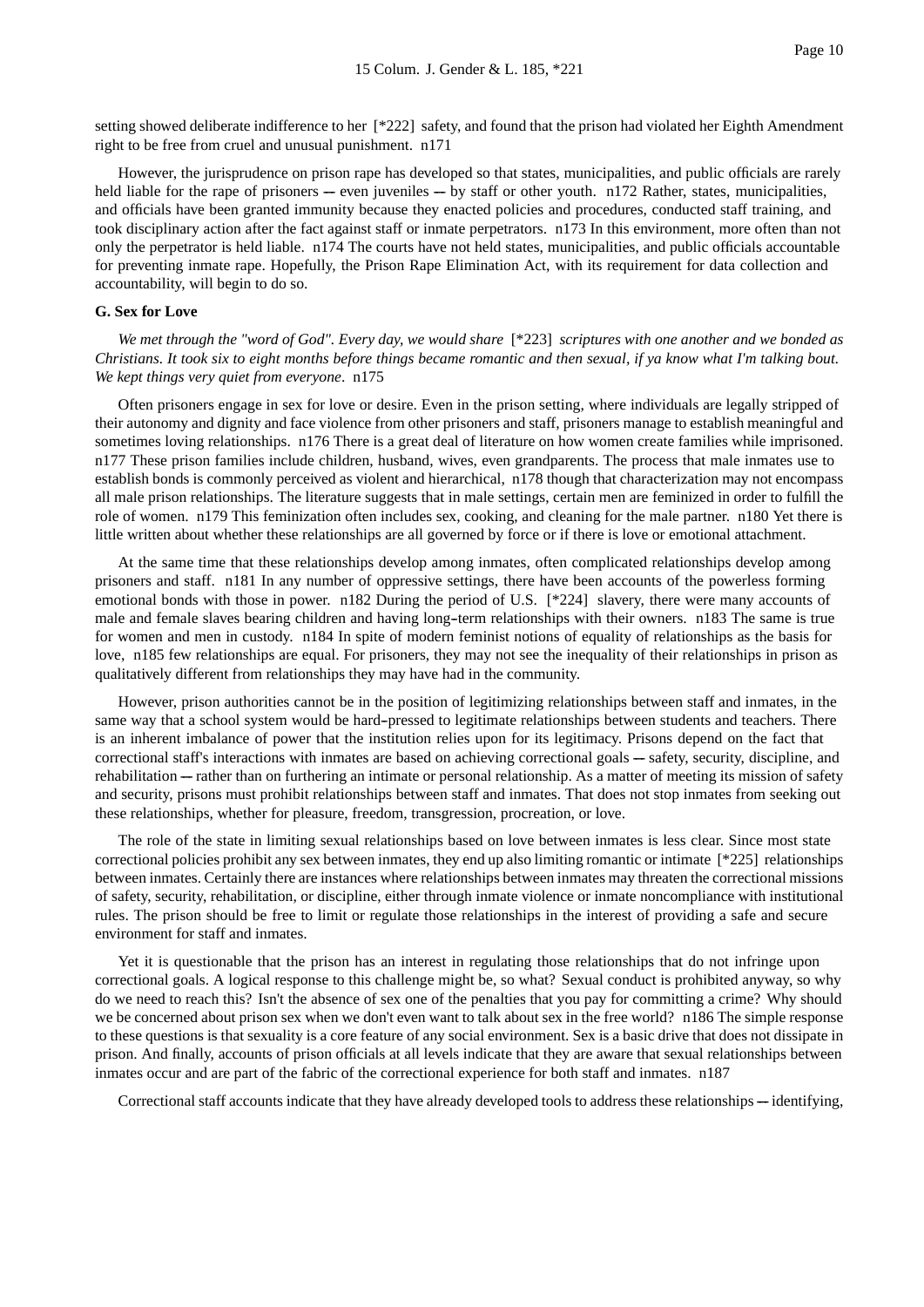intervening, and disciplining where appropriate. n188 A clear recognition, expressed either in written policies or in the procedures followed by prison officials, that intimate relationships between inmates occur would not only provide opportunities for inmates to express those relationships, but also would offer opportunities for corrections' officials to explicitly address them in a manner congruent with their correctional mission.

#### **IV. IMPLICATIONS FOR STATE REGULATION OF PRISON SEX**

Having outlined a continuum of sexual expression in correctional environments, the basic legal inquiry concerns the state's ability to regulate that expression. Taking as a given that sexual expression is a fundamental [\*226] right, n189 should this fundamental right survive imprisonment? Unfortunately, the legal response is not promising. Court decisions seem to set parameters for sexual expression that are marked by sterilization and abortion --- the State cannot sterilize an inmate, n190 and the State must allow an inmate to obtain an abortion to the same extent that the privilege is granted by the holding state. n191 The terrain in between remains uncharted but seems terribly forbidding.

The courts have embraced small but important limitations on constitutional protections related to procreation, n192 visitation, n193 and the right to define one's family n194 as they relate to prisoners. As a result, notwithstanding my view that states should recognize that these rights survive imprisonment, I am not hopeful that courts would decide to recognize these rights to self--expression in prison, even if they have done so in contexts outside of prison. n195

[\*227] The Supreme Court has made clear that any analysis of a regulation that infringes on the fundamental rights of prisoners must undergo a four--part analysis, outlined in *Turner v. Safley*. n196 In *Turner*, a class of inmates challenged state prison regulations that restricted correspondence between inmates at different penal institutions, with exceptions for correspondence between immediate family members and correspondence by inmates on "legal matters." n197 The challenged regulations also prohibited inmate marriage unless the prison superintendent determined that there were "compelling reasons" for the marriage. n198 While "compelling" was not defined in the regulations, prison officials testified in the lower court proceedings that "only a pregnancy or the birth of an illegitimate child would be considered a compelling reason." n199 Ultimately, the correspondence regulations were upheld, but the marriage restrictions were declared unconstitutional. n200

In reviewing the constitutionality of the prison regulations, the Court outlined a four-part test: 1) the existence of "a valid, rational connection between the prison regulation and the legitimate governmental interest put forward to justify it"; 2) the existence of "alternative means of exercising the right that remain open to prison inmates"; 3) the "impact that accommodation of the asserted constitutional right will have on guards and other inmates, and on the allocation of prison resources generally"; and 4) "the absence of ready alternatives as evidence of the reasonableness" of the regulation. n201

*Turner* has become the predominant standard for analyzing attempts to regulate conduct in prisons and has been used by prison officials to limit inmate visitation, n202 justify cross--gender supervision of male [\*228] inmates, n203 and limit reading material that prisoners can receive. n204 At the same time, prison officials have used *Turner* to enact policies they deemed beneficial, such as same--sex supervision for female inmates, n205 rehabilitative programs for particular categories of prisoners, n206 and enhanced opportunities for female staff. n207

Under *Turner*, states could enact policies that permitted a greater range of sexual expression for prisoners. I have identified at least six legitimate penological interests that would be served by enhanced prisoner self--expression.

First, the Prison Rape Elimination Act requires correctional agencies to report all incidents of prison rape. n208 However, appropriately identifying acts that are consensual as opposed to coerced would permit corrections official to more accurately report information to the Bureau of Justice Statistics and meet the data collection requirements of the Act. This would in turn enhance national, state, and local interests in assessing prevalence and risk, with the goal of more effectively deploying resources to eradicate rape in prisons altogether.

Second, making this appropriate distinction would assure that corrections officials effectively use scarce investigative, medical, and [\*229] administrative resources to address cases of forced or coerced sex between inmates and between inmates and staff. Policies that recognize and allow greater sexual expression would provide a broader range of categories in which correctional officials could situate sexual behavior, resulting in a significant improvement over current policies which simply provide that all sexual conduct is prohibited. n209 Another outcome of this policy change would be enhancing the credibility of the agency with staff and inmates. Currently, correctional staff ignores or selectively enforces prison policies that prohibit sexual conduct. n210 Having policies that are honored more in the breach than in the observance fosters a culture of disrespect by both staff and inmates and calls into question the necessity for following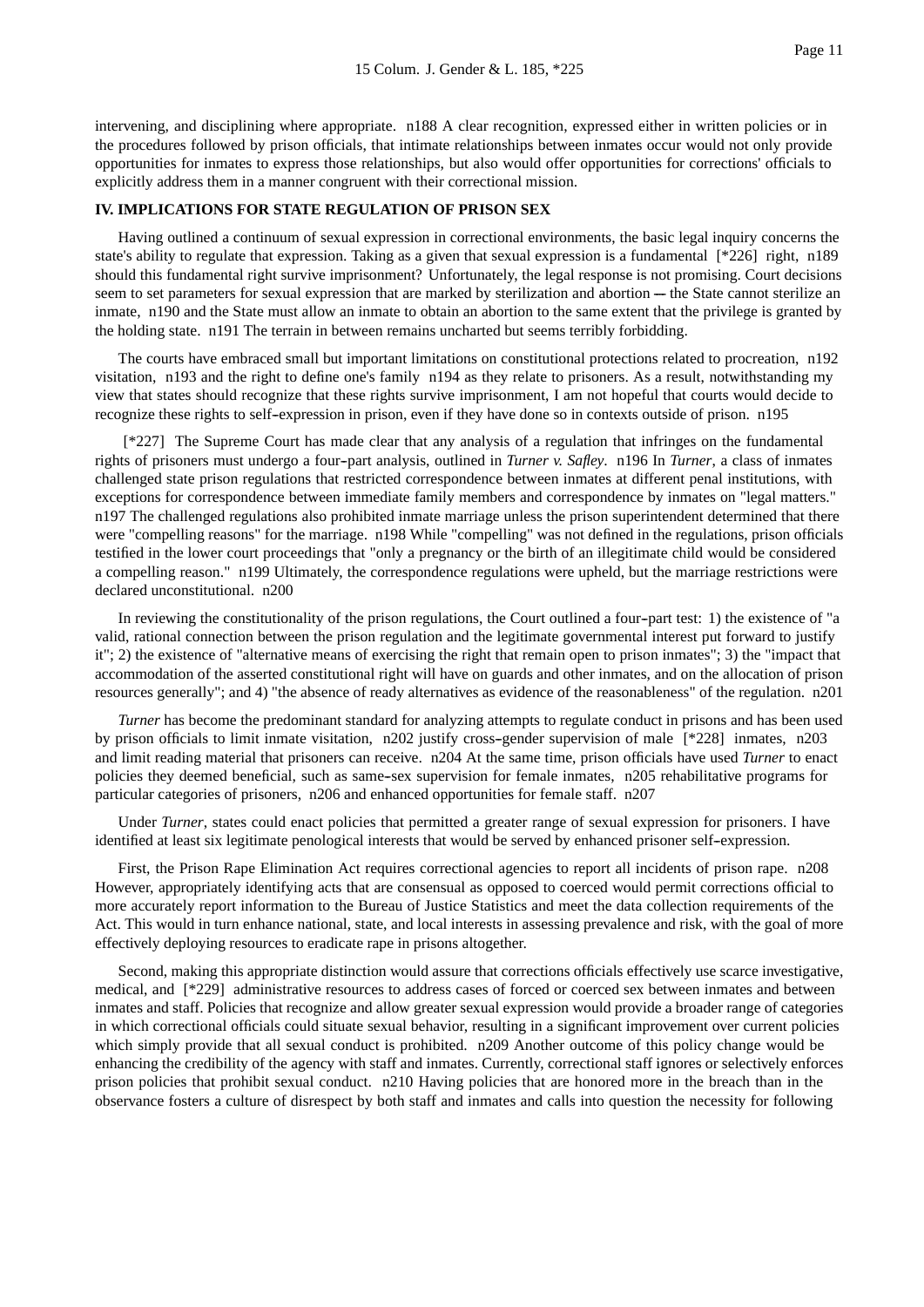other rules.

Third, sex in prison, whether consensual or non--consensual, poses serious health risks to the community, which the Prison Rape Elimination Act recognizes in its findings and purposes. n211 For example, recent studies estimate that the rate of infection for hepatitis and HIV --- both sexually transmitted diseases --- among the prison population is three times that of the general population, and affects female inmates at a higher rate than males. n212 It goes without saying that treating these diseases exacts [\*230] significant costs from state, local, and federal government. Acknowledging that a broad range of sex occurs in correctional settings for a variety of reasons would enable prison officials to take appropriate health measures such as condom distribution, n213 HIV/AIDS education programs, n214 clinical trials, and specific interventions that target risk behavior in prison settings. The refusal to acknowledge sexual activity, both consensual and non--consensual, means that correctional agencies have not initiated programs, services, and resources that could protect the health of staff, inmates, and the communities to which they will return. n215

The fourth legitimate penological interest for recognizing and allowing for a broader range of sexual expression is the impact on reentry [\*231] or reintegration into the community. The Bureau of Justice Statistics estimates that over 600,000 inmates return to the community each year. n216 Research also indicates that the strongest indicator for success upon reentry to the community is family support. n217 Strengthening and preserving family bonds, rather than enhanced sexual expression, are the goals for most conjugal and family visiting programs. n218 These family visiting programs result in enhanced family support for inmates while they are serving their sentences, and sustain important connections and support which they can mine once they have served their sentences. Inmates who have family support are less likely to re--offend and return to prison, straining limited correctional resources.

Many correctional agencies explicitly use family and conjugal visiting as an inmate management tool. n219 Inmates who exhibit positive institutional behavior are rewarded with enhanced opportunities for intimate contact. n220 In the case of conjugal or family visits, this can often implicitly mean greater opportunities for sexual expression. In addition, correctional staff implicitly reward or punish prisoners by allowing or restricting their intimate contact with other prisoners. By explicitly regulating this conduct, prison officials could control and implement it strategically, in furtherance of correctional goals of safety, security, and rehabilitation.

[\*232] Fifth, recognizing and granting inmates a degree of sexual expression may enhance inmate safety by decreasing prison rape. n221 By explicitly recognizing and regulating the conduct, the state can further its interests in preventing violence and disease associated with prison rape, and help prisoners learn healthy and responsible sexual behavior prior to re-entering the community. n222 Examples of this kind of intervention have already been used in situations involving illegal sex, namely prostitution n223 and prohibited sex in other institutional settings, such as nursing homes, n224 homes for the mentally retarded, n225 and psychiatric settings. n226

Finally, permitting a greater degree of sexual expression recognizes the inherent dignity of human beings, which survives imprisonment. n227 Increasingly, the courts have turned to international human rights law, which recognizes the dignity of each and every person, to enrich our impoverished constitutional rights jurisprudence. n228 Both prevention from [\*233] sexual abuse and permitting greater sexual self--expression are congruent with international human rights instruments and norms. n229 Many other countries recognize this and permit sexual expression in institutional settings. n230 They permit sexual contact not only because they recognize that sexual identity and expression is core to personhood, but also that permitting sexual expression accomplishes legitimate correctional goals. Corrections agencies in the United States would enhance the safety of prisons and inmates by doing the same.

#### **V. CONCLUSION**

The desire for sexual intimacy and sexual expression is a powerful force that survives imprisonment. n231 Indeed, it is a powerful human desire. Individuals in custody, despite society's view, maintain their humanity and personhood. As Judge Posner has written, "we must not exaggerate the distance between us,' the lawful ones, the respectable ones, and the prison and jail population; for such exaggeration will make it too easy for us to deny that population the rudiments of humane consideration." n232 Inmates can and will find ways to express their desires for freedom, pleasure, and love. n233 This expression can take the form of transgressive sex which, at base, is a desire to gain control of their environment and those who control them and their environment. n234 Inmates have even found ways to conceive [\*234] or impregnate their partners in the community. n235 While correctional authorities have legitimate penological interests in prohibiting the sexual interactions inmates engage in for safety, trade, and transgression, n236 they also have compelling and legitimate penological interests in enhancing opportunities for sexual expression for inmates. n237 There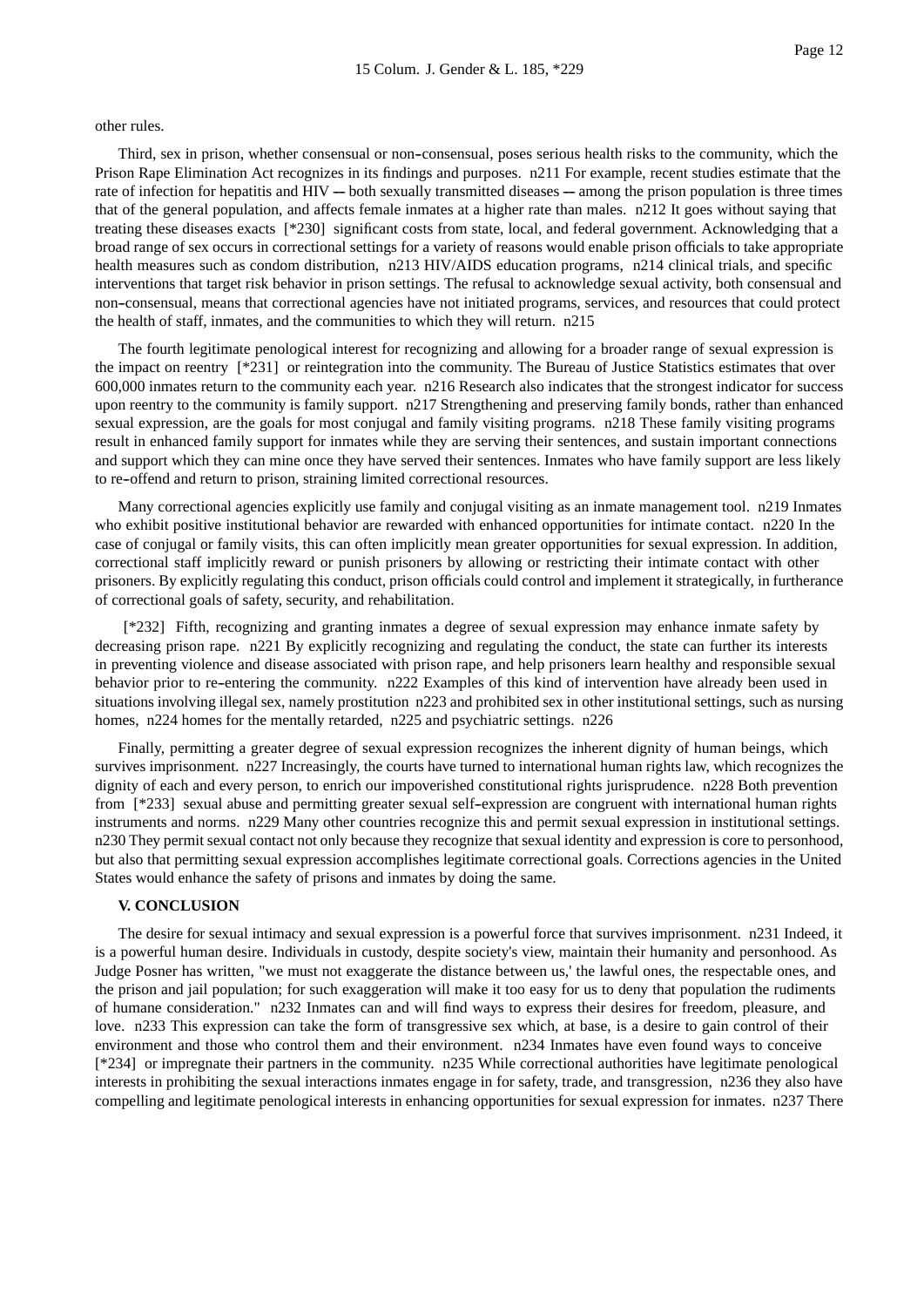is great benefit to acknowledging that inmates do not lose their sexuality once they enter prison, and that managing these interactions is part of the work required of corrections agencies. Moreover, appropriate intervention in these interactions can enhance the safety of inmates, staff and the community, help agencies realize their correctional goals of providing safe and secure correctional environments, and encourage rehabilitation of inmates. n238 This approach also preserves scarce correctional resources for serious incidents of sexual violence that occur in institutional settings. While there is still much work to be done in outlining the parameters of a workable and humane approach to enhancing opportunities for inmate sexual expression, this Article will hopefully serve as an initial step in that direction.

#### **FOOTNOTES:**

n1 *See, e.g.*, QUEEN LATIFAH, *When You're Good To Mama, on* CHICAGO MOVIE SOUNDTRACK (Epic Records/Sony Soundtrax 2002):

Ask any of the chickies in my pen, they'll tell you I'm the biggest mother hen, I love em all and all of them love me, because the system works, the system called reciprocity. Got a little motto always sees me through, when you're good to Mama, Mama's good to you. There's a lot of favors I'm prepared to do, you do one for Mama, she'll do one for you. They say that life is tit for tat, and that's the way I live. So, I deserve a lot of tat, for what I've got to give. Don't you know that this hand washes that one too. When you're good to Mama, Mama's good to you! If you want my gravy, pepper my ragout. Spice it up for Mama, she'll get hot for you. When they pass that basket folk contribute to, you put in for Mama, she'll put out for you. The folks atop the ladder are the ones the world adores. So, boost me up my ladder, kid and I'll boost you up yours. Let's all stroke together like the Princeton crew. When you're strokin' Mama, Mama's strokin' you. So what's the one conclusion, I can bring this number to? When you're good to Mama, Mama's good to you!

*See also generally* Chicago (Miramax Films 2002); Fred Ebb & Bob Fosse, Chicago (Chapelle Music Co. 1975).

n2 *See generally* GAYL JONES, EVA'S MAN (1987) (offering a fictional account of an African-American woman in prison and her sexual experiences with men and women inside and outside of prison); THE BIG BIRD CAGE (New World Pictures, 1972) (using the marketing slogan, "women so hot with desire they melt the chains that enslave them").

n3 *See generally* AMERICAN HISTORY X (New Line Cinema 1998) (detailing the story of the main protagonist's journey away from extreme right-wing racist violence after being gang raped by white supremacists while in prison).

n4 *See generally* GRANDMASTER FLASH, THE MESSAGE (Sugarhill Records 1982): Turned stickup kid, look what you done did. Got sent up for a eight year bid. Now your manhood is took and you're a maytag. Spend the next two years as an undercover fag. Being used and abused, and served like hell. Till one day you was find hung dead in a cell.

n5 Prison Rape Elimination Act of 2003, 42 U.S.C. §§ 15601-15609 (2003) [hereinafter "PREA"].

n6 For example, this Article does not address in depth the economic or other costs of acknowledging the full range of sexual expression in prison --- including conjugal visits, increased family visitation, prison nurseries, and public health challenges. It also does not address the complex issues that lesbian, gay, bisexual, and transgender inmates face in custodial settings and their vulnerability to sexual violence.

n7 This Article's discussion is confined to adult inmates. The issue of sexual expression among youth in custody is beyond the scope of this Article. Curiously, most research on the sexual behavior of youth in custody has focused on the outcome of sexual behavior --- pregnancy, and sexually transmitted diseases --- and not on sexuality and sexual expression of juveniles in custody and how sexual conduct might occur in juvenile custodial settings. *See, e.g.*, Nadine Lanctot & Marc Le Blanc, *Explaining Deviance by Adolescent Females*, *2002 CRIME & JUST. 113, 168 (2002)* (discussing girls who join gangs and their sexual exploitation, which often leads to pregnancy); Aracely Munoz Contreras, *Girls in America: Sex and Deviancy in the Age of HIV/AIDS*, *7 J GENDER RACE & JUST.*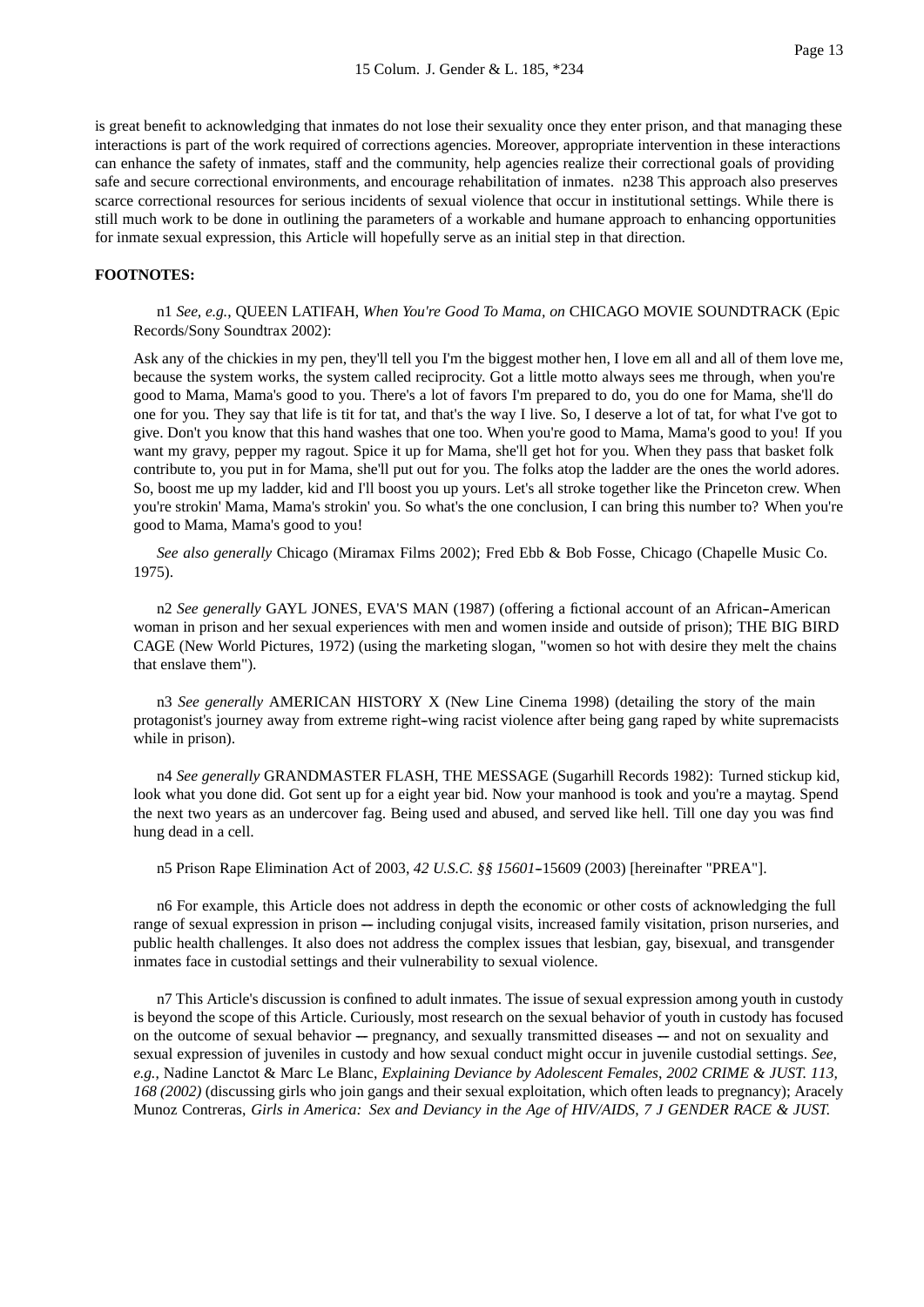*357, 358 (2003)* (discussing how the juvenile justice system, particularly in Cook County, Illinois, ignores that many adolescent girls are engaged in sexual activities that put them at risk for contracting STDs and HIV/AIDS); Laurie Schaffer, *Female Juvenile Delinquency: Sexual Solutions, Gender Bias, and Juvenile Justice*, *9 HASTINGS WOMEN'S L.J. 1, 20 (1998)* (discussing gender--specific sexualization of the female experience as a way to uncover explanations for some female delinquency, and explaining that "an urgent need exists for gender--specific research on behalf of the plight of lesbian teenagers as they are processed in juvenile justice systems"). *See generally, e.g.*, Diane M. Morrison et al., *Sexual Risk Behavior, Knowledge, and Condom Use Among Adolescents in Juvenile Detention*, 23 J. YOUTH & ADOLESCENCE 271 (1994) (analyzing to what extent adolescents in juvenile detention engage in sexual behaviors that put them at risk for AIDS and other STDs); Patricia J. Kelly et al., *Risk Behaviors and the Prevalence of Chlamydia in a Juvenile Detention Facility*, 39 CLINICAL PEDIATRICS 521 (2000) (analyzing the prevalence of chlamydia and the association of selected behavioral risk factors in a population of adolescents in two juvenile detention facilities).

n8 *See, e.g.*, HUMAN RIGHTS WATCH, ALL TOO FAMILIAR: SEXUAL ABUSE OF WOMEN IN UNITED STATES PRISONS (1996) (detailing sexual abuse of women in custody in D.C., Georgia, Illinois, Michigan, and California as human rights violations); HUMAN RIGHTS WATCH, MODERN CAPITAL OF HUMAN RIGHTS?: ABUSES IN THE STATE OF GEORGIA 99--119 (1996) (discussing the problem of sexual abuse in Georgia's women's prisons); WOMEN'S RIGHTS PROJECT, HUMAN RIGHTS WATCH, NOWHERE TO HIDE: RETALIATION AGAINST WOMEN IN MICHIGAN STATE PRISONS (1998) (describing events surrounding HRW's exclusion from Michigan prisons and the retaliation suffered by female inmates who provided information about sex abuse for the HRW report).

n9 *See* Violence Against Women Act of 1999, H.R. 357, 106th Cong. (1999) [hereinafter VAWA I]; Press Release, Rep. John Conyers, Conyers Introduces Omnibus Bill to Stop Violence Against Women and Their Children (May 12, 1999), *available at* http://www.house.gov/conyers/pr051299.htm. The Custodial Sexual Assault Act is found at §§ 341-346 of VAWA I.

n10 VAWA I at § 343. *See also* AFSCME Opposes Measure on Sexual Assault, AFSCME Corrections United (1999), *available at* http://www.afscme.org/publications/acunews/acu19907.htm (voicing objection to the creation of the national database and questioning its necessity since "corrections facilities do not hire officers convicted of sexual misconduct").

## n11 VAWA I § 344.

n12 The reauthorization of VAWA finally passed as part of the Victims of Trafficking and Violence Protection Act of 2000, 22 U.S.C. §§ 7101-7110 (2000) [hereinafter VAWA II]. The Attorney General makes funds available to assist victims of abuse pursuant to the Victims of Crime Act Victims Assistance Grant Program, which states that "subgrantees cannot use VOCA funds to offer rehabilitative services to perpetrators or offenders. Likewise, VOCA funds cannot support services to incarcerated individuals, even when the service pertains to the victimization of that individual." *67 Fed. Reg. 56,444* (Sept. 3, 2002). It is notable that the Custodial Sexual Assault Act was included in the VAWA omnibus legislation, but could not secure enough support for passage; yet VAWA II includes protections for immigrant battered women and trafficked women.

n13 HUMAN RIGHTS WATCH, NO ESCAPE: MALE RAPE IN U.S. PRISONS (2001).

n14 *See* Stop Prisoner Rape, http://www.spr.org (last visited Nov. 29, 2005). Stop Prison Rape was founded in 1980 by Russell D. Smith as People Organized to Stop the Rape of Imprisoned Persons. Smith was a survivor of rape behind bars himself. Renamed Stop Prisoner Rape, the organization is now a national 501(c) (3) human rights advocacy group that works to end sexual violence against men, women, and youth. The scope of its mission also now includes all forms of custody, including immigration detention. *Id.* (follow "About" hyperlink; then follow "History" hyperlink).

n15 H.R. 4943, 107th Cong. (2002).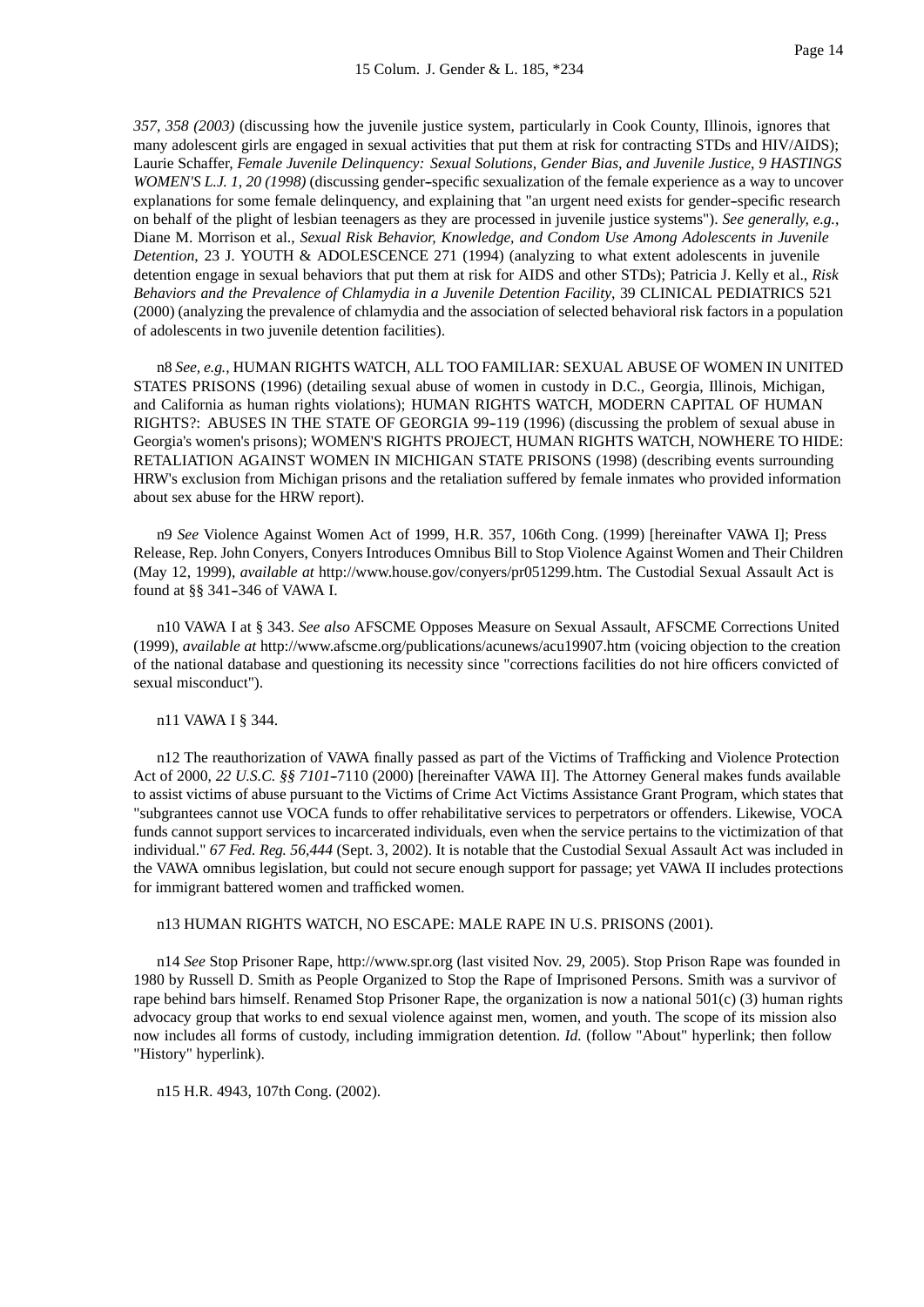n16 *See Hearing on the Prison Rape Reduction Act of 2002*, 107th Cong. (2002) (statement of Wendy Patten, U.S. Advocacy Director, Human Rights Watch), *available at* http://www.hrw.org/reports/2001/prison/rapebill- statement.pdf (discussing the organization's report, No ESCAPE: MALE RAPE IN U.S. PRISONS, and proposing several changes to the legislation, none of which included expanding the Act's scope to address sexual abuse of women prisoners); *see also* No ESCAPE: MALE RAPE IN U.S. PRISONS, *supra* note 13; Learn About Federal Legislation, http://www.hrw.org/reports/2001/prison/learn.html (last visited Dec. 23, 2005) (discussing PREA's proposal to provide federal funding in order to investigate allegations, and its aim to prevent and impose punishment for male rape).

n17 Interestingly, unions who had been quite vocal in their opposition to the Prevention of Custodial Sexual Assault by Correctional Staff Act of 1999 took no position on PREA, likely believing that the initial bill's focus on prisoner rape excluded custodial sexual abuse by correctional staff. Unions were not represented at Congressional hearings on PREA, and the AFSCME Corrections United did not publicly take a stand on the bill. It appears that unions were relatively unconcerned about PREA's impact on their members.

n18 S. 1435, 108th Cong. (2003). *See also* H.R. 1707, 108th Cong. (2003); H.R. 1765, 108th Cong. (2003).

n19 149 CONG. REC. S9659 (daily ed. July 21, 2003); 149 CONG. REC. H7764 (daily ed. July 25, 2003). The speed of passage and the bi-partisan support for this legislation, when compared to the lack of support for the Custodial Sexual Abuse Act of 1998 --- which sought to address staff sexual abuse against primarily women inmates -- supports and reinforces gendered notions of the acceptability of violence against women.

n20 Prison Rape Elimination Act of 2003, *42 U.S.C. § 15602*(1) (2003). PREA applies to prisons, jails, immigration detention facilities, police lockups, and juvenile facilities. § 15606(3), (7).

n21 § 15606(d).

n22 § 15606(e).

n23 *See Alexander v. Sandoval, 532 U.S. 275, 291 (2003)* (holding that, in the absence of explicit authorization by Congress, no private right of action is created simply by statute). However, in its purpose section, it notes that one purpose of PREA is to "protect the Eighth Amendment rights of Federal, State, and local prisoners." § 15602(7).

n24 § 15603(a). The Bureau of Justice Statistics produces an annual comprehensive statistical review of prison rape based on a representative sample of correctional facilities, departments of corrections, former inmates, and other experts. *Id.*; *see also* ALLEN J. BECK & TIMOTHY A. HUGHES, BUREAU OF JUSTICE STATISTICS, U.S. DEPT. OF JUSTICE, SEXUAL VIOLENCE REPORTED BY CORRECTIONAL AUTHORITIES, 2004, at 10-12 (2005), *available at* http://www.ojp.usdoj.gov/bjs/pub/pdf/svrca04.pdf (describing the methodology used to produce the study); *id.* at 3 (stating that sexual violence was measured "by disaggregating sexual violence into two categories of inmate-on-inmate sexual acts and two categories of staff sexual misconduct"). The methodology of the survey was explained as follows:

The inmate-on-inmate categories reflected uniform definitions formulated by the National Center for Injury Prevention and Control in "Sexual Violence Surveillance: Uniform Definitions and Recommended Data Elements," Center for Disease Control and Prevention. . . . Definitions of staff sexual misconduct and harassment were based on "Training for Investigators of Staff Sexual Misconduct," prepared by the National Institute of Corrections.

*Id.* Nonconsensual acts are defined as:

contact of any person without his or her consent, or of a person who is unable to consent or refuse; and contact between the penis and the vagina or the penis and the anus including penetration, however slight; or contact between the mouth and the penis, vagina, or anus; or penetration of the anal or genital opening of another person by a hand, finger, or other object.

*Id.* Abusive sexual contacts were defined as: "contact of any person without his or her consent, or of a person who is unable to consent or refuse; and intentional touching, either directly or through the clothing, of the genitalia,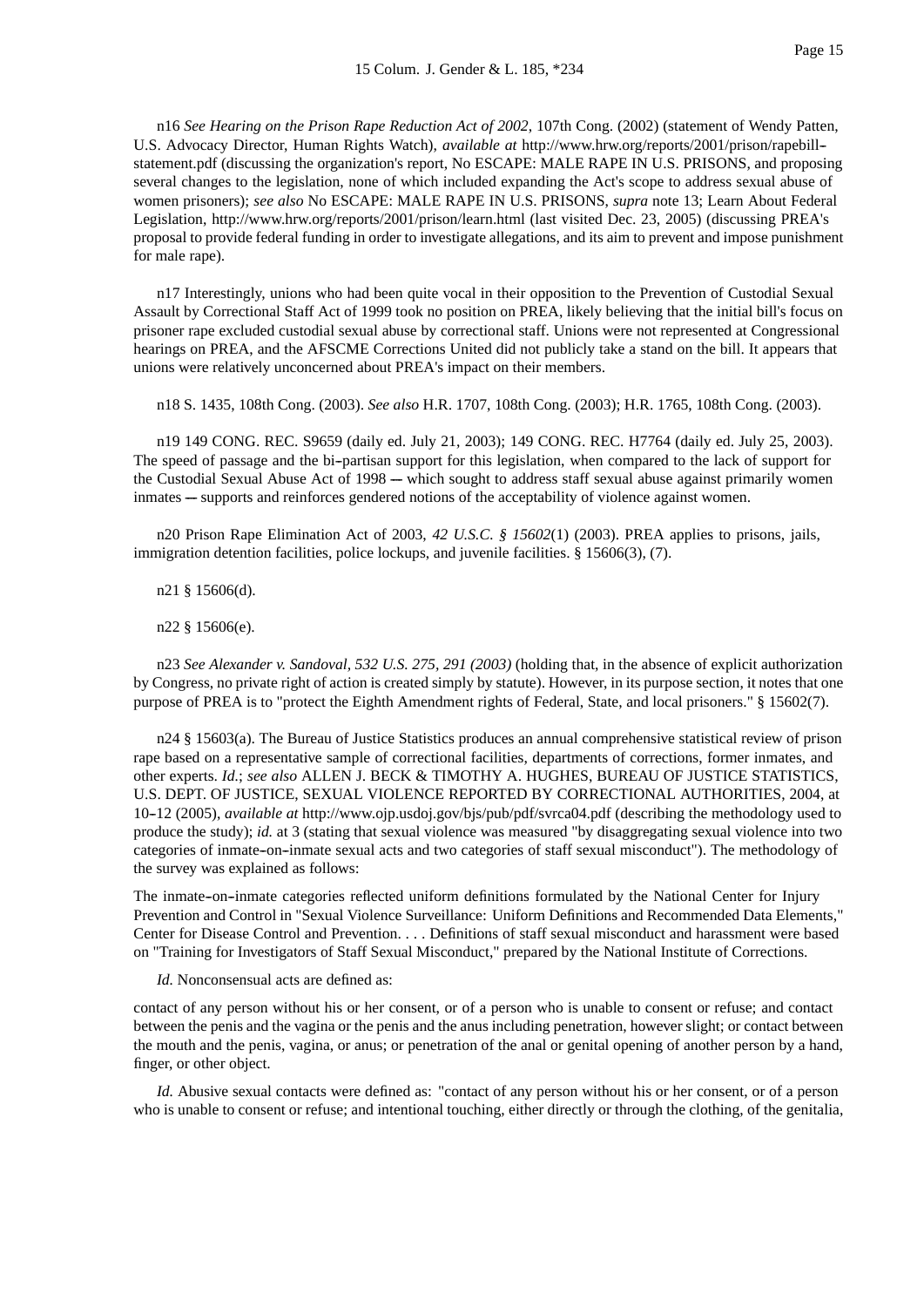anus, groin, breast, inner thigh, or buttocks of any person." *Id.* Staff sexual misconduct was defined as:

any behavior or act of a sexual nature directed toward an inmate by an employee, volunteer, official visitor, or agency representative. Romantic relationships between staff and inmates are included. Consensual or nonconsensual sexual acts include: intentional touching of the genitalia, anus, groin, breast, inner thigh, or buttocks with the intent to abuse, arouse, or gratify sexual desire; or completed, attempted, threatened, or requested sexual acts; or occurrences of indecent exposure, invasion of privacy, or staff voyeurism for sexual gratification.

*Id.* Staff sexual harassment is defined as: "repeated verbal statements or comments of a sexual nature to an inmate by employee, volunteer, official visitor, or agency representative, including: demeaning references to gender or derogatory comments about body or clothing; or profane or obscene language or gestures." *Id.*

 $n25 \n§ 15606(b)(3)(A)$ . A high incidence does not necessarily mean that a state does not address prison rape. In fact the contrary may be true. A state with a credible grievance process and aggressive investigation may have higher reporting than a state that does poor investigations and has a compromised grievance process. *See* Susan W. McCampbell & Allen L. Ault, *Lessons Learned: Miles to Go in Preventing Staff Sexual Misconduct with Offenders*, AMERICAN JAILS, Jan.--Feb. 2005, at 37. The information in this article is based on work done under four National Institute of Corrections' Cooperative Agreements by the Center for Innovative Public Policies, Inc. The article highlights how correctional agencies "believe that if there are no reported incidents of sexual misconduct that no misconduct is occurring." *Id.* at 3. The article also discusses that

[a] key operational priority is the orientation of offenders to the agency's policies and how to report misconduct. . . . Agencies who orient inmates find that there is an initial testing of the system — both by employees and inmates. Complaints may be made to see if the agency is serious about accepting all allegations as well as investigating.

*Id.* at 8. *See also generally* Michele Deitch, *Deitch: On Prison Rape, Texas Tries to Report it Right*, AUSTIN AMERICAN STATESMAN, Nov. 9, 2005, *available at* http://www.statesman.com/opinion/content/editorial/stories/11/9prisonra tml (explaining that "we need to encourage the reporting of prison rape, and those states that take the problem seriously enough to use expansive definitions of rape and broad data collection methodologies -- despite the risk of being penalized — should be applauded, not criticized").

n26 § 15607(c)(2).

n27 § 15608(a).

n28 PREA defines "rape" as:

(A) the carnal knowledge, oral sodomy, sexual assault with an object, or sexual fondling of a person, forcibly or against that person's will; (B) the carnal knowledge, oral sodomy, sexual assault with an object, or sexual fondling of a person not forcibly or against the person's will, where the victim is incapable of giving consent because of his or her youth or his or her temporary or permanent mental or physical incapacity; or (C) the carnal knowledge, oral sodomy, sexual assault with an object, or sexual fondling of a person achieved through the exploitation of the fear or threat of physical violence or bodily injury.

§ 15609(9).

n29 § 15609(9)(c).

n30 § 15603(a)(2)(A).

n31 *See* BECK, *supra* note 24, at 3.

n32 *Id.* at 2.

n33 *See generally* Cheryl Bell et al., *Rape and Sexual Misconduct in the Prison System: Analyzing America's Most "Open" Secret*, *18 YALE L. & POL'Y REV. 195 (1999)* (analyzing the shortcomings of current legal doctrine on the issue of rape and sexual misconduct in prison, focusing on *Farmer v. Brennan, 511 U.S. 825 (1994));* Kim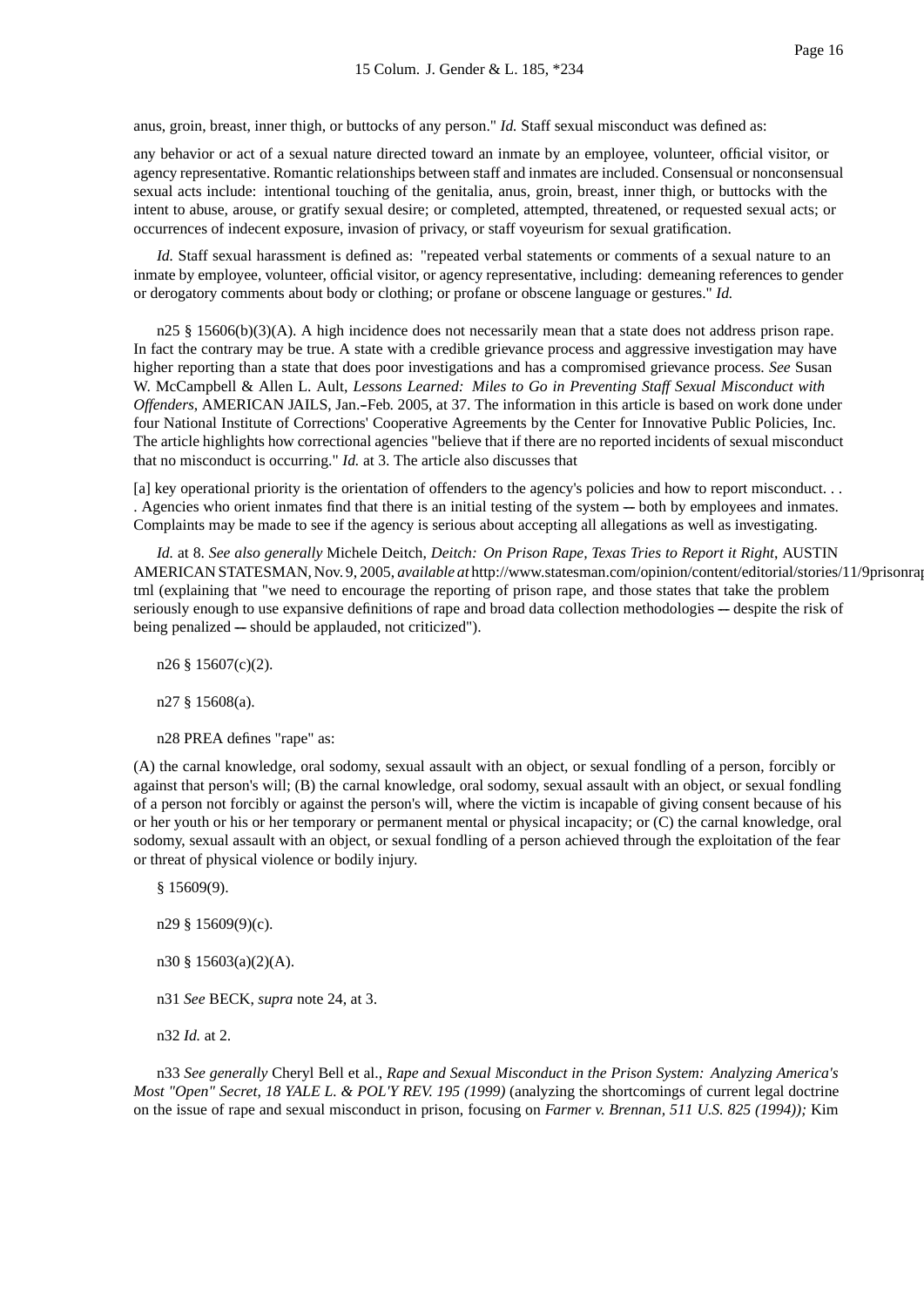Shayo Buchanan, *Beyond Modesty: Privacy in Prison and the Risk of Sexual Abuse*, *88 MARQ. L. REV. 751 (2005)* (discussing rape of women in U.S. prisons); Ian O'Donnell, *Prison Rape in Context*, 44 BRIT. J. CRIMINOLOGY 241 (2004) (comparing occurrences and magnitude of prison rape in the U.S. and the U.K.); Christine Peek, *Breaking Out of the Prison Hierarchy: Transgender Prisoners, Rape, and the Eighth Amendment*, *44 SANTA CLARA L. REV. 1211, 1224--1229 (2004)* (discussing whether some consensual sexual experiences in prison have elements of coercion); James E. Robertson, *A Clean Heart and an Empty Head: The Supreme Court and Sexual Terrorism in Prison*, *81 N.C. L. REV. 433 (2003)* (discussing prison rape in male prisons and prison rape litigation); Rachel Roth, *"No New Babies?" Gender Inequality and Reproductive Control in the Criminal Justice and Prison Systems*, *12 AM. U. J. GENDER SOC. POL'Y & L. 391 (2004)* (examining conflicts over the rights of prisoners and probationers to have sex or to procreate).

n34 *See* BUREAU OF JUSTICE STATISTICS, U.S. DEPT. OF JUSTICE, REVISION OF A CURRENTLY APPROVED COLLECTION (PRETESTING ACTIVITES FOR SURVEYS IMPLEMENTING THE PRISON RAPE ELIMINATION ACT OF 2003, OMB No. 1121-0303) (2005) (on file with author). Ninety percent of the respondents are randomly routed to answer questions about consensual and non--consensual sex in the facility. Section E of the questionnaire, entitled "Activity With Inmates," asks about both wanted and unwanted sex or sexual contact the inmate has had with other inmates in the facility. *Id.* at 17-24; see also BUREAU OF JUSTICE STATISTICS, U.S. DEPT. OF JUSTICE, SURVEY ON SEXUAL VIOLENCE, 2004, STATE PRISON SYSTEMS 2, 5 (2004), *available at* http://www.ojp.usdoj.gov/bjs/pub/pdf/ssv2.pdf (referencing non--consensual sexual acts between inmates, thus implicitly recognizing that there can be consensual sexual acts as well, and defining staff sexual misconduct as consensual or non--consensual sexual acts). Similar language appears in the surveys given to the local jail jurisdictions and state juvenile systems. BUREAU OF JUSTICE STATISTICS, U.S. DEPT. OF JUSTICE, SURVEY ON SEXUAL VIOLENCE, 2004: LOCAL JAIL JURISDICTIONS 3, 6 (2004), *available at* http://www.ojp.usdoj.gov/bjs/pub/pdf/ssv3.pdf; BUREAU OF JUSTICE STATISTICS, U.S. DEPT. OF JUSTICE, SURVEY ON SEXUAL VIOLENCE, 2004, STATE JUVENILE SYSTEMS 3, 7 (2004), *available at* http://www.ojp.usdoj.gov/bjs/pub/pdf/ssv5.pdf; *see also* BUREAU OF JUSTICE STATISTICS, U.S. DEPT. OF JUSTICE, DATA COLLECTIONS FOR THE PRISON RAPE ELIMINATION ACT OF 2003, STATUS REPORT 4 (2004), *available at* http://www.ojp.usdoj.gov/bjs/pub/pdf/dcprea03.pdf (discussing the Bureau's plans to implement a project that includes cognitive testing of the questionnaire, conduct a national pretest, and deliver a national implementation plan in 2006 on self--reports by inmates in adult correctional facilities).

n35 *See* DATA COLLECTIONS FOR THE PRISON RAPE ELIMINATION ACT OF 2003, STATUS REPORT, *supra* note 34, at 1 ("Corrections administrators have concerns about legal liability, reliability of self--reports, and potential disruption of facility operations.").

n36 *See, e.g.*, Lara Stemple, Executive Director, Stop Prisoner Rape, Address at the Public Hearing before the National Prison Rape Elimination Commission: The Costs of Victimization: Why Our Nation Must Confront Prison Rape (June 14, 2005), *available at* http://www.nprec.us/docs/MoralandEthicalQuestions\_V1\_1.pdf. Stemple comments that the commissioner has heard me speak about the challenges of implementing the Prison Rape Elimination Act at Notre Dame in March when I emphasized there the need to grapple realistically with prisoners' sexuality and with the grim fact that rape is essentially the only socially acceptable sexual outlet in many men's prisons.

*Id.; see also* Cal. Sexual Abuse in Detention Elimination Act, § 2639(f), 2005 Cal. Adv. Legis. Serv. 303 (Deering) ("Consensual sodomy and oral copulation among inmates is prohibited by subdivision (e) of Section 286 and subdivision (e) of Section 288a, respectively. Without repealing those provisions, the increased scrutiny provided by this article shall apply only to consensual sexual contact among inmates and custodial sexual misconduct.").

n37 *See* Derrick Corley, *Prison Friendships, in* PRISON MASCULINITIES 107 (Don Sabo et al. eds., 2001). Derrick Corley is a writer and prisoner at Clinton Corrections Facility, Dannemora, New York. He queries, "If it is true that healthy people have healthy relationships, and, if these relationships are systematically denied prisoners, then how can we be expected to eventually live in society as normal, law--abiding, productive people?" *Id.*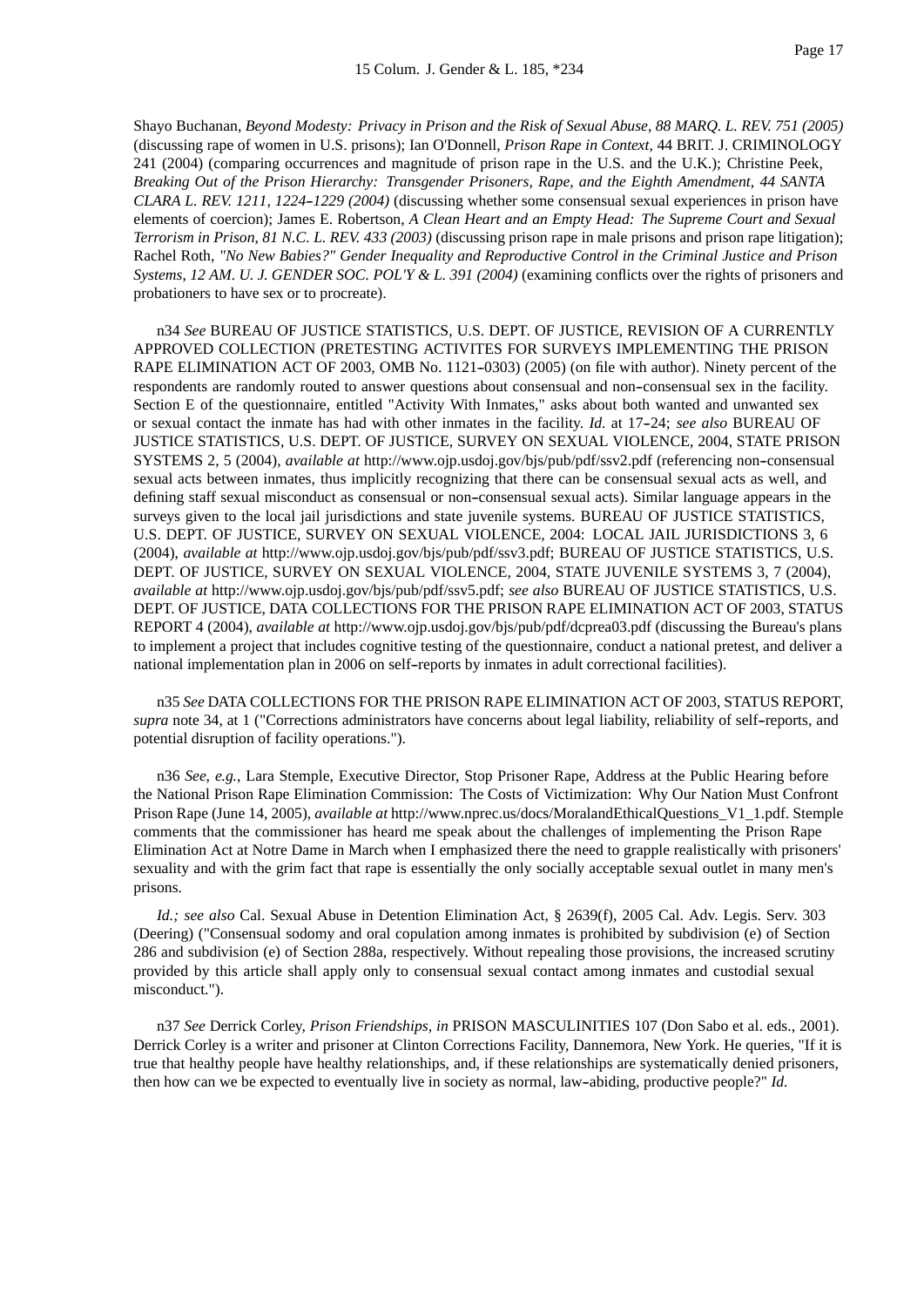n38 *See generally Carrigan v. Davis, 70 F. Supp. 2d 448 (D. Del. 1999)* (prison inmate alleged that a sexual encounter with the defendant  $-$  a former corrections officer at the prison  $-$  was not consensual, as defendant contended, but was in fact a sexual assault that violated her constitutional rights); Phillips v. Bird, No. 03-247-*KAJ, 2003 U.S. Dist. LEXIS 22418* (D. Del. Dec. 1, 2003) (inmate agreed to engage in sexual relations with prison guard, and later claimed that the sexual relations were a violation of her right to be free from cruel and unusual punishment); *Fisher v. Goord, 981 F. Supp. 140 (W.D.N.Y. 1997)* (the court held that there was no credible evidence that the prisoner was raped, and that the evidence showed that the action was part of a plan by plaintiffs to get the prisoner transferred out of the state facility to one closer to home); *see also* CRISTINA RATHBONE, A WORLD APART, WOMEN, PRISON AND LIFE BEHIND BARS 49-54 (2005) (narrating non-fictional accounts of women inmates in Framingham penitentiary and their relationships with male staff).

n39 *See* BARBARA OWEN, OVERVIEW REPORT: FACILITY FOCUS GROUPS 15 (Dec. 2005) (on file with author). According to the report,

Many also suggested that a large part of sexual victimization was tied to "domestic violence" in both male and female institutions and rooted in relationships that may have begun as consensual and turned coercive over time. While the relational component of violence has been well known in female facilities, the focus groups in the male facilities also described this situation.

*Id.* at 15. *See generally* Corley, *supra* note 37, at 107.

n40 BARBARA BLOOM ET AL., NAT'L INSTITUTE OF CORRECTIONS, U.S. DEPT. OF JUSTICE, GENDER--RESPONSIVE STRATEGIES: RESEARCH, PRACTICE, AND GUIDING PRINCIPLES FOR WOMEN OFFENDERS 65-66, 69 (2003), *available at http://www.nicic.org/pubs/2003/018017.pdf* (addressing the needs of women inmates to have gender--specific policies, programs, and services by collecting and summarizing multidisciplinary research and practitioner expertise on gender--responsive strategies).

n41 *See* OWEN, *supra* note 39, at 15, 17.

n42 *See, e.g.*, STEPHEN J. SCHULHOFER, UNWANTED SEX: THE CULTURE OF INTIMIDATION AND THE FAILURE OF LAW 254-73 (1998) (discussing what counts as consent in the context of dating/acquaintance rape); ILENE SEIDMAN & SUSAN VICKERS, *The Second Wave: An Agenda for the Next Thirty Years of Rape Law Reform, 38 SUFFOLK U. L. REV. 467, 484-91 (2005)* (discussing the definition of consent used in acquaintance rape cases and the distinction between seduction and assault).

n43 *See, e.g.*, CATHERINE A. MACKINNON, TOWARD A FEMINIST THEORY OF THE STATE 239 (1989) (explaining that no law explicitly gives men the right to rape women, yet no law has undermined men's entitlement to sexual access to women); NICOLA LACEY, UNSPEAKABLE SUBJECTS: FEMINIST ESSAYS IN LEGAL AND SOCIAL THEORY 104-24 (1998) (analyzing a woman's autonomy in the context of rape and criminal law). *But see* Katharine T. Barlett, *MacKinnon's Feminism: Power on Whose Terms?*, *75 CAL. L. REV. 1559, 1565 (1987)* (reviewing CATHERINE A. MACKINNON, FEMINISM UNMODIFIED: DISCOURSES ON LIFE AND LAW (1987)) ("MacKinnon has given inadequate attention to how power *should* be used. Indeed, she seems entirely uninterested in what women should do with power, should they ever get any."); Kathryn Abrams, *Sex Wars Redux: Agency and Coercion in Feminist Legal Theory*, *95 COLUM. L. REV. 304 (1995)* (questioning how feminists might formulate theories that highlight both women's oppression and the possibilities of women's agency under oppression).

n44 *See, e.g.*, Peek, *supra* note 33 (discussing transgender prisoners and the Eighth Amendment's prohibition against cruel and unusual punishment); Jeffrey P. Brinkman, *Veney v. Wyche: Not in My Cell* -- *The Constitutionality of Segregating Prisoners Based on Their Sexual Orientation*, 12 LAW & SEXUALITY 375 (2003) (discussing the implications of the Equal Protection Clause for a homosexual male inmate who was repeatedly denied the right to move into a double occupancy cell based on his sexual orientation); Lisa Davie Levinson, *Tenth Circuit Survey: Prisoners' Rights*, *75 DENV. U. L. REV. 1055 (1998)* (discussing cases concerning the Eighth Amendment's prohibition against cruel and unusual punishment and Fourth Amendment claims of unreasonable searches and seizure as it applies to a prisoner's cell).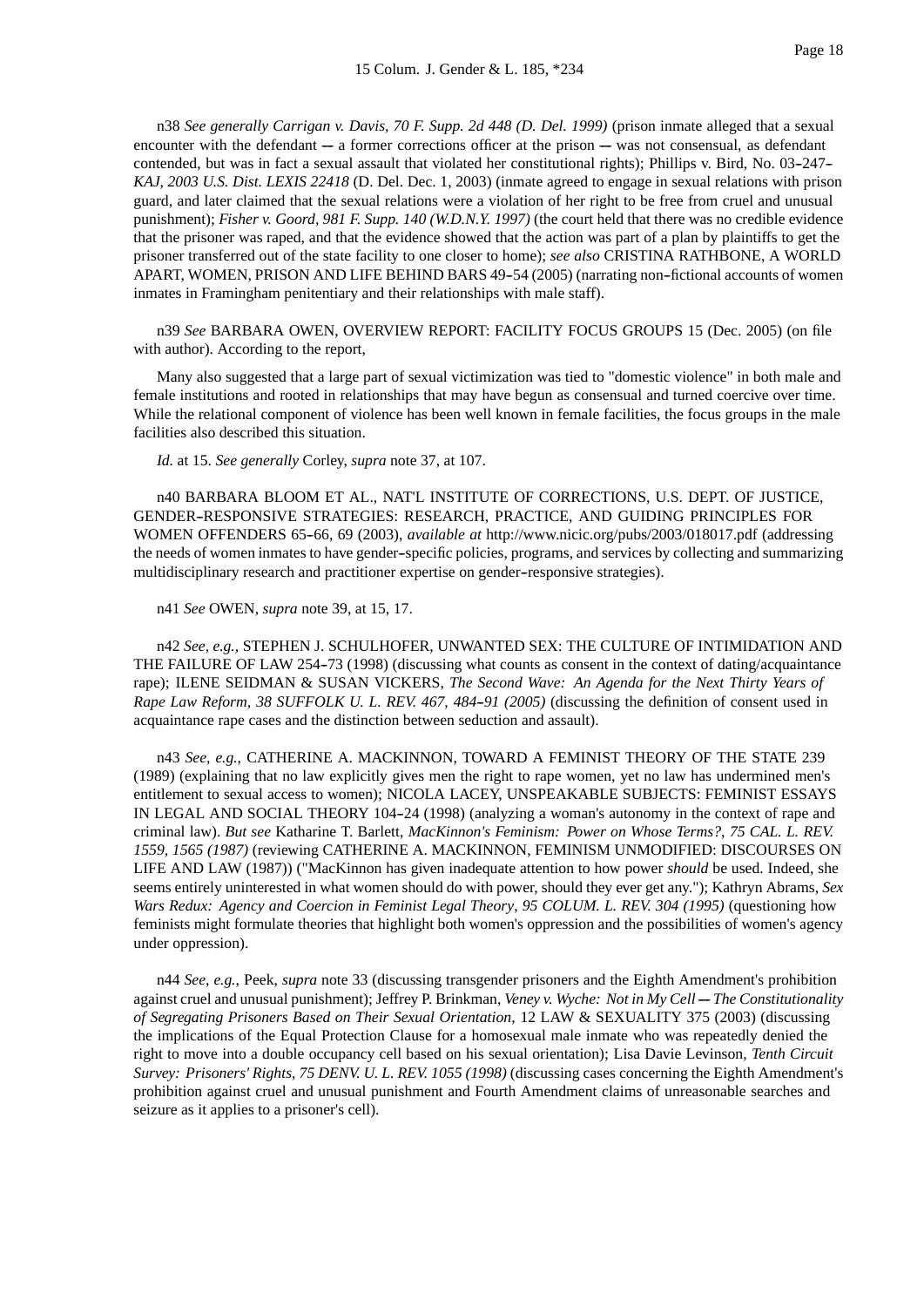n45 *But see, e.g.*, Ronald G. Turner, *Sex in Prison*, *36 TENN. B.J. 12, 12 (Aug. 2000)* (encouraging conjugal visits for prisoners, stating, "Except for the vague notion that homosexuality sometimes happens behind bars, we assume that once the gate clangs shut, inmates' sexuality and sexual needs do, too"); Danielle Dirks, *Sexual Revictimization and Retraumatization of Women in Prison*, 32 WOMEN'S STUD. Q. 102, 110 (2004) (noting that the legal system has "turned a blind eye" to discussing consensual and nonconsensual sex between staff and inmates).

n46 See, e.g., THE ARC, POSITION STATEMENT: SEXUALITY 1 (2004), *available at* http://www.thearc.org/posits/sexualit ("People with mental retardation and related developmental disabilities, like all people, have inherent sexual rights and basic human needs. These rights and needs must be affirmed, defended and respected."); Janet K. Feldkamp, *Navigating the Uncertain Legal Waters of Resident Sexuality*, 52 NURSING HOMES: LONG TERM CARE MAN*AGMENT 62* (2003) (discussing residents' rights to sexual expression and the complicated issues that the topic creates for facilities and family members); Kathleen S. Mayers, *Sexuality and the Demented Patient*, 16 SEXUALITY & DISABILITY 219, 219 (1998) (stating that "the management of sexuality in this population [individuals with dementia], including consensual sexual activity as well as forced sexual encounters, are topics which merit attention and should be addressed by the facility and for individual patients"); Jamie P. Morano, *Sexual Abuse of the Mentally Retarded Patient: Medical and legal Analysis for the Primary Care Physician*, 3 PRIMARY CARE COMPANION J. CLINICAL PSYCHIATRY 126, 129 (2001) (noting that "according to a 1982 article in *Pediatric Annals*, the mentally retarded adolescent is a sexual being, whose reproductive ability, sexual interests, and sexual activity range from high to low, identical to the range in the general population.'"); Robert Worley et al., *Prison Guard Predators: An Analysis of Inmates Who Established Inappropriate Relationships with Prison Staff, 1995--1998*, 24 DEVIANT BEHAVIOR: AN INTERDISC. J. 175 (2003) (discussing how some inmates pursue consensual, romantic relationships with correctional employees).

n47 See NICOLE HAHN RAFTER, PARTIAL JUSTICE, WOMEN IN STATE PRISONS 1800-1935, at xix (1985).

n48 *See* CYNDI BANKS, WOMEN IN PRISON: A REFERENCE HANDBOOK 4 (2003).

#### n49 *See* NICOLE HAHN RAFTER & DEBRA L. STANLEY, PRISONS IN AMERICA 3 (1999).

n50 As Banks explains,

After 1815, many states erected penitentiaries based on two competing models — the Pennsylvania system used by Quakers, which isolated prisoners in individual cells and required complete silence both day and night; and the Auburn model, named after a prison in New York that opened in 1817, where the inmates, although isolated in cells at night, worked together in silence during the day and were subjected to extensive scrutiny and surveillance backed up by a rigid system of discipline.

BANKS, *supra* note 48, at 4.

n51 *Id.*

n52 *Id.*

n53 RAFTER, *supra* note 47, at 10.

n54 *Id.* at xxiv.

n55 *See* Wikipedia, Pleading the Belly (2005), *available at* http://en.wikipedia.org/wiki/pleading\_the\_belly.

n56 *Id.* In Britain, transportation to the colonies was another alternative. *Id.*

n57 ESTELLE B. FREEDMAN, THEIR SISTERS' KEEPERS; WOMEN'S PRISON REFORM IN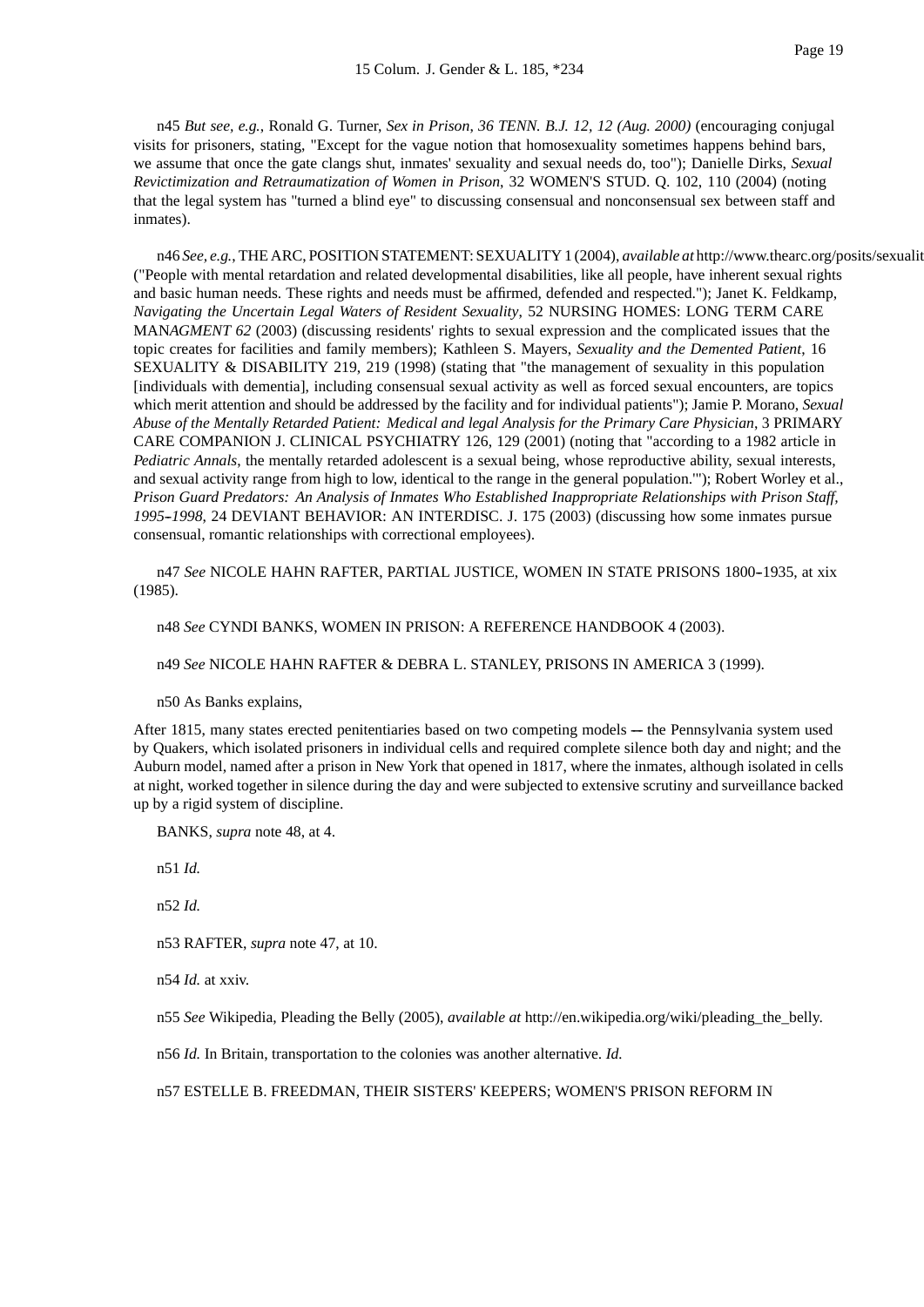AMERICA, 1830-1930, at 123 (1981).

n58 *Id.*

n59 *Id.* at 18-20.

n60 *Id.*

n61 BANKS, *supra* note 48, at 7.

n62 FREEDMAN, *supra* note 57, at 28.

n63 BANKS, *supra* note 48, at 6.

n64 *See* FREEDMAN, *supra* note 57, at 59.

n65 *Id.* at 60.

n66 *Id.* at 35, 47-52.

n67 *See* M. MORASH & P.J. SCHRAM, THE PRISON EXPERIENCE: SPECIAL ISSUES OF WOMEN IN PRISON 123 (2002) (nineteenth century social reforms called for separate institutions, and in 1873 the first institution with an all-female staff was founded).

n68 *See* RAFTER, *supra* note 47, at 39.

n69 FREEDMAN, *supra* note 57, at 41.

n70 RAFTER, *supra* note 49, at 10-13.

n71 *Id.*

n72 *316 U.S. 535 (1942).*

n73 *See id. at 536* (defining a habitual criminal under Oklahoma's Habitual Criminal Sterilization Act as a person who, having been convicted two or more times for crimes amounting to felonies involving moral turpitude, is thereafter convicted of such a felony in Oklahoma and is sentenced to a term of imprisonment in an Oklahoma penal institution). The Act further provides that "a proceeding against such a person may be instituted for a judgment that such person shall be rendered sexually sterile." *Id.*

n74 *See id. at 537* (noting that the sterilization would be through "the operation of a vasectomy in case of a male").

n75 This is akin to the debate over differences in penalties for powder cocaine and crack cocaine. *See* Elizabeth Tison, Comment, *Amending the Sentencing Guidelines for Cocaine Defenses: The 100-to-1 Ratio is Not As "Cracked" Up As Some Suggest*, *27 S. ILL. U. L. J. 413, 431 (2003)* (noting that "data suggests that it is possible that African--Americans comprise the majority of crack--related offenses due to the simple fact that, statistically, African-Americans use and sell crack more than Caucasians. Caucasians, in contrast, use and sell powder cocaine more than African--Americans"); *see also* Deleso Alford Washington, *"Every Shut Eye, Ain't Sleep": Exploring the Impact of Crack Cocaine Sentencing and the Illusion of Reproductive Rights for Black Women From a Critical Race Feminist Perspective*, *13 AM. U. J. GENDER SOC. POL'Y & L. 123, 135 (2005)* (stating that "the devastating aspect of the 100-to-1 quantity ratio is the disproportionate impact on Blacks and people of color who become incidental collateral in the so-called war on drugs"'). Then, as now, criminal penalties fell disproportionately on poor people and on people of color.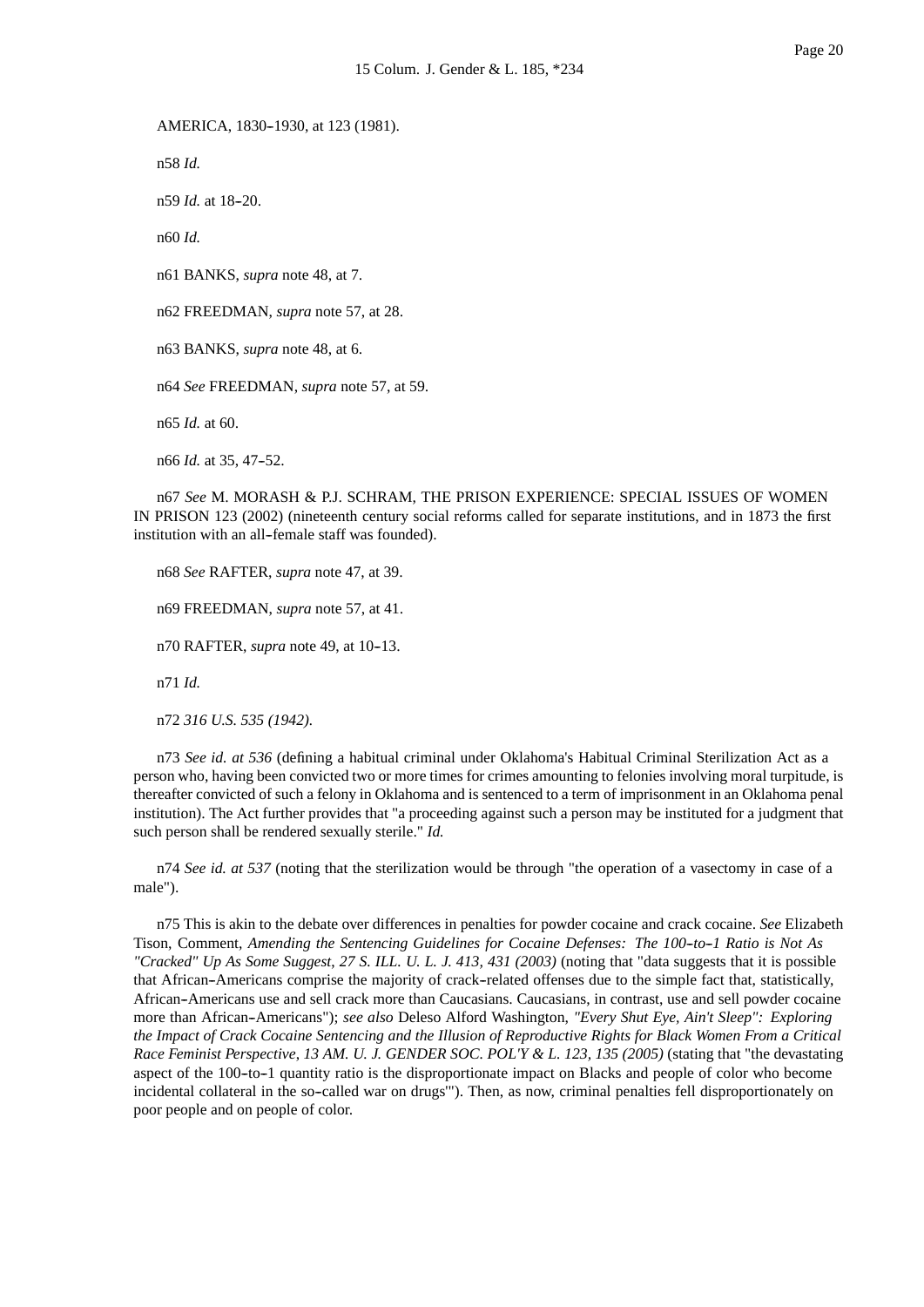n76 *Skinner, 316 U.S at 540--42.*

n77 *Id. at 542.*

n78 *See, e.g.*, *Lucas v. White, 63 F. Supp. 2d 1046 (N.D. Cal. 1999)* (finding that Bureau of Prison officials placed women in an otherwise all--male security housing unit, opened plaintiff female inmates' cell doors for male prisoner's access, allowed the physical and sexual harassment of plaintiffs, allowed correctional officers and male prisoners to assault and rape plaintiffs in retaliation for previous claims of wrongdoing, and failed to properly evaluate, train, discipline, and supervise custodial personnel so as to prevent such occurrences); *Cumbey v. Meachum, 684 F. 2d 712, 713 (10th Cir. 1982)* (alleging that cross-gender supervision where female staff can view male inmates showering, undressing, and using the toilet is a violation of privacy).

n79 *See, e.g.*, MICH. DEPT. OF CORR., WOMEN PRISONER'S GUIDE TO IDENTIFYING AND ADDRESSING GENDER--BASED MISCONDUCT 11 (2001) (advising that "sex between prisoners and staff is never ok"); CAL. DEPT. OF CORR., SEXUAL ABUSE/ASSAULT PREVENTION AND INTERVENTION: AN OVERVIEW FOR OFFENDERS, KNOW YOUR RIGHTS & RESPONSIBILITIES (2000). The California document notes that the [California Department of Corrections] specifically forbids sexual activity between inmates/parolees and staff, contractors, volunteers. The CDC will prosecute the staff regardless of your agreement. The law, Penal Code Section 289.6, will not allow the employee to use your consent as a defense to prosecution. There is no exception to this.

*Id.* (emphasis in the original).

n80 *See, e.g.*, TEX. DEPT. OF CRIM. JUST., CORRECTIONAL INSTITUTIONS DIVISION, DISCIPLINARY RULES AND PROCEDURES FOR OFFENDERS 27 (2005), *available at* http://www.tdcj.state.tx.us/(prohibiting masturbation when performed in such a way that others become aware that the offender is masturbating, and designating the activity as sexual misconduct). Because the prison environment, by its very nature, provides very little privacy to an inmate, it is more likely than not that someone would become aware that an inmate is masturbating. *See also* CHRISTOPHER HENSLEY ET AL., *Masturbation Uncovered: Autoeroticism in a Female Prison*, 81 PRISON J. 491, 499 (2001) (reporting that "masturbation in prison is almost always a rule infraction" and that the proportion of females reporting that they do masturbate in prison is nearly twice the proportion of free society women).

n81 *See* Mission of the Mississippi Department of Corrections, http://www.mdoc.state.ms.us/mission.htm (last visited Dec. 3, 2005) (stating its mission as "providing and promoting public safety through efficient and effective offender custody, care, control and treatment consistent with sound correctional principles and constitutional standards"); Agency Mission of the Arizona Department of Corrections, http://www.azcorrections.gov/Ethics.html (last visited Dec. 3, 2005) (seeking to recruit "a well--trained, professional work force to serve and protect our communities and its crime victims by effectively employing the field's best security practices and proven pre--release programming to prepare for the release and reintegration ex--offenders as civil, productive citizens"); WYOM. DEPT. OF CORR., POLICIES AND PROCEDURES § IV, *available at* http://doc.state.wy.us/pdf/field\_services/1-- 201.pdf (last visited Dec. 3, 2005) (describing its goal to "contribute to public safety by exercising reasonable, safe, secure and humane management, while actively providing offenders opportunities to become law--abiding citizens").

n82 *See, e.g., Dragnet out for fugitive and wife, both escape in hail of gunfire that killed guard*, CNN.COM, Aug. 10, 2005, *available at* http://edition.cnn.com/2005/US/08/09/inmates.escape/(describing the manhunt for an escaped prisoner liberated by former prison nurse who he had married and the death of a corrections officer shot pursuant to the escape); *McNairy County Sheriff found guilty of helping inmate escape*, WBIR.COM, OCT. 28, 2005, *available at* http://www.wbir.com/news/news.aspx?storyid=29706&provider=rss (describing the sheriff's conviction for early release of a female inmate after she was reportedly impregnated by a jailer).

n83 *See* MODEL CODE OF PROF'L RESPONSIBILITY R.1.8(j) (2005) (stating that "[a] lawyer shall not have sexual relations with a client unless a consensual sexual relationship existed between them when the client--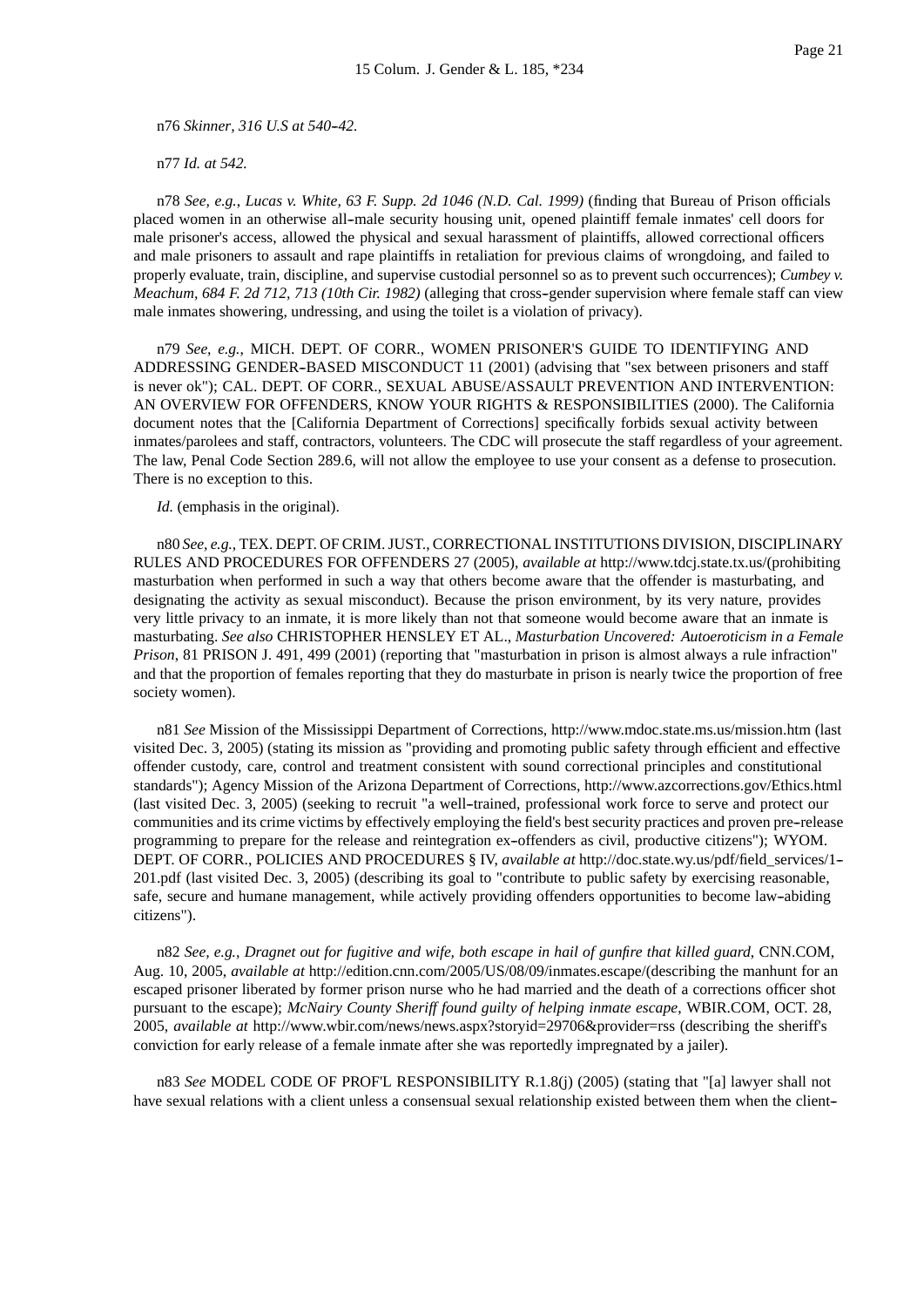lawyer relationship commenced"). *See generally In re Pellizzari, 726 A.2d 451 (R.I. 1999)* (holding that engaging in sexual relations with a client during divorce proceedings warranted public censure); *In re Adams, 428 N.E.2d. 786 (Ind. 1981)* (holding that grabbing a female client, kissing her, and raising her blouse warranted a public reprimand pursuant to an agreement for discipline); *Comm. on Prof. Ethics and Conduct of the Iowa State Bar Ass'n v. Durham, 279 N.W.2d 280 (1979)* (holding that sexual contacts between attorney and client in a manner which does not constitute an illegal act and is not inherently wrong, not extending beyond caressing and fondling between the female attorney and the male client, but occurring during the attorney's visits to client in penitentiary in a professional capacity, warranted reprimand).

n84 *See* THE CODE OF CANON LAW, Book II, Part I, Tit. III, ch. III: The Obligations and Rights of Clerics (1983), *available at* http://www.ourladyswarriors.org/canon/c0204-0329.htm. It states that clerics are to behave with due prudence in relation to persons whose company can be a danger to their obligation of preserving continence or can lead to scandal of the faithful. The diocesan Bishop has authority to establish more detailed rules concerning this matter, and to pass judgment on the observance of the obligation in particular cases.

*Id.*; *see also* THE CODE OF CANON LAW, Book VI, Part II, Tit. V: Offenses Against Special Obligation, *available at* http://www.ourladyswarriors.org/canon/c1364--1399.htm#par2874. The Code of Canon Law states that a cleric living in concubinage, and a cleric who continues in some other external sin against the sixth commandment of the Decalogue which causes scandal, is to be punished with suspension. To this, other penalties can progressively be added if after a warning he persists in the offence, until eventually he can be dismissed from the clerical state. A cleric who has offended in other ways against the sixth commandment of the Decalogue, if the crime was committed by force, or by threats, or in public, or with a minor under the age of sixteen years, is to be punished with just penalties, not excluding dismissal from the clerical state if the case so warrants.

*Id. See generally* Ellen Whinnett, *Priest Sacked for Sex Proposals, Senior Catholic hit on' Two Men*, THE MERCURY, Oct. 25, 2003, at 2; *Santa Fe Bishop Replaced After in Sex Scandal*, CHI. TRIB., Aug. 18, 1993, at 3M; Patricia Corrigan, *Belleville Diocese Removes Fourth Accused Priest*, ST. LOUIS POST-DISPATCH, Mar. 31, 1993, at 3A; Jonathan Friendly, *Roman Catholic Church Discusses Abuse of Children By Priests*, N.Y. TIMES, May 4, 1986, at 26.

n85 See AM. MED. ASS'N CODE OF ETHICS § E-8.14 (2005) (discussing sexual misconduct in the practice of medicine);  $\S$  E-8.145 (describing sexual or romantic relations between physicians and key third parties);  $\S$  E-10.015 (discussing the patient-physician relationship); § E-3.08 (addressing sexual harassment and exploitation between medical supervisors and trainees).

n86 *See generally Gebser v. Lago Vista Indep. Sch. Dist., 524 U.S. 274 (1998)* (seeking monetary damages under Title IX for a teacher's sexual harassment of a student); *see also generally Franklin v. Gwinnett County Public Schools, 503 U.S. 60 (1992)* (determining for the first time that discrimination on the basis of sex for purposes of Title IX and its regulations included sexual abuse of a student by a teacher); *Byanard v. Lawson, 112 F. Supp. 2d 524 (E.D. Va. 2000)* (bringing an action against a school principal and school board after a teacher sexually abused a student).

n87 AMNESTY INT'L, USA (NEW YORK STATE), AMNESTY INTERNATIONAL CALLS FOR RESTRICTION OF THE ROLE OF MALE GUARDS IN FEMALE FACILITIES (2000). According to Amnesty, in April 2000 a guard at Albion Correctional Facility, a state prison, was charged with third--degree rape and official misconduct. This resulted from a three--month sexual relationship with a female prisoner. According to information submitted to the court from the victim's attorney, during the three-month period, the guard was alleged to have attempted to rape the female prisoner and to sodomize her and commit acts of sexual abuse. The guard pleaded guilty to official misconduct as the sex was seen as consensual'.

#### *Id.* at 1-2.

n88 Mumia Abu--Jamal, *Caged and Celibate, in* PRISON MASCULINITIES 139, 141 (Don Sabo et al. eds., 2001). Abu--Jamal discusses two cases where prisoners attempted to give some expression to their sexuality:

One prisoner, struck by a nurse's gentle manner, badly misinterpreted a simple smile for genuine affection, and in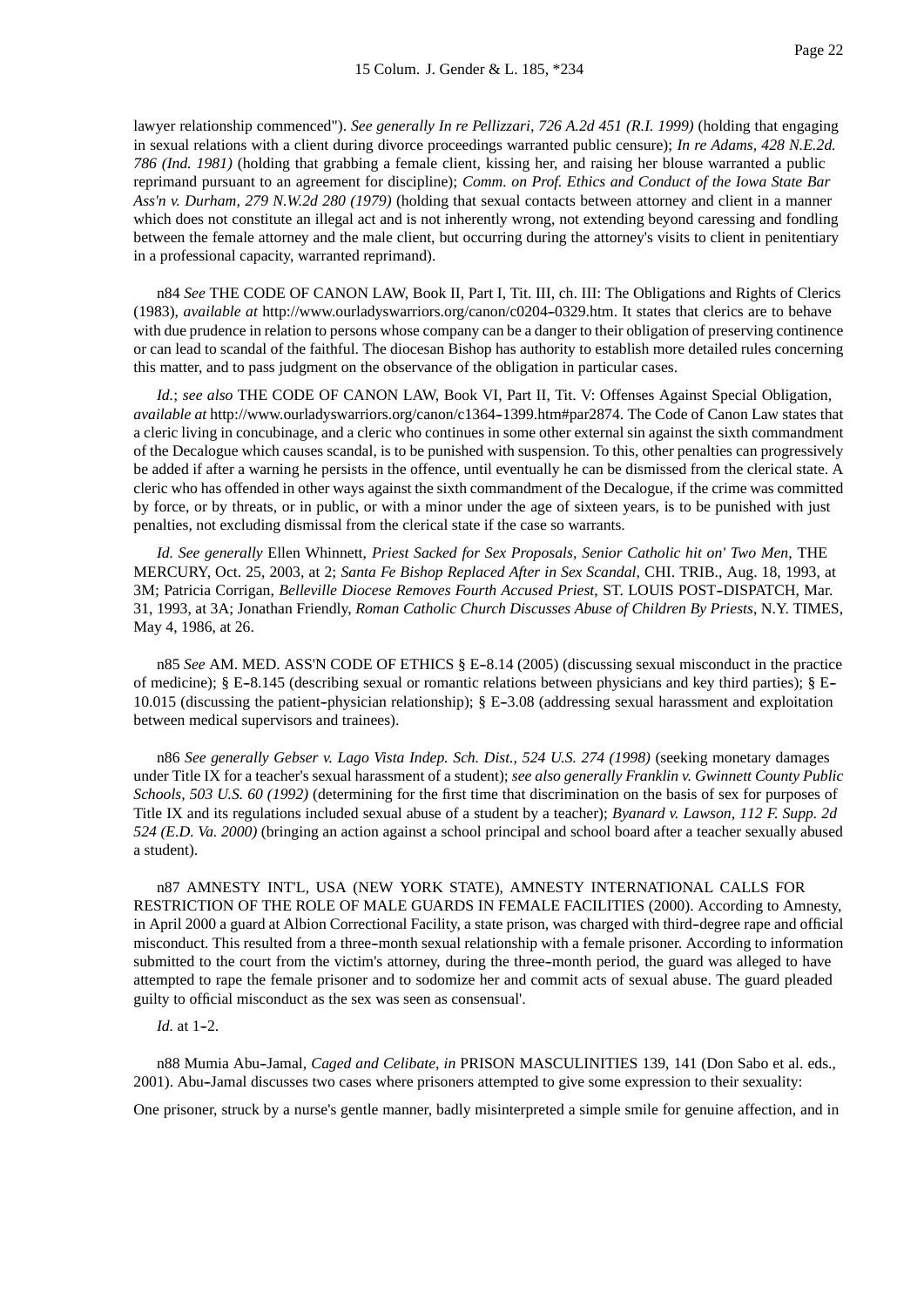his mind there arose the belief that she was his wife. He went so far as to argue with and threaten fellow prisoners who dared to talk with her. This grew into a fixation so pointed that, after several suicide attempts, which were probably staged in order to gain her sympathy or access her nursing skills, he was committed to a regional mental facility for several weeks. After his return, he no longer claimed that the female staffer was his wife, but his fingers fidgeted constantly and his tongue perpetually darted in and out of his mouth. . . . Another prisoner, imprisoned for more than a decade, since his midteens, developed a jailhouse reputation for flashing au naturel whenever a female staffer, usually a nurse, came to his cell. Orders and repeated misconduct reports failed to deter his practice. The administration finally assigned a male nurse to attend to his medical needs. The flashings and many of his illnesses ceased.

*Id.*

n89 RATHBONE, *supra* note 38, at 64.

n90 *See supra* note 46 and accompanying text.

n91 *See, e.g.*, Mayers, *supra* note 46, at 219 (reporting on a study to obtain information, through surveys of nursing staff, about the extent of sexual behavior among geriatric patients with dementia, nurses' desire for training, and their views about the effectiveness of varying management approaches).

n92 *See* Peter B. Gruenberg, *Boundary Violations, in* ETHICS PRIMER OF THE AMERICAN PSYCHIATRIC ASS'N 3, 4 (2001), *available at* http://www.psych.org/edu/res\_ fellows/ep/DL01.pdf (discussing the American Psychiatric Association's longstanding principle against a doctor engaging in sexual activity with a former or current patient and the patient's inability to provide informed consent to such a relationship).

n93 *See generally* Dirk Johnson & Julie Scelfo, *Sex, Love and Nursing Homes*, NEWSWEEK, Dec. 15, 2003, at 54 (reporting on how nursing homes are coping with the desire for sex and intimacy among residents); Feldkamp, *supra* note 46 (focusing on sexuality among elders in long-term care facilities in the United States, rights of nursing homes residents, the role of facility personnel in teaching safe sex among residents, and tips in handling the sexual activities of a resident). *See generally* THE ARC, POSITION STATEMENT: SEXUALITY, *supra* note 46 ("People with mental retardation and related developmental disabilities, like all people, have inherent sexual rights and basic human needs. These rights and needs must be affirmed, defended and respected.").

n94 *But see* Henry E. Cauvin, *Hinckley Wants Girlfriend, Psychologist Says in Court*, WASH. POST, Sept. 20, 2005, at A10 (reporting on John Hinckley's request for more freedom in order to seek out intimate relationships and the psychologist's assessment that Hinckley's desire for such a relationship was natural).

n95 *See* Stephen "Donny" Donaldson, *A Million Jockers, Punks, and Queens, in* PRISON MASCULINITIES 118, 125 (Don Sabo et al. eds., 2001). According to Donaldson,

These prisoners, who are perhaps focused more on the physical and less on the psychological dimensions of sexual activity than are members of the middle class, insist that the difference between the experience of entering a female mouth and of entering a male mouth is not significant, that the experiential difference between entering a vagina or female anus and a male anus is not significant. In all of these cases, they are aggressive, thrusting, dominating, stimulating the nerves in their own penis in quite similar fashion, inserting their energy and themselves into another body, and obtaining orgasms for themselves.

#### *Id.*

n96 *See* Carl M. Cannon, *Punishment, Not Rehabilitation*, NAT'L L. J., Aug. 15, 1998, at 1910 (discussing California's removal of weight-lifting equipment from prisons).

n97 *See id.* ("Congress has cut educational opportunities in prison by eliminating Pell Grants for inmates."). *See generally*, Charles B. A. Ubah, *Abolition of Pell Grants for Higher Education of Prisoners: Examining Antecedents and Consequences*, J. OFFENDER REHAB. 39, 73 (2004) (discussing how rehabilitative and reintegrative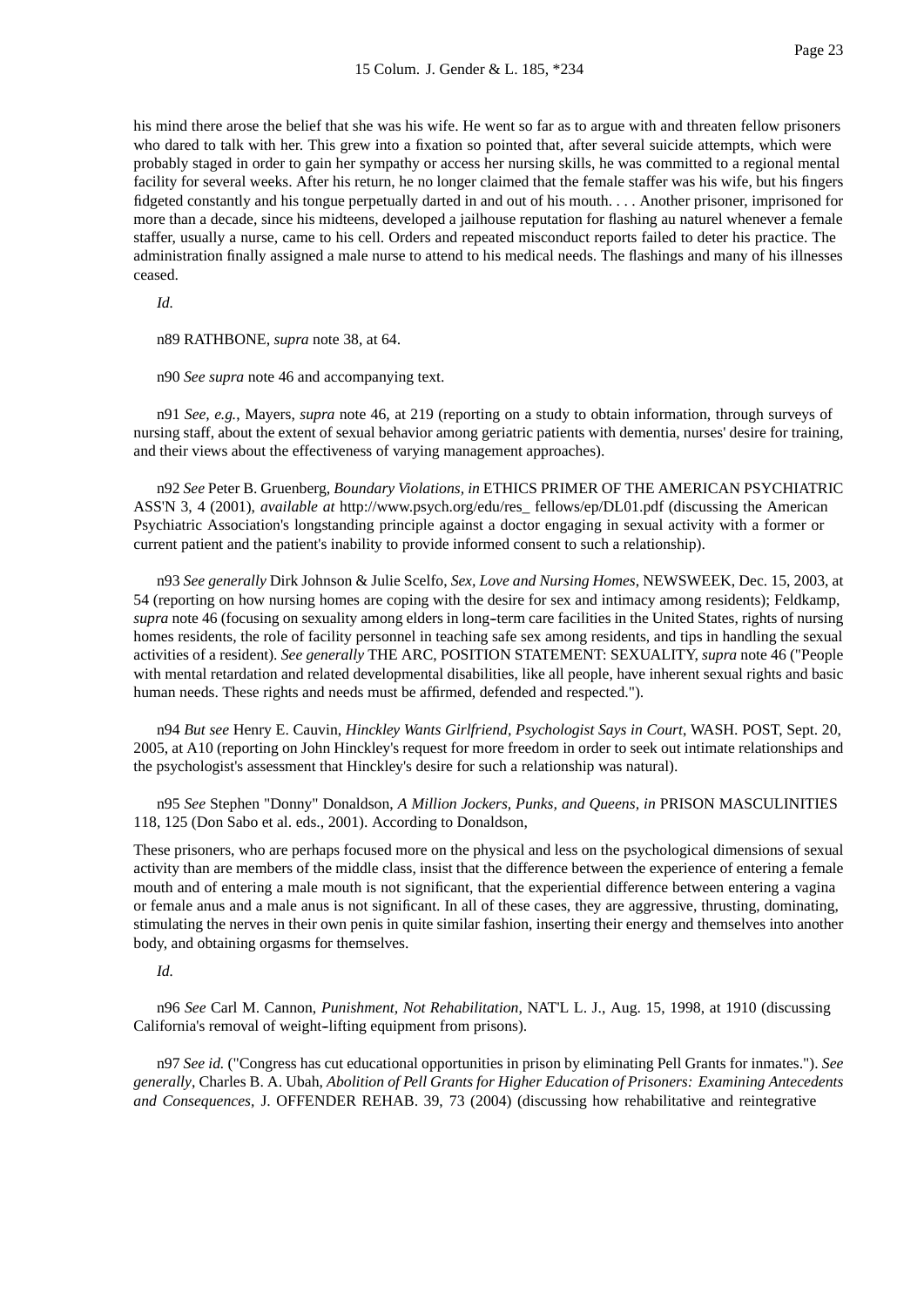correctional philosophies view prison inmate college education as an effective approach to reduction of inmate recidivism rate); *see also* Bobbie L Huskey, *Think Twice Before Abolishing Inmate Privileges*, 57 CORR. TODAY 6 (1995):

Studies have shown that inmates who have obtained their GED and a marketable skill while in prison have a lower recidivism rate. In Illinois, for example, inmates who earned their GED while incarcerated have a return--to--custody rate of only 4.5 percent --- compare this to the 40 to 50 percent rate that some states have reported for inmates who have not obtained their GED.

n98 *See generally* George M. Anderson, *Parole Revisited*, AM. M*AG., Mar. 4*, 2002, *available at* http://www.americamagazine.org/gettext.cfm?articleTypeID=1&textID=1621 &issueID=363 (describing how, in the last thirty years, the opportunities for prisoners to obtain early release has decreased dramatically because of get-tough-on-crime laws).

#### n99 *See* Huskey, *supra* note 97. Huskey comments,

Unfortunately, because of budget constraints, we don't have enough productive work and treatment programs throughout the prison and jail system. Often, we are left with inmates who are lying in their cells doing nothing or are doing unproductive work. Idleness and mindless work many times lead to trouble. Trouble then can translate into injury not only to other inmates but especially to corrections staff.

#### *Id.*

n100 *See Turner v. Safley, 482 U.S. 78, 92 (1987)* (finding that the correspondence regulation was reasonably related to legitimate security interests, while the marriage regulation did not satisfy the reasonable relationship standard because it was an exaggerated response to rehabilitation and security concerns and there were obvious, easy alternatives to the regulation).

n101 In correctional parlance, "program" is often used to refer not to a particular program or activity, but as a verb to refer to inmates' participation in programs and activities. Often "programming" is tied to reduced sentences or greater privileges in institutional settings.

n102 *See* Worley, *supra* note 46, at 186.

n103 Commissary is essentially a canteen where prisoners can purchase non--prison food and items with their personal funds. Prisoners with more money can purchase food, shoes, toiletries, and phone cards from the commissary. *See* Memorandum from Richard L. Shiffrin, Office of Legal Counsel, to the Assistant Attorney General, Civil Division § 1 (May 22, 1995), *available at* http://www.usdoj.gov/olc/bptrust1.htm.

n104 *See* OWEN, *supra* note 39, at 23 (reporting the staff's belief "that when inmates were victimized sexually, they were also more likely to be exploited in other ways," and discussing the fact that "reports of sexually victimized inmates giving their assaulter money, clothes, food, commissary items and other commodities appeared in several of the focus groups"); *c.f*. Ice v. Dixon, No. 4:03*CV2281, 2005 U.S. Dist. LEXIS 13429* (N.D. Ohio July 6, 2005) (alleging that defendant Dixon promised to arrange for Ice's release if she performed oral sex and other sex acts upon him).

n105 *See* Worley, *supra* note 46, at 185--89 (discussing "exploiters," or inmates who aggressively forge inappropriate relationships with staff members to make illicit profits in the underground prison economy).

n106 *See* Susan E. Thompson, *Prostitution--A Choice Ignored*, *21 WOMEN'S RTS. L. REP. 217 (2001)* (supporting women using their bodies through prostitution as an acceptable means of obtaining care for themselves and their families).

n107 *See* Worley, *supra* note 46, at 186. He quotes one inmate as follows:

If a boss wants to stop, I'll give her a couple of months. But you never let them quit. An inmate can always threaten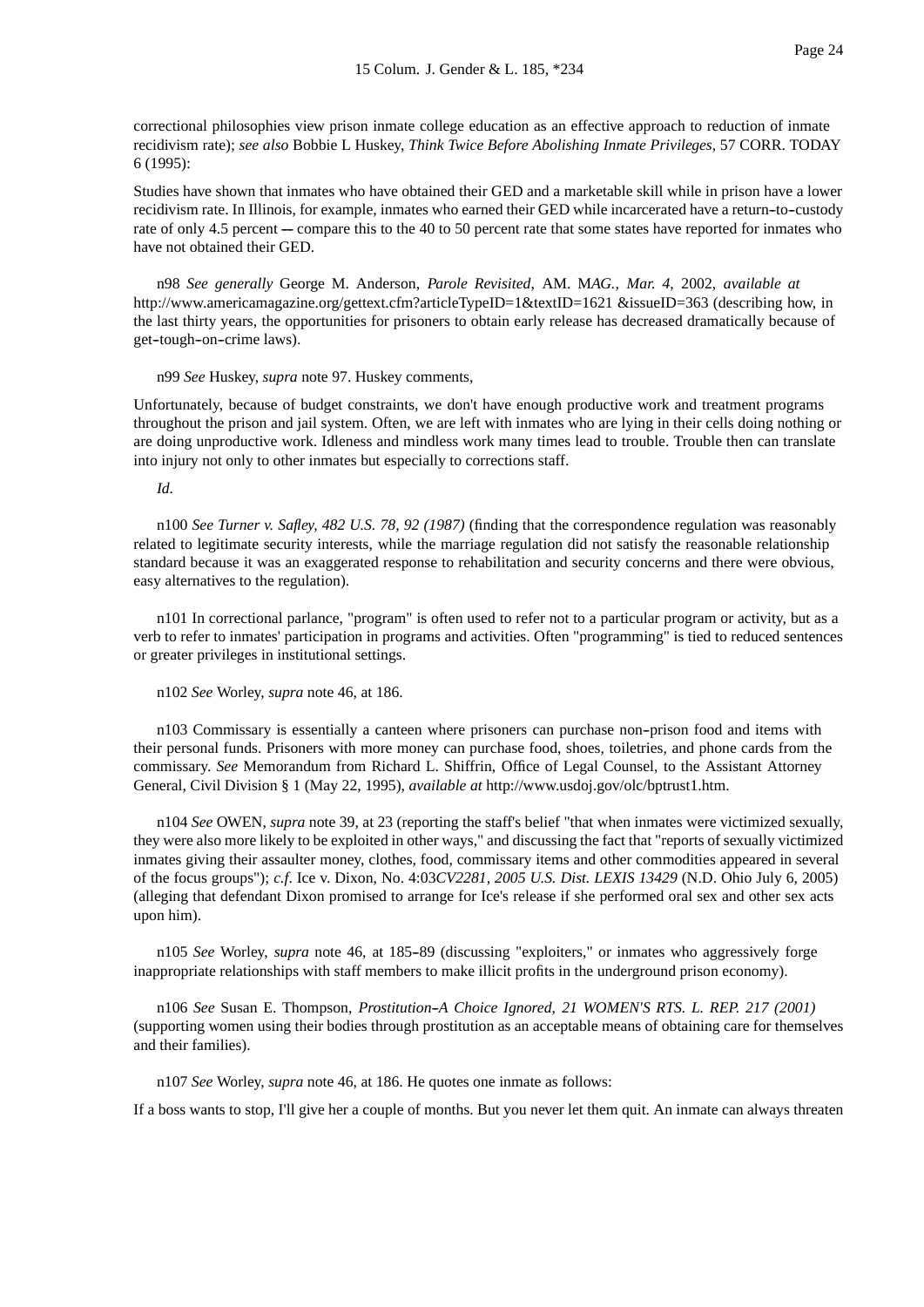to go to rank, and if that don't work then I tell him something like, "I ain't got but 15 months to go before I discharge. I know you love your kids. I'd hate to see them get hurt." Bosses with kids won't want anything to happen to their family.

*Id.*

n108 *877 F. Supp. 634 (D.D.C. 1994), vacated and modified in part on other grounds*, *899 F. Supp. 659 (D.D.C. 1995), rev'd in part and remanded on other grounds*, *320 U.S. App. D.C. 247, 93 F.3d 910 (D.C. Cir. 1996), cert. denied*, *520 U.S. 1196 (1997), on remand*, *968 F. Supp. 774 (D.D.C. 1997)* (order regarding sexual harassment, medical care, programs, environmental health, and fire safety).

n109 *Id.* at 664-67.

n110 The author was co--counsel in this litigation, which challenged a pattern and practice of sexual abuse of women incarcerated in a D.C. correctional facility and unequal educational, vocational, and religious opportunities for female inmates. The litigation was dismissed with prejudice with the consent of the parties in 2004. *See also* RATHBONE, *supra* note 38, at 59-61 (describing sex-for-cigarettes scandal where women inmates agreed to correctional staff's fondling in exchange for cigarettes).

n111 *See Women Prisoners, supra* note 108; *see also* RATHBONE, *supra* note 38, at 47 (explaining that "giving a [correctional officer] a blow job could get you a couple of cigarettes, or a box of matches, or an order of take--out Chinese food, delivered direct from the restaurant and still hot").

n112 *See generally Neal v. District of Columbia, No. 93--2420 (RCL), 1995 U.S. Dist. LEXIS 11461* (D.D.C. Aug. 9, 1995) (finding for female employees in a Title VII suit alleging that the employer engaged in a pattern of sexual harassment by creating a hostile working environment, by making job benefits conditioned upon the grant of sexual favors, and by retaliating against those who challenged the harassment).

n113 *Women Prisoners, 877 F. Supp. at 641.*

n114 RATHBONE, *supra* note 38, at 51.

n115 *See* LAWRENCE A. GREENFELD & TRACY L. SNELL, BUREAU OF JUSTICE STATISTICS, U.S. DEPT. OF JUSTICE, WOMEN OFFENDERS 10-11 (1999) (indicating types of sentences served by women); PAIGE M. HARRISON & ALLEN J. BECK, BUREAU OF JUSTICE STATISTICS, U.S. DEPT. OF JUSTICE, PRISONERS IN 2004, at 4 (2005) (indicating in Table 4 prisoners sentenced to one or more or one or less years in prison according to the jurisdiction of State or Federal correctional authorities under which they are sentenced).

n116 *See also* James E. Robertson, *The Prison Rape Elimination Act: A Primer*, *40 CRIM. L. BULL. 5* (recounting prison guards' accounts that some inmates will fight sexual advances because if they did not, they would risk being considered gay). *See generally* DANIEL LOCKWOOD, PRISON SEXUAL VIOLENCE 124 (1980).

n117 Worley, *supra* note 46, at 190.

n118 *See* Janet Shibley Hyde & Sara R. Jaffee, *Becoming a Heterosexual Adult: The Experiences of Young Women*, 56 J. Soc. ISSUES 283 (2000) (reviewing research about girls' transition from adolescent to adult heterosexuality and emphasizing the influence of messages about sexuality from their peer group, family, and their culture more broadly). *See generally* JUDITH P. BUTLER, GENDER TROUBLE: FEMINISM AND THE SUBVERSION OF IDENTITY (1990) (discussing how gender and sexuality are hegemonic).

n119 *See generally* BUTLER, *supra* note 118 (originating the idea that sexuality and gender are "performative").

n120 *See* Worley, *supra* note 46, at 178 ("Rather, prisoners can, through staff manipulation, actively exert control over their personal situation to mediate or lessen the pains of imprisonment.").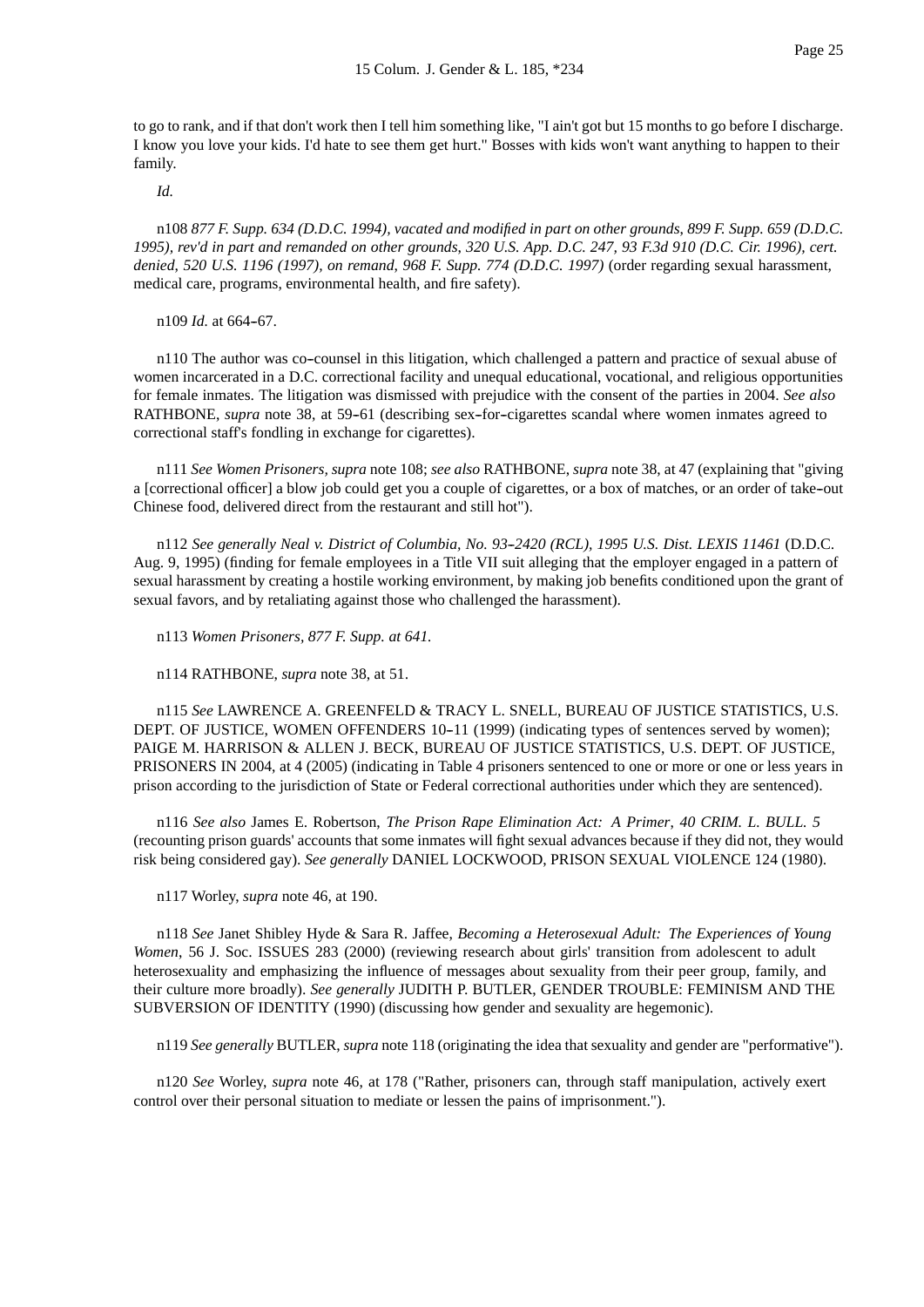n121 *See id.* at 190 ("These respondents admitted that they actually thrived on putting staff members into situations that compromised their jobs as well as the facility's security.").

n122 *See id.* ("As one offender explained, having an inappropriate relationship with a prison staff member was the ultimate way to out-con the law."").

n123 *See generally* James Topham, *Sting!*, CORRECTIONS TECH. MGMT. MAG. (2000) (discussing the three steps that inmates use to manipulate staff: techniques, tools, and turnouts. The first two stages are used to catch the staff member to be victimized, while the turnout is when the inmate receives the payoff for his or her ability to manipulate the victim); Gary Cornelius, THE ART OF THE CON: AVOIDING OFFENDER MANIPULATION 43--68 (2001) (describing inmate tools of manipulation with case examples); BUD ALLEN & DIANA BOSTA, GAMES CRIMINALS PLAY: HOW YOU CAN PROFIT BY KNOWING THEM 64-68 (1981) (discussing inmate manipulation of staff through sex and emotion).

n124 *See* Kelly D. Askin, *A Decade in Human Rights Law: A Decade of Gender Crimes in International Courts and Tribunals: 1993 to 2003*, *11 HUM. RTS. BR. 16, 17 (2004)* (chronicling findings of international tribunals on the use of rape of women in conflict to "create an atmosphere of fear and powerlessness").

n125 *See* Interview by Tracye Payne Wilson with Elaine Lord, Warden, Bedford Hills Correctional Facility (Oct. 2003). A transcript is available in Our Place, 4 Finding Our Place (2003) at 23, *available at* http://www.ourplacedc.org/images/newslet/OurPlaceFall03. pdf.

n126 Sentenced men and women may initially think of the separation from family and of the age they will be when they are released. However, they may not consider the impact of imprisonment on fertility. In that sense, loss of fertility becomes a collateral consequence of imprisonment. *See* Donald Braman, *Families and Incarceration, in* INVISIBLE PUNISHMENT, THE COLLATERAL CONSEQUENCES OF MASS IMPRISONMENT 122-28 (Marc Mauer & Meda Chesney Lind eds., 2003) (discussing how the incarceration system is "intricately involved" in the dissolution of the family organization). *See generally* Federal Resource Center for Children of Prisoners, Child Welfare League of America, http://www.cwla.org/programs/incarcerated/default.htm (last visited Dec. 20, 2005); *see also* JOHN M. JEFFRIES ET AL., SERVING INCARCERATED AND EX--OFFENDER FATHERS AND THEIR FAMILIES: A REVIEW OF THE FIELD, VERA INSTITUTE OF JUSTICE 3 (2001) (surveying existing research and presenting findings from visits and from discussions with fathers who participate in programs such as the Incarcerated Fathers Initiative, and with program directors, prison administrators, and social service providers).

n127 Brenda V. Smith, Spoken Remarks at Panel on Intimacy, Sexuality and Fertility with Specific Reference to Women Prisoners: Animating the Feminist Body at the Feminism and Legal Theory Project: Celebrating 20 Years of Pedagogy, Praxis and Prisms, Mar. 19, 2004 (Washington, D.C.) (discussing intimacy, sexuality and fertility for women in custody and its challenge to feminist theory); Brenda V. Smith, Spoken Remarks at Panel on Legal Issues at the U.S. Dept. of Justice, National Institute of Corrections Training Session: Operational Practices in Women's Prisons, June 9, 2005 (Alexandria, VA) (presentation to correctional leaders on legal issues affecting women in prison including issues of fertility and procreation).

n128 *Id.*

n129 *See* DONALD BRAMAN, *Families and Incarceration, in* INVISIBLE PUNISHMENT: THE COLLATERAL CONSEQUENCES OF MASS IMPRISONMENT 122-23 (Marc Mauer & Meda Chesney-Lind eds., 2003) (discussing the strain that incarceration places on the family organization). *See also* Beth E. Richie, *The Social Impact on Women, in* INVISIBLE PUNISHMENT: THE COLLATERAL CONSEQUENCES OF MASS IMPRISONMENT 139-40 (Marc Mauer & Meda Chesney-Lind eds., 2003) (discussing the obstacles to parenting posed by confinement, such as sudden and forced separation, long distances between urban neighborhoods and correctional facilities, lack of accessible public transportation, obscure visiting hours, and long waits at visiting hours).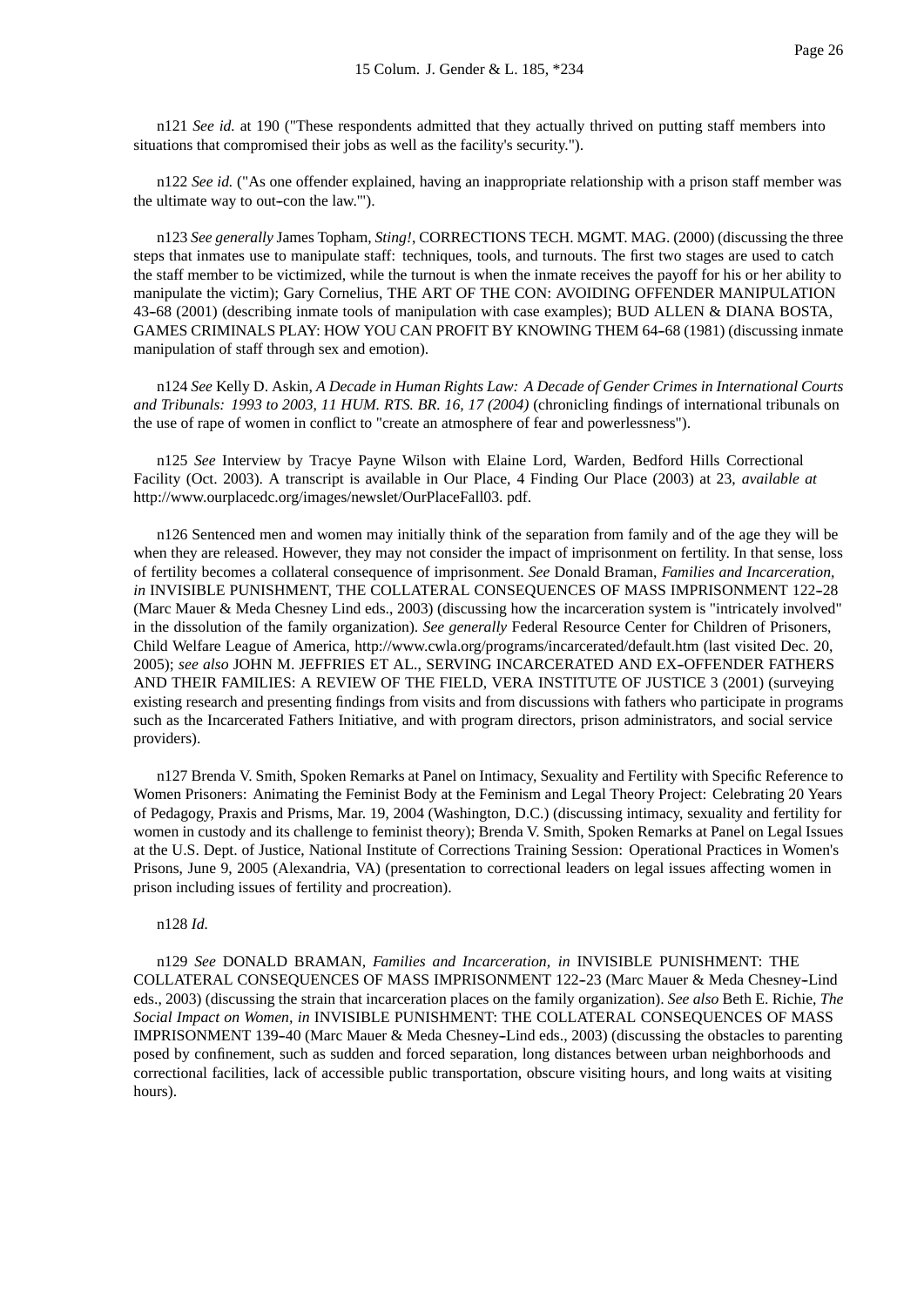n130 *See* Interview by Tracye Payne Wilson with Elaine Lord, *supra* note 125. Some women have voluntarily engaged in sexual relations with staff in order to conceive, either because they are serving long sentences and fear they will not be able to bear children once they have finished serving their sentences, or because they are attempting to "replace" children that have been lost due to their incarceration or termination of parental rights. *Id.* at 23.

n131 Turner, *supra* note 45, at 26 ("Even without conjugal visits many inmates and their spouses find ways to be sexually intimate in visitation settings. Sexual contact in visiting rooms ranging from fondling to intercourse is not uncommon.").

n132 *See, e.g.*, CAL. CODE REGS. tit. 15, § 3177 (2002) (specifying California prisoners' rights with respect to visitation of family members and setting forth several institutional guidelines to regulate the visitation process). According to these regulations, "persons with only a common-law relationship to the inmate will not be recognized as immediate family members for the purpose of family visiting. Only those immediate family members as defined in section 3000 are authorized for family visits." *Id.* California state regulations define immediate family members as legal spouse; natural parents; adoptive parents, if the adoption occurred and a family relationship existed prior to the inmate's incarceration; step--parents or foster parents; grandparents; natural, step, or foster brothers or sisters; the inmate's natural and adoptive children; grandchildren; and legal stepchildren of the inmate. Aunts, uncles and cousins are not immediate family members unless a verified foster relationship exists.

n133 *See Hernandez v. Coughlin, 18 F.3d 133, 138 (2d Cir. 1994)* (holding that the inmate did not have a constitutionally protected interest in conjugal visitation).

n134 In 1993, seventeen states allowed sexual visits between inmates and their spouses. *See* Turner, *supra* note 45, at 25. Many foreign governments provide for conjugal visits, including Canada, Belgium, Denmark, Germany, Great Britain, Holland, Russia, Sweden, and numerous Asian and Latin American countries. *Id. See* Abu--Jamal, *supra* note 88, at 140 (explaining how Dutch prison officials have operated "sex cells" for long term convicts in order to keep inmates mentally and emotionally intact).

n135 See *Gerber v. Hickman, 264 F. 3d 882, 891 (9th Cir. 2001)* (according to California regulations, conjugal visits are prohibited for inmates sentenced to life without the possibility of parole), *reh'g en banc granted and vacated*, *273 F.3d 843 (9th Cir. 2001), reh'g en banc granted and aff'd*, *291 F.3d 617 (9th Cir. 2002). See generally* Rebecca L. Miles, *Criminal Consequences for Making Babies: Probation Conditions that Restrict Procreation*, *59 WASH. & LEE L. REV. 1545, 1546 (2002)* (discussing the right to procreate for individuals under probation).

n136 *291 F.3d 617 (9th Cir. 2002).*

n137 *See id.* Mr. Gerber attempted to inseminate his wife through legitimate means, though others have not. *See Gangster Sentenced in Sperm Smuggling Plot*, L.A. TIMES, Aug. 22, 2003, at 16 (reporting on New York gangster who was sentenced for an additional sixteen months for smuggling his sperm out of federal prison to his wife); Greg B. Smith, *Mobster Has On His Face in Sperm Scam*, DAILY NEWS, Dec. 15, 2000, at 7 (reporting on a New Jersey mob associate who bribed guards to smuggle sperm to his wife outside of prison); *Pregnant Pause for Sperm Smuggling Wife*, N.Y. POST, Mar. 2, 2002, at 6 (reporting that a federal judge will not allow the wife of an incarcerated New York mobster to use her husband's smuggled sperm to conceive).

n138 *See* Marguerite A. Driessen & W. Cole Durham, Jr., *American Law in a Time of Global Interdependence: U.S. National Reports to the XVITH International Congress of Comparative Law: Section V Sentencing Dissonances in the United States: The Shrinking Distance Between Punishment Proposed and Sanction Served*, *50 AM. J. COMP. L. 623, 637 (2002):*

California['s] three--strikes law enhances punishment for felony offenders who have previously been convicted of felonies. Crimes that count as previous "strikes" are violent felonies or any other crimes listed in the code as serious felonies. However, the enhancement applies whenever the current conviction is for any felony--not just those listed as violent or serious.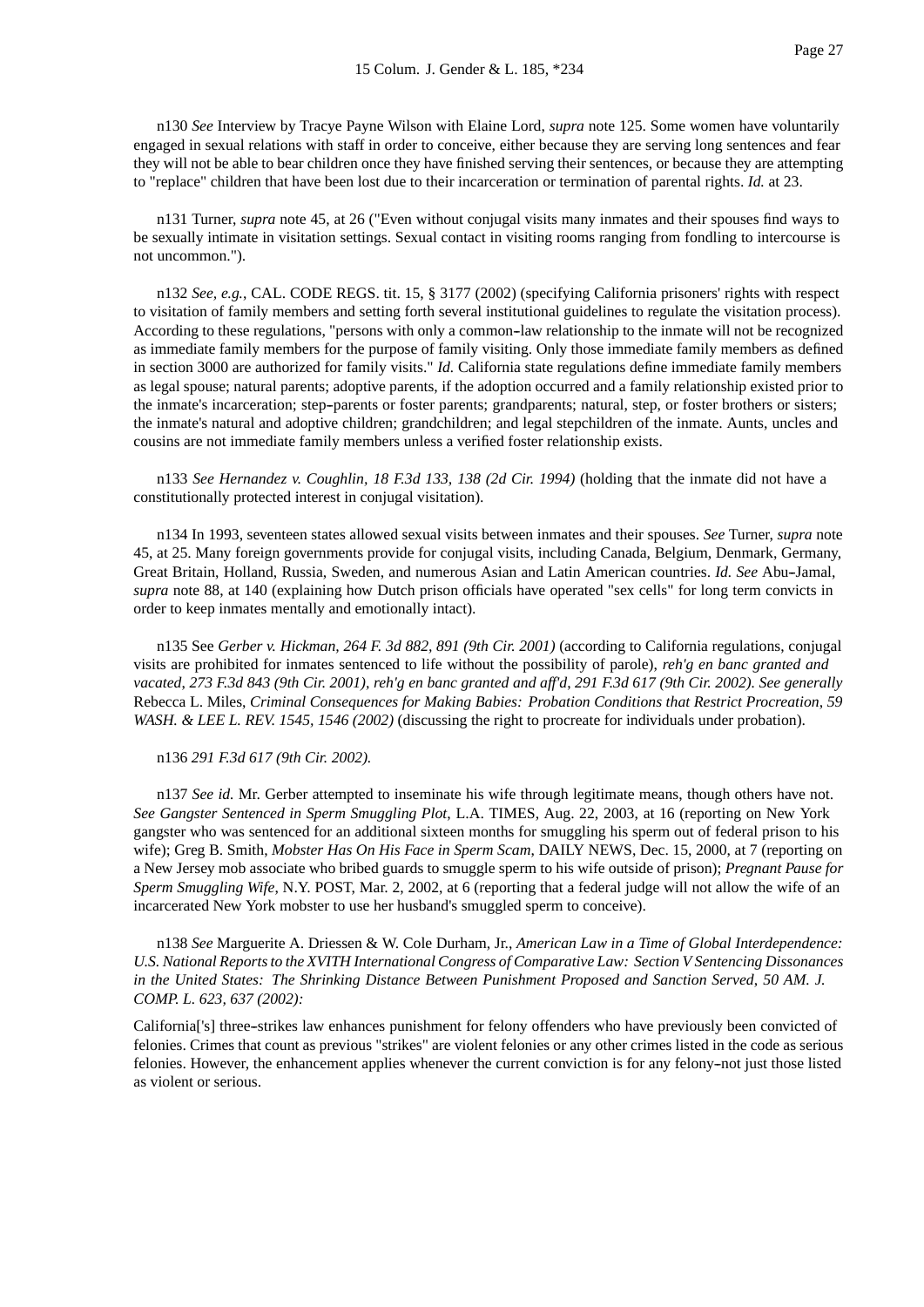n139 *See* CAL. CODE REGS. Tit. 15, § 3177 ("Family visits shall not be permitted for inmates who are in any of the following categories: sentenced to life without the possibility of parole; sentence to life, without a parole date established by the Board of Prison Terms. . . .").

n140 *See Gerber, 264 F. 3d at 890.*

n141 *Id. at 892.*

n142 *Id. at 891.*

n143 *See id.* at 623. Here the court did not recognize the right to procreate as separate from the right to parent. See *supra* notes 126-129 and accompanying text.

n144 *Id.*

n145 *See id.* at 887. Though factually distinct, *Gerber* raises many of the same issues the court addressed in *Skinner* over sixty years ago. California's three strikes law disproportionately affects people of color and in this case has the effect of "legally sterilizing" Mr. Gerber and other three strikes inmates. *See also* PollyBeth Proctor, *Procreating from Prison: Evaluating British Prisoners' Right to Artifiically Inseminate Their Wives Under the United Kingdom's New Human Rights Act and the 2001 Mellor Case*, *31 GA. J. INT'L & COMP. L. 459 (2003)* (examining the body of English law surrounding the prisoner's right to procreation before the passage of the Human Rights Act and how the prisoner's right to procreate will develop in light of the United Kingdom's passage of the Human Rights Act).

n146 *See Gerber, 264 F.3d at 629* (Kozinski, J., dissenting) (arguing that "production of the semen and delivery to a laboratory neither compromises security, nor places a strain on prison resources beyond that required to mail any other package").

n147 *See id.* ("Sure, the prison is entitled to make sure it doesn't contain prison escape plans, but Gerber is not claiming an exemption from routine security checks.").

n148 *See Gibson v. Matthews, 926 F.2d 532, 536--37 (6th Cir. 1991)* (discussing the Sixth Circuit's decision that there was no violation of the Fifth, Eighth, or Ninth Amendments when prison officials' delays resulted in the inability of a female prisoner to have an abortion); *Monmouth County Corr. Inst. Inmates v. Lanzaro, 834 F.2d 326, 354 (3d Cir. 1987)* (Mansmann, J., concurring) (discussing the Third Circuit decision that there was an Eighth Amendment violation in a prison policy that required a court order before permitting elective non- therapeutic abortions); *see also* FED'L BUREAU OF PRISONS, P.S. 6070.05, § 551.23 (1996) ("The inmate has the responsibility to decide either to have an abortion or to bear the child.").

n149 *See generally Overton v. Bazzetta, 539 U.S. 126 (2003)* (holding that restrictions on visits by children were properly related to maintaining prison security and protecting the children, and the prohibition of visits by former inmates bore a self--evident connection to the state's interest in maintaining prison security and preventing future crimes).

n150 *See Klinger v. Dep't of Corr., 107 F.3d 609, 613--16 (8th Cir. 1997)* (determining that, because the women prisoners' comparison of the educational opportunities at the women's prison to those at the men's prison failed to provide a meaningful comparison of educational opportunities for male and female prison system as a whole, there was not a violation of Title IX of the Education Amendments); *Women Prisoners v. District of Columbia, 93 F.3d 910, 927--28 (D.C. Cir. 1996)* (noting that "an inmate has no constitutional right to work and educational opportunities" and that "idleness does not violate the Eighth Amendment protection against cruel and unusual punishment, indeed, idleness does not even constitute punishment.'"); Teresa A. Miller, *Sex and Surveillance: Gender, Privacy and the Sexualization of Power in Prison*, 10 GEO. MASON U. CIV. RTS. J. 291, 337 (2000) ("The problem inherent in the search for symmetry [in men and women's prisons] is that it ignores the unique problems of sex and power in men and women's prisons, which are similar to those arising in the context of equal protection for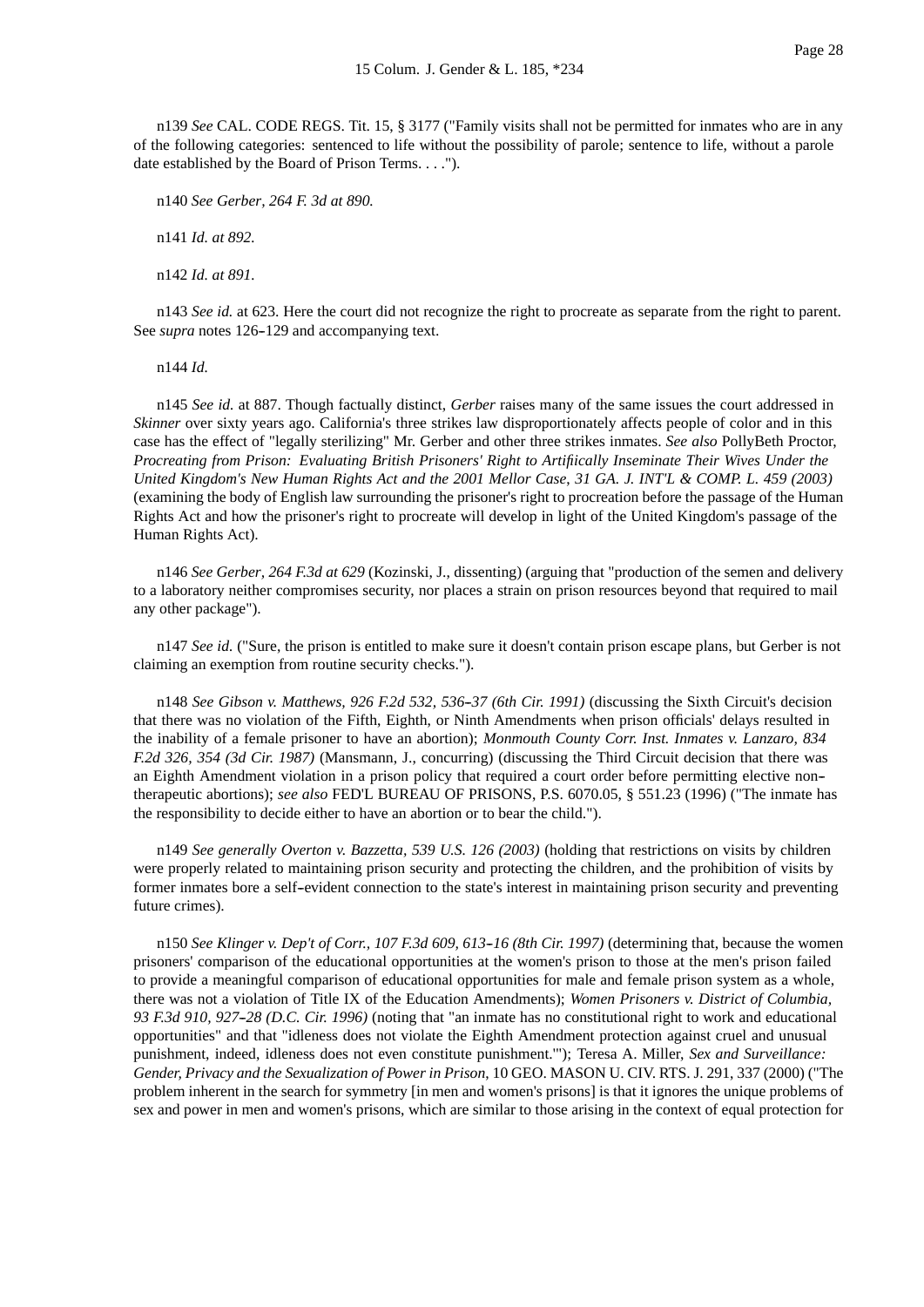whites and blacks . . . Judicial insistence upon formal symmetry fails to recognize that men and women experience unwanted intimate physical contact and nudity before members of the opposite sex differently."); Brenda V. Smith, *Watching You, Watching Me*, *15 YALE J.L. & FEMINISM 225, 273--76, 275 n.336 (2003)* (noting that, though judicial application of equal protection has resulted in female inmates receiving greater privacy protection than male inmates, female inmates receive less recognition of their right to educational and vocational opportunities in comparison to male inmates).

n151 *See* Jospeh J. Bozzuti, *Judicial Birth Control?: The Ninth Circuit's Examination of the Fundamental Right to Procreate in* Gerber v. Hickman, *77 ST. JOHN'S L. REV. 625, 637, n.72* (discussing the difference in difficulty between sperm and egg donation, declaring that "though occasions have called for recognizing the inherent different between the sexes, and thus permitting different treatment of the sexes, if and how much such recognition would be made in this case remains unknown"); Richard Guidice, Jr., *Procreation and the Prisoner: Does the Right to Procreate Survive Incarceration and Do Legitimate Penological Interests Justify Restrictions on the Exercise of the Right*, *29 FORDHAM URB. L.J. 2277, 2309 (2002).* Guidice comments:

For instance, female inmates cannot avail themselves of the same method of procreation that male inmates can, which is to simply provide a semen sample to their spouses so that they may be artificially inseminated. Unlike male inmates, female inmates would necessarily require outside medical attention or facilities to procreate via artificial means. Male inmates, however, could complete the semen collection procedure from inside their own prison cells. Because of their differences, male prisoners could claim that the narrow right to provide semen to artificially inseminate one's spouse does not apply to female inmates. Therefore, the policy of treating male and female inmates equally, to the extent possible, is not furthered by a blanket restriction on inmate procreation.

#### *Id.*

n152 *See* U.S. DEPARTMENT OF HEALTH AND HUMAN SERVICES, CENTERS FOR DISEASE CONTROL AND PREVENTION, 2002 ASSISTED REPRODUCTIVE TECHNOLOGY SUCCESS RATES, NATIONAL SUMMARY AND FERTILITY CLINIC REPORTS 37 (2004) (describing the various methods of Assisted Reproduction Technology that exist, such as artificial insemination, in vitro fertilization ("IVF"), gamete intrafallopian transfer ("GIFT'), and zygote intrafallopian transfer ("ZIFT"). *See generally* Sarah L. Dunn, Note, *The "Art" of Procreation: Why Assisted Reproduction Technology Allows for the Preservation of Female Prisoners' Right to Procreate*, *70 FORDHAM L. REV. 2561, 2563 (2002)* (arguing that courts should protect a male prisoner's right to procreate by donating his semen and should also protect a female prisoner's procreative rights by allowing her to harvest her eggs while incarcerated).

n153 *See generally Gerber v. Hickman, 264 F. 3d 882, 892 (9th Cir. 2001)* (declaring that the right to procreation generally survives incarceration); *Hernandez v. Coughlin, 18 F.3d 133, 136 (2d Cir. 1994)* (recognizing that "inmates possess the right to maintain their procreative abilities for later use once released from custody," and emphasizing "later use").

n154 *See* Donaldson, *supra* note 95, at 125. The author, Stephen "Donny" Donaldson, was a former prisoner who was brutally raped while incarcerated, and coined the term "survival driven" as an intermediate category to describe a homosexual's experience of rape in prison. According to Donaldson, from the typical punk's point of view, none of his passive sexual activities is truly voluntary, since, if he had his own way, he would not need to engage in them. Many continuing and isolated liaisons originate in the aftermath of gang rape or to counter the ever-present threat of gang rape. Prison officials and researchers label such behavior as "consensual."

#### *Id.*

n155 *See* Cindy Struckman--Johnson et al., *Sexual Coercion Reported by Men and Women in Prison*, 33 J. SEX RES. 67, 74 (1996) (discussing the lack of studies on prison sexual coercion by social scientists and providing a research study to determine the occurrence of sexual coercion in prison).

n156 *See*Barbara Owen, *The Mix: The Culture of Imprisoned Women, in* THE INMATE PRISON EXPERIENCE 157-58 (2004) (discussing how some inmates new to the system find a "mentor" in an effort to adjust, and that those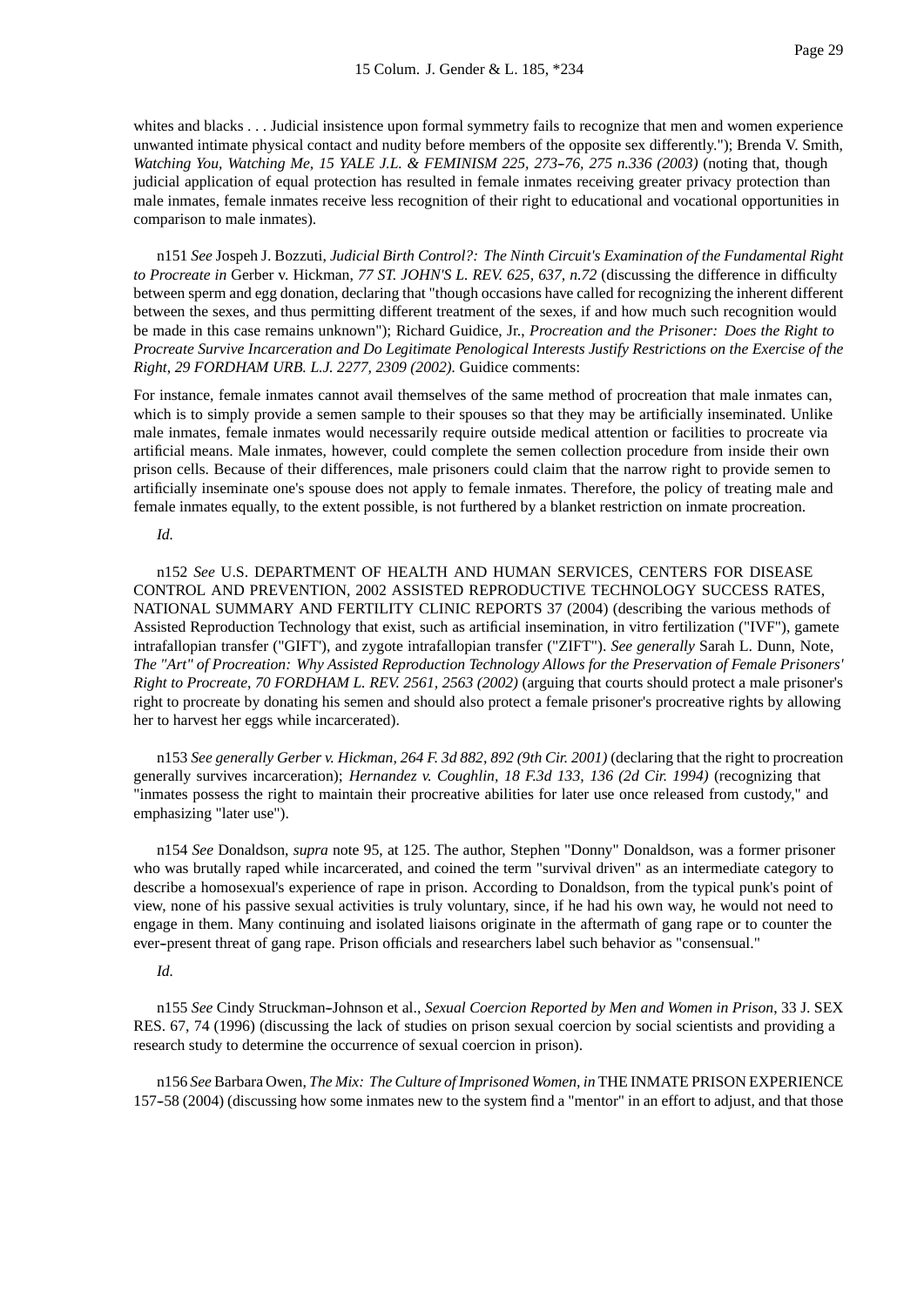women who are "left to their own devices are women who do not possess the skills for negotiating a bureaucracy, the prison smarts to work the system, nor a protector' who watches out for them"). *See generally* Struckman-- Johnson, *Sexual Coercion Reported by Men and Women in Prison, supra* note 153; Cindy Struckman--Johnson & David Struckman--Johnson, *Sexual Coercion Reported by Women in Three Midwestern Prisons*, 39 J. SEX RES. 217 (2002) (reporting on a study of an anonymous self--report survey of coercive sexual experiences of women incarcerated in three Midwestern prisons).

n157 *See Richardson v. Penfold, 839 F.2d 392, 394 (7th Cir. 1988)* (describing an incident in which a victim of prison rape was informed that his assailant "had sold' him" to another inmate who subsequently raped him); No ESCAPE: MALE RAPE IN U.S. PRISONS, *supra* note 13, at 87-89 (discussing various types of coerced sexual abuse within the prison system).

n158 *See generally* BRENDA V. SMITH, 50 STATE SURVEY 2005 (on file with author) (providing a detailed analysis of each state's sexual misconduct in prisons laws, as well as those codified at the federal level).

#### n159 *Id.*

n160 *See id.* at 9--10. For example, Colorado law states that any actor who knowingly subjects a victim to any sexual contact commits unlawful sexual contact if: . . . (f) the victim is in custody of law or detained in a hospital or other institution and the actor has supervisory or disciplinary authority over the victim and uses this position of authority, unless incident to a lawful search, to coerce the victim to submit.

#### *Id.*

n161 *See SMITH, supra* note 158 (indicating that twenty--two states declare that staff and inmates cannot consent to sex). *See, e.g., ALA. CODE § 14-11-31(e)* (1975) (prohibiting the use of consent as a defense in cases where custodial officers are accused of rape); *CAL. PENAL CODE § 289(e)* (2005) (banning the consent defense for officials accused of rape in custodial settings); *11 DEL. CODE ANN. § 1259* (2005) (disallowing consent as a defense to accusations of staff raping individuals in custody).

#### n162 *SMITH, supra* note 158, at 5, 12, 38.

n163 Telephone Interview with Lee Williams, Investigative Reporter, The News Journal of Wilmington, Delaware, in Wilmington, Del. (Nov. 1, 2005).

n164 *See generally* BECK, *supra* note 24, at 2 (noting that there are no truly reliable figures on the prevalence of prison rape); Struckman--Johnson, *Sexual Coercion Reported by Men and Women in Prison, supra* note 155, at 67-68 (noting a conspicuous silence on the subject of sex in prison and sexual coercion in prison from social scientists); Struckman--Johnson, *Sexual Coercion Reported by Women in Three Midwestern Prisons, supra* note 155, at 379 (commenting on the lack of reliable numbers on prevalence of prison rape).

n165 *See* BECK, *supra* note 24, at 1 (indicating that forty--two percent of the allegations of sexual violence reported nationwide in 2004, involved staff sexual misconduct; thirty--seven percent, inmate--on--inmate nonconsensual sexual acts; eleven percent, staff sexual harassment; and ten percent, abusive sexual contact, but that numbers are suspect due to varying definitions, poor recordkeeping, poor investigations, and compromised grievance process); *see also* U.S. DEPT. OF JUSTICE, OFFICE OF THE INSPECTOR GENERAL: DETERRING STAFF SEXUAL ABUSE OF FEDERAL INMATES 3 (2005) (noting that sexual abuse of female inmates is both underreported and alarmingly prevalent). U.S. GEN'L ACCOUNTING OFFICE: WOMEN IN PRISON, SEXUAL MISCONDUCT BY CORRECTIONAL STAFF: REPORT TO THE HONORABLE ELEANOR HOLMES NORTON, HOUSE OF REPRESENTATIVES 7-8 (1999) (reporting that the full extent of staff sexual misconduct is unknown and underreported nationally due to the fear of retaliation and vulnerability felt by female inmates, and that jurisdictions do not have readily available, comprehensive data on the number, nature, and outcome of sexual misconduct allegations).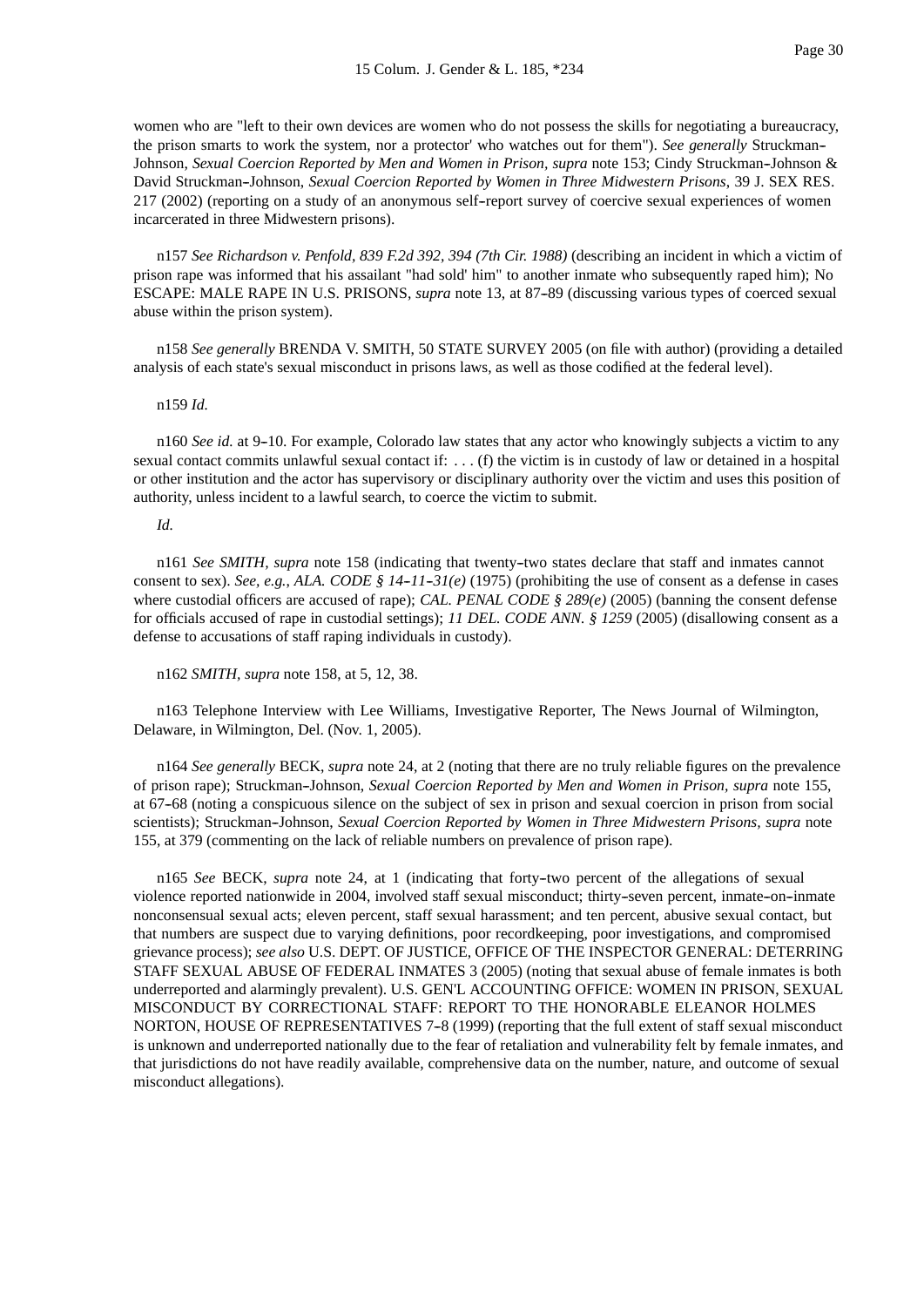n166 *See* BECK, *supra* note 24, at 9 (reporting that a variety of legal sanctions, including arrest, referral for prosecution, or a new sentence, were imposed on perpetrators of inmate-on-inmate sexual violence in eighty-six percent of the thirty-six prison systems, seventy-six percent of the forty-two jail facilities, seventy percent of the twenty--seven State--operated juvenile systems and fifty percent of the forty local, private juvenile facilities whereas ninety percent of staff perpetrators of sexual misconduct were discharged or referred for prosecution).

#### n167 *Id.*

n168 *See id.* at 10 (Table 10) (reporting that of the 508 substantiated incidents of staff sexual misconduct and staff sexual harassment, only a 193 were referred for prosecution).

n169 *See, e.g.*, *Calderon--Ortiz v. Laboy--Alvaro, 300 F.3d 60, 64 (1st Cir. 2002)* (holding that a prison official's failure to prevent rape of a pre--trial detainee in a state prison constituted deliberate indifference to his safety); *Ware v. Jackson County, Missouri, 150 F.3d 873, 883 (8th Cir. 1998)* (holding that an inmate's Eighth Amendment rights had not been violated when officials were deliberately indifferent to risks of harm eventually resulting in a prison guard raping the inmate).

n170 *Farmer v. Brennan, 511 U.S. 825, 832--51 (1994).*

n171 *See id.* (holding that a prison official may be held liable under the Eighth Amendment for acting with deliberate indifference to inmate health or safety only if he knows that inmates face a substantial risk or serious harm and disregards that risk by failing to take reasonable measures to abate it).

n172 *See* Ice v. Dixon, No. 4:03*CV2281, 2005 U.S. Dist. LEXIS 13429* (N.D. Ohio July 6, 2005) (finding the county immune in its official capacity, the sheriff immune in both his official and individual capacity, the perpetrator immune in his official capacity, but not immune in his individual capacity, on claims of sexual assault and battery against Ice, the plaintiff inmate incarcerated at Mahoning County Jail). *But see generally Monell v. Dep't of Social Services, 436 U.S. 658, 694 (1978)* (finding that, when a government's policy or custom is the source of the injury, a municipality or government can be held liable).

n173 *See Ice, 2005 U.S. Dist. LEXIS 14329* (concluding that the county's specific policy — including the training it had given to staff within forty-eight hours of the incident, videotaping the plaintiff in an interview, taking the plaintiff to the hospital for a rape kit, calling the Ohio Bureau of Criminal Investigation, suspending Dixon, getting the Internal Affairs involved and sending the incident to the Mahoning County Prosecutor's Office — were sufficient to find immunity).

n174 *But see generally Riley v. Olk--Long, 282 F.3d 592, 597 (8th Cir. 2002)* (holding prison officials personally liable for rape of female prisoner by male corrections officer); *Morris v. Eversley, 282 F. Supp. 2d 196, 208--09 (S.D.N.Y. 2003)* (discussing the elements of claim for personal involvement where the guard who committed the assault on the inmate was found personally liable, but granting immunity to the two female supervisors).

n175 *See* Worley, *supra* note 46, at 183.

n176 See id. at 185 (describing "heart-breakers" as inmates who insisted that they were truly in love and never intended to take advantage of their relationships with correctional staff).

n177 *See* MERRY MORASH & PAMELA J. SCHRAM, THE PRISON EXPERIENCE: SPECIAL ISSUES OF WOMEN IN PRISON 196 (2002) (describing the network of relationships at the Central California Women's Facility that provided prisoners with support and help in avoiding negative prison influences).

n178 *See* Donaldson, *supra* note 95, at 118-26 (discussing the male prison classification system which includes "men," "queens," "jockers," and "punks").

n179 *See* Peek, *supra* note 33, at 1226--30 (discussing masculinity and where it places an individual on the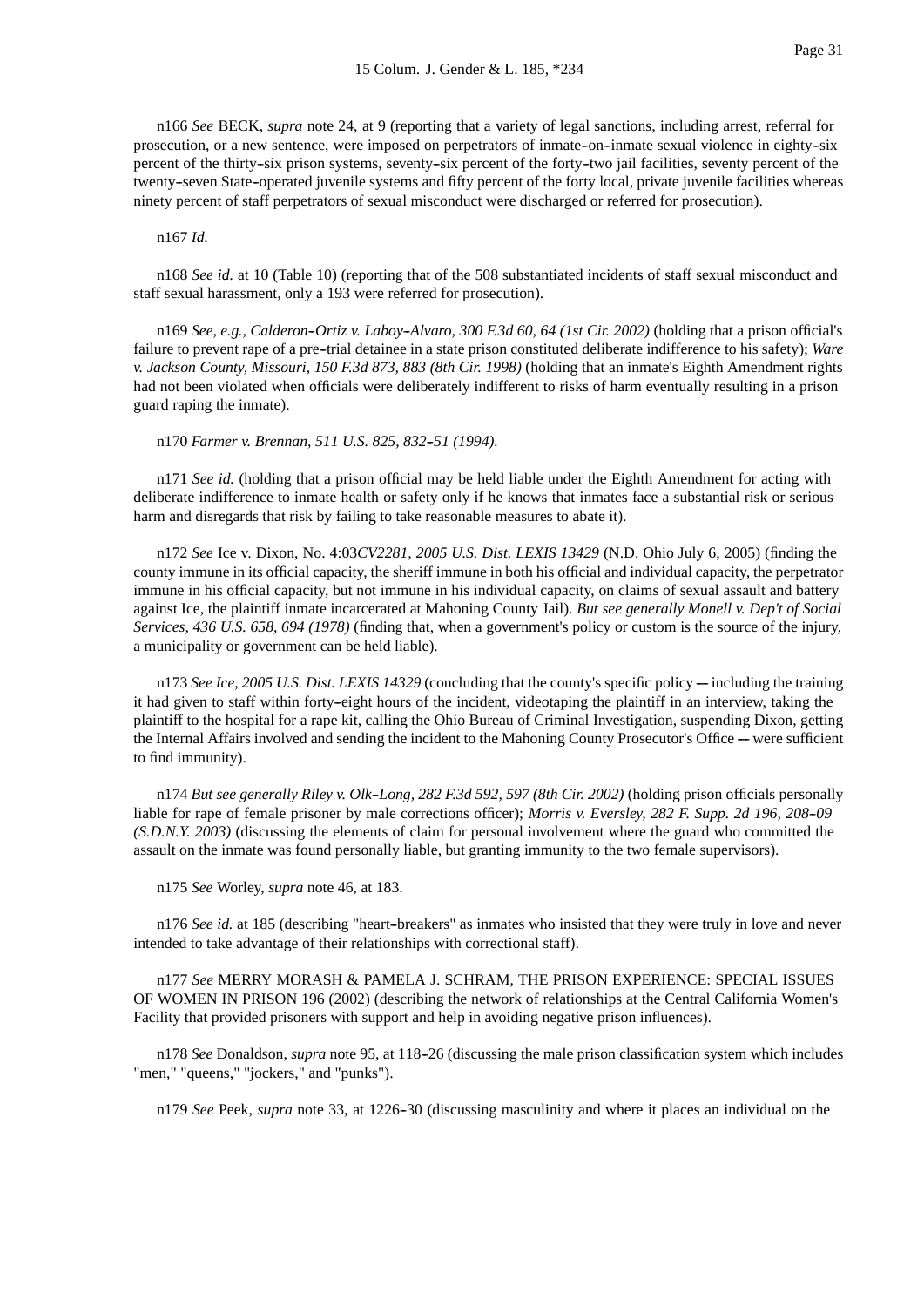prison hierarchy).

n180 *See id.* (describing stereotypically feminine tasks undertaken by "queens" and other submissive inmates, like doing laundry, cleaning the cell, straightening bunks, and making coffee).

n181 *See* Worley, *supra* note 46, at 182 (describing "heart--breakers" as inmates who initiate relationships with security officers, forming strong emotional bonds, preceded by lengthy courtships).

n182 See generally Chungee Sarah Soh, Lecture at the Institute for Korean-American Studies (May 1, 2000), *available at* http://www.icasinc.org/2000/2000s/2000scss.html (discussing the complex, "masculinist sexual culture," and both the men and women who ascribe to its tenets, including the idea that men have superior sexual needs to those of women, and therefore, deserve to be "comforted" both in premarital and extramarital sexual situations).

n183 *See* Compton v. Prescott, 12 Rob. 56 (La. 1845), *in* GENDER AND LAW: THEORY, DOCTRINE, COMMENTARY 47--48 (Katherine T. Bartlett & Angela P. Harris eds., 1998) (detailing a relationship between a white man and his freed slave partner, whom he never married, but with whom he lived and fathered two children that he acknowledged as his and to whom he bequeathed the majority of his estate upon death).

n184 *See* Worley, *supra* note 46, at 182-85 (discussing the romantic relationships that inmates form with correctional staff).

n185 Frances E. Olson, *The Family and the Market: A Study of Ideology and Legal Reform*, *96 HARV. L. REV. 1497, 1573--74 (1983)* (analyzing the feminist theories of Shulamith Firestone and Elizabeth Rapaport, which discuss sexual equality as the means to achieve meaningful and healthy love). For an alternative commentary on the power relations at stake in such relationships, *see generally* CATHERINE A. MACKINNON, TOWARD A FEMINIST THEORY OF THE STATE (1989) (proposing an alternative interpretation of gender difference  $-$  or sameness — by suggesting that equality between men and women be analyzed in terms of how power is distributed between them). MacKinnon calls this the "dominance approach," and uses it to study not only sex discrimination in employment, but also trends of rape, sexual abuse, and domestic violence. *Id.* at 493. In suggesting that there is an imbalance of power in male/female relationships, there is the implication that there is some give and take of power between the two sexes. In reality, MacKinnon seems to assert that women are always on the giving end; i.e., they are the ones who either voluntary or involuntary relinquish some or all of their power in their interactions with men. *Id.*

n186 *See* Press Release, Kaiser Family Foundation, Number of Sexual Scenes on TV Nearly Double Since 1998 (Nov. 9, 2005), *available at* http://www.kff.org/entmedia/entmedia110905nr.cfm. A study by the Foundation found that the number of sexual scenes on television has nearly doubled since 1998, that seventy percent of all shows include some sexual content, and that primetime television content is seventy--seven percent sexual. *Id.* While Americans may not want to talk about sex or teach about sex, they seem to want to watch programs with high sexual content.

n187 *See* OWEN, *supra* note 39, at 15 (noting that many correctional officials believe that encounters of sexual violence between staff and inmates begin as consensual relationships that become coercive over time).

n188 *Id.* at 28-29.

n189 *See Lawrence v. Texas, 539 U.S. 558, 565 (2003)* (noting that "after *Griswold*, it was established that the right to make certain decisions regarding sexual conduct extends beyond the marital relationship"); *Planned Parenthood of Se. Pa. v. Casey, 505 U.S. 833, 851 (1992)* (recognizing the right to "bear or beget a child" as fundamental).

n190 *See Skinner v. Oklahoma, 316 U.S. 535, 541 (1942)* (holding that the right to procreate is a fundamental right guaranteed by the constitution).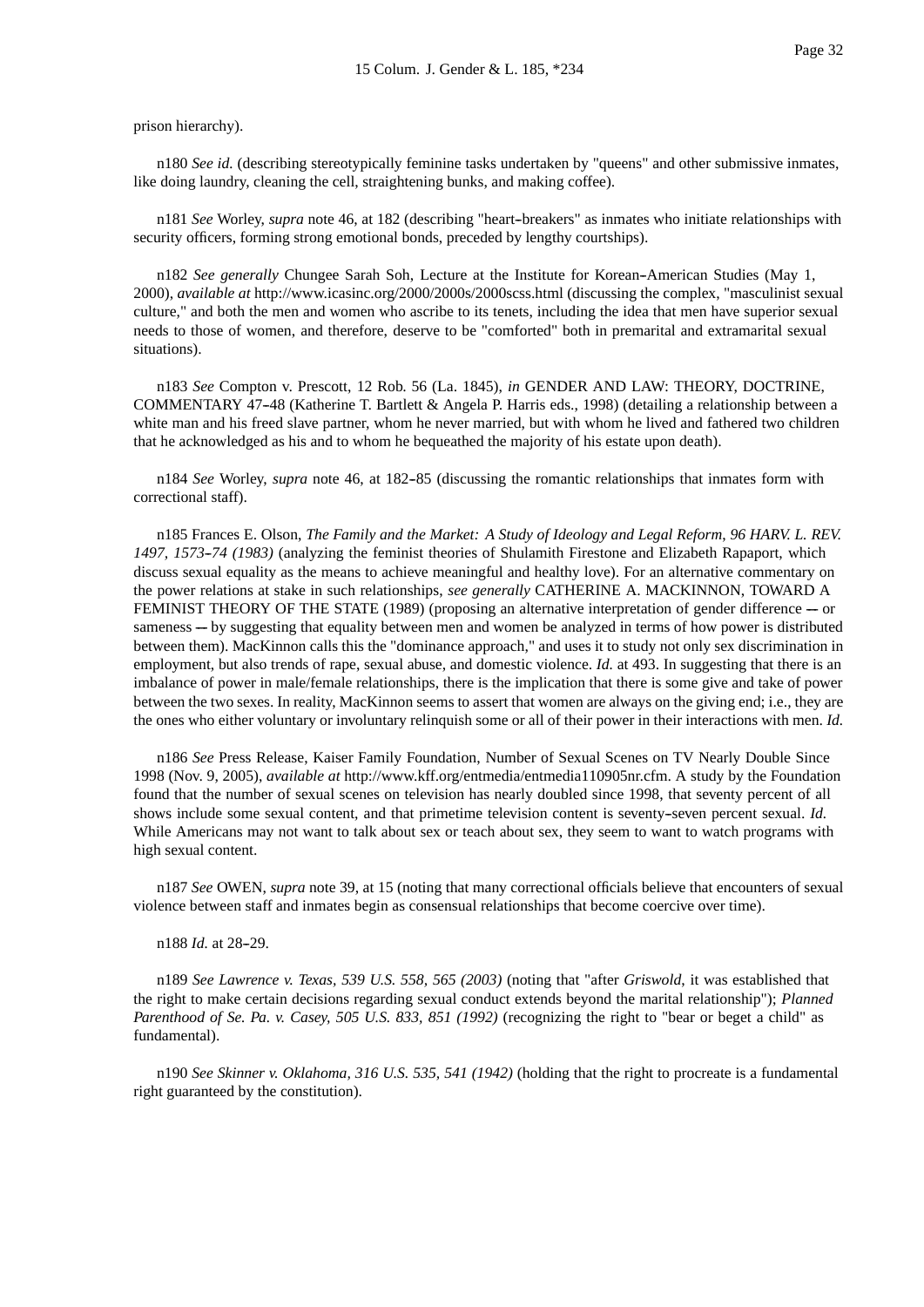n191 *See Monmouth County Corr. Inst. Inmates v. Lanzaro, 834 F.2d 326, 330 (3d Cir. 1987)* (holding that prisoners have a right to get needed medical treatment, including abortions).

n192 *See Gerber v. Hickman, 291 F.3d 617, 622 (9th Cir. 2002)* (contrasting the general right to "procreate while incarcerated" with "the right to be free from surgical sterilization by prison officials"); *Hernandez v. Coughlin, 18 F.3d 133, 136 (2d Cir. 1994),* (recognizing that the right to maintain procreative ability survives imprisonment, but can only be exercised upon release from custody) *Goodwin v. Turner, 908 F.2d 1395, 1400 (8th Cir. 1990)* (holding "that the Bureau's restriction on inmate procreation is reasonably related to furthering the legitimate penological interest of treating all inmates equally, to the extent possible").

n193 *See Overton v. Bazzetta, 539 U.S. 126, 130 (2003)* (discussing Michigan's policy for contact visits where inmates are allowed limited physical contact with their visitors in a large visitation room and non--contact visits where inmates must communicate with their visitors through a glass panel).

n194 *See id. at 169* ("Outside the prison context, there is some discussion in our cases of a right to maintain certain familial relationships, including association among members of an immediate family and association between grandchildren and grandparents."). The court made it clear that it did not intend to "imply that any right to intimate association is altogether terminated by incarceration or is always irrelevant to claims made by prisoners." *Id. at 170.*

n195 *See, e.g., Overton, 539 U.S. at 136* (holding that visitation regulations limiting prisoners' contact with their visitors were rationally related to a penological objective and therefore valid); *Gerber, 291 F.3d at 623* (holding that prisoner had no constitutional right to artificially inseminate his wife); *Goodwin, 908 F.2d at 1400--01* (holding that a regulation disallowing prisoners to artificially inseminate their non--incarcerated wives is valid, even assuming that the right to procreate survives imprisonment); *Hernandez, 18 F.3d at 138* (holding that an inmate does not have a constitutionally protected right to conjugal visits). *But see Lawrence v. Texas, 539 U.S. 558, 578--79 (2003)* (holding unconstitutional the criminalization of private consensual sodomy).

n196 *See Turner v. Safley, 482 U.S. 78, 89 (1987)* (applying a four--part reasonableness test to prison regulations that infringed on inmates' rights to send mail amongst themselves  $-$  a First Amendment right  $-$  and to marry without the prison superintendent's permission  $-$  a fundamental privacy right).

n197 *Id. at 81.* n198 *Id. at 82.* n199 *Id.* n200 *Id. at 81.*

n201 *Id. at 89-90* (internal quotations removed).

n202 *See Overton v. Bazzetta, 539 U.S. 126 (2003)* (holding that restrictions on visits by children were rationally related to maintaining prison security and protecting the children, and the prohibition of visits by former inmates bore a self--evident connection to the state's interest in maintaining prison security and preventing future crimes).

n203 *See generally Timm v. Gunter, 917 F.2d 1093, 1102 (8th Cir. 1999)* (finding that cross--sex surveillance of male inmates is "not unreasonable" under the *Turner* test); *Oliver v. Scott, 276 F.3d 736, 746 (5th Cir. 2002)* (finding that cross--sex surveillance was not a violation of male prisoner's equal protection rights, according to the *Turner* test).

n204 *See Rice v. State, 95 P.3d 994, 997 (Kan. 2004)* (holding regulations that limited inmates' subscriptions to periodicals were reasonably related to penological interests and were therefore valid).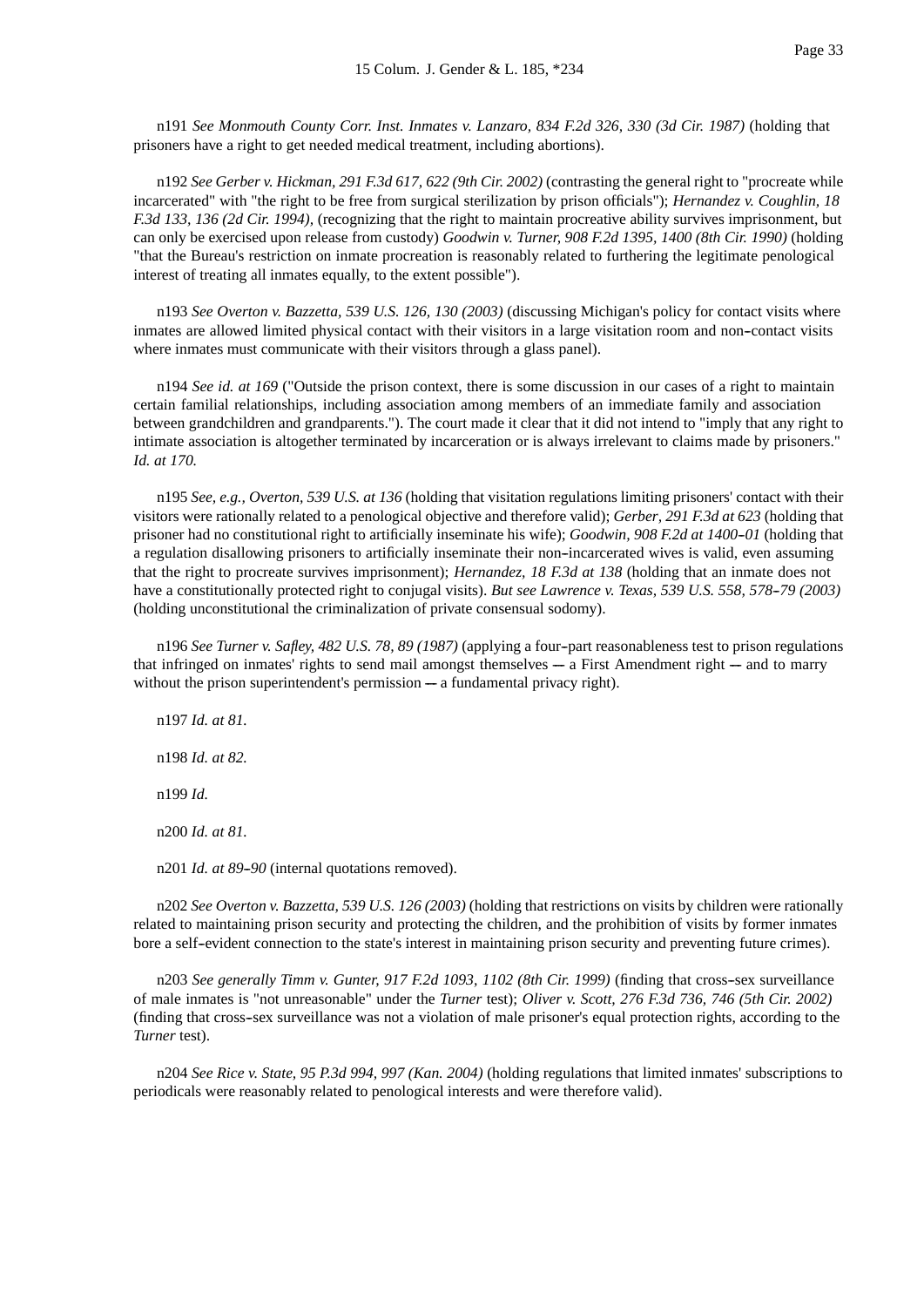n205 *See Torres v. Wisconsin, 859 F.2d 1523, 1529 (7th Cir. 1986)* (holding that defendants were required to meet an unrealistic, and therefore unfair, burden in displaying the validity of their bona fide occupational qualification theory, and that, under *Turner*, "prison administrators have always been expected to innovate and experiment"); *see also Everson v. Michigan, 391 F.3d 737, 747-48 (6th Cir. 2004*) (holding that female gender was a bona fide job qualification for the positions in housing units at female prisons because the plan would enhance security and protect privacy for female inmates).

n206 *See Smith v. Bingham, 914 F.2d 740, 742 (5th Cir. 1990)* (denying sex discrimination claims by male inmates challenging their exclusion from vocational programs open only to female prisoners).

n207 *See* BLOOM, *supra* note 40, at 114 ("Although courts have given deference to decisions of prison administrators in a Title VII context, they balance the rights of employees. Therefore, the *Turner* standard appears to play a role in the analysis of whether sex discrimination is a BFOQ, even though it is not directly determinative.").

n208 Prison Rape Elimination Act of 2003, *42 U.S.C.S. § 15603* (2005).

n209 OWEN, *supra* note 39, at 8, 10. *See generally SMITH, supra* note 155.

n210 OWEN, *supra* note 39, at 9.

n211 PREA is replete with references to the public health impacts of prison rape. *See, e.g.*, § 15601(7):

HIV and AIDS are major public health problems within America's correctional facilities. In 2000, 25,088 inmates in federal and state prisons were known to be infected with HIV/AIDS. In 2000, HIV/AIDS accounted for more than 6 percent of all deaths in federal and state prisons. Infection rates for other sexually transmitted diseases like tuberculosis and hepatitis B and C are also far greater than for the American population as a whole. Prison rape undermines the public health by contributing to the spread of these diseases, and often giving a potential death sentence to its victims.

*See also* § 15601(14)(C) (discussing how the high incidence of prison rape "increases health care expenditures, both inside and outside of prison systems, and reduces the effectiveness of disease prevention programs by substantially increasing the incidence and spread of HIV, AIDS, tuberculosis, hepatitis B and C, and other diseases"); § 15601(15)(B) (prison rape also affects interstate commerce because of "the incidence and spread of HIV, AIDS, tuberculosis, hepatitis B and C, and other diseases, contributing to increased health and medical expenditures throughout the nation").

n212 *See* LAURA M. MARUSCHAK, BUREAU OF JUSTICE STATISTICS, U.S. DEP'T OF JUSTICE, HIV IN PRISONS, 2003 BULLETIN 1 (2005) *available at* http://www.ojp.usdoj.gov/bjs/pub/pdf/hivp03.pdf (stating that "the overall rate of confirmed AIDS among the prison population (0.51%) was more than 3 times the rate in the U.S. general population (0.15%)" and "at yearend [sic] 2003, 2.8% of all female State prison inmates were HIV positive, compared to 1.9% of males."). *See generally* NAT'L COMM'N ON CORRECTIONAL HEALTH CARE, 2 THE HEALTH STATUS OF SOON-TO-BE RELEASED INMATES, A REPORT TO CONGRESS (2002). The report notes that that some of the serious diseases affecting inmates, including STDs, HIV/AIDS, hepatitis B and C, and tuberculosis can be transmitted to other inmates, correctional employees, daily visitors, and to the community once inmates are released. Inmates who are released with untreated conditions can become a financial burden on community health care systems. *Id.* at vii.

n213 *See* Michael L. Closen, *The Decade of Supreme Court Avoidance of AIDS: Denial of Certiorari in HIV-- AIDS Cases and its Adverse Effects on Human Rights*, *61 ALB. L. REV. 897, 904 (1998)* (discussing how the Supreme Court did not address the prevalence and modes of transmission of HIV/AIDS in prison); Brent Staples, *Fighting the AIDS Epidemic by Issuing Condoms in the Prisons*, N.Y. TIMES, Sept. 7, 2004, at A1 (noting that "condoms are banned or simply unavailable in more than 95 percent of the nation's prisons"); *Fighting AIDS Behind Bars*, N.Y. TIMES, June 10, 2005, at A1 (noting that "the United States will never contain deadly diseases like AIDS and hepatitis C until it prevents them from spreading behind bars, where infection levels are many times as high as in the world outside and the diseases spread easily, thanks in part to unprotected sex among inmates").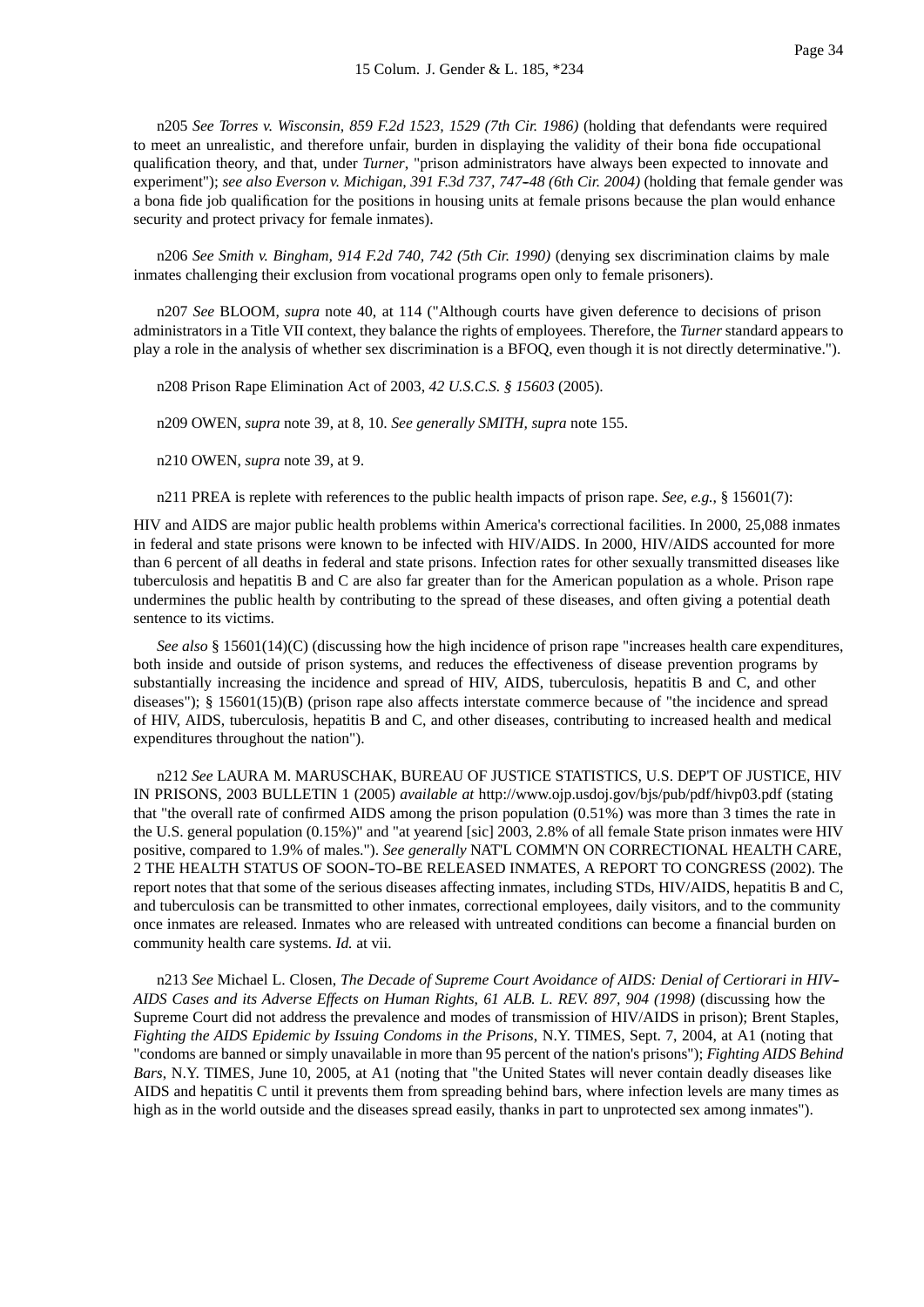n214 One model for such programs is Our Place DC, which has implemented a program to educate women while they are incarcerated and upon their release about HIV/AIDS, including methods of transmission, prevention, and care. *See* Our Programs and Services, Our Place DC Website, http://www.ourplacedc.org/pages/abprog.html (last visited Dec. 3, 2005). Another model is The Women's Collective, which runs "Sisters Helping Sisters to Survive," a peer education program that seeks to educate women about safer sex and empowerment, provide safer sex tools, encourage HIV testing among women, and help HIV positive women receive care. *See* Prevention Programs, Women's Collective Website, http://www.womenscollective.org/prevention.html (last visited Dec. 3, 2005).

n215 Indeed, studies are being conducted to determine if the alarming rise of HIV among heterosexual African American women is linked to the large number of African American men who are imprisoned and return to the community. *See* HIV/AIDS AMONG AFRICAN AMERICANS, CDC FACT SHEET, *available at* www.cdc.gov/hiv/pubs/Facts/afam.htm (last visited Dec. 3, 2005) ("African American women are most likely to be infected with HIV as a result of sex with men. They may not be aware of their male partners' possible risks for HIV infection such as unprotected sex with multiple partners, bisexuality, or injection drug use."); Jonathan E. Briggs, *New Law to Focus on HIV in Blacks; Infection Rate Tied to Prison Population*, CHICAGO TRIBUNE, Aug. 19, 2005, at C4. *See also Illinois Governor Signs Law Focusing on HIV Prevention Among African--Americans*, THE ADVOCATE, Aug. 23, 2005, *available at* www.advocate.com/news\_detail\_ektid19909.asp (stating that "the legislation, called the African--American HIV/AIDS Response Act, requires the state Department of Corrections and all county jails in the state to offer free HIV antibody tests to all inmates when they arrive at prison, during their imprisonment, and before they complete their sentences and are released").

n216 *See* Reentry Trends in the US: Releases From Prison, http://www.ojp.usdoj.gov/bjs/reentry/releases.htm (last visited Dec. 3, 2005) (noting that, in 2001, 592,000 state prison inmates were released from prison).

n217 *See* NAT'L INST. OF CORR., U.S. DEP'T OF JUSTICE, SERVICES FOR FAMILIES OF PRISON INMATES, SPECIAL ISSUES IN CORRECTIONS 1 (2002), *available at* http://www.nicic.org/pubs/2002/017272.pdf (noting that studies have supported the idea that increased contact between inmates and their families contribute to an inmate's re--integration into the community).

n218 *Id.* at 6 (indicating that policies and programs focus "on supportive family relationships or benefiting the children of inmates").

n219 *See generally Bellamy v. Bradley, 729 F.2d 416, 420 (6th Cir. 1984)* (noting that conjugal visits may alleviate sexual tension, reduce homosexuality, and serve as an incentive for good behavior).

n220 *See* MISS. DEP'T OF CORR., CONJUGAL VISITS, *available at* http://www.mdoc.state.ms.us/conjugal\_visits.htm (last visited Dec. 8, 2005).

Inmates that qualify for conjugal visits are those that are A' or B' custody (minimum custody levels) and maintain an acceptable level of good behavior. In addition, eligible inmates cannot have a rule violation report (a report that is written after a rule is broken such as fighting, swearing, etc.) in the last 6 months.

#### *Id.*

n221 BONICE E. CARLSON, ENCYCLOPEDIA OF AMERICAN PRISONS 105, 106 (Marilyn D. McShane & Frank P. Williams, III eds., 1996) (noting that conjugal visits may alleviate sexual tension, reduce homosexuality, and serve as an incentive for good behavior).

n222 Prison Rape Elimination Act of 2003, 42 U.S.C.S. § 15601(14)(A)-(F) (2005).

n223 *See* Thompson, *supra* note 106, at 227 (noting that one benefit of legalized prostitution is the corresponding health regulations designed to prevent disease outbreak); Ashley Bollinger, Regulating the World's Oldest Profession: Criminalization, Decriminalization or Legalization -- What is Best for Working Women vs. What Will Work in the United States? 34 (2005) (unpublished student paper) (discussing how legalization of prostitution in Nevada has created an environment where the "incidence of disease among licensed prostitutes is